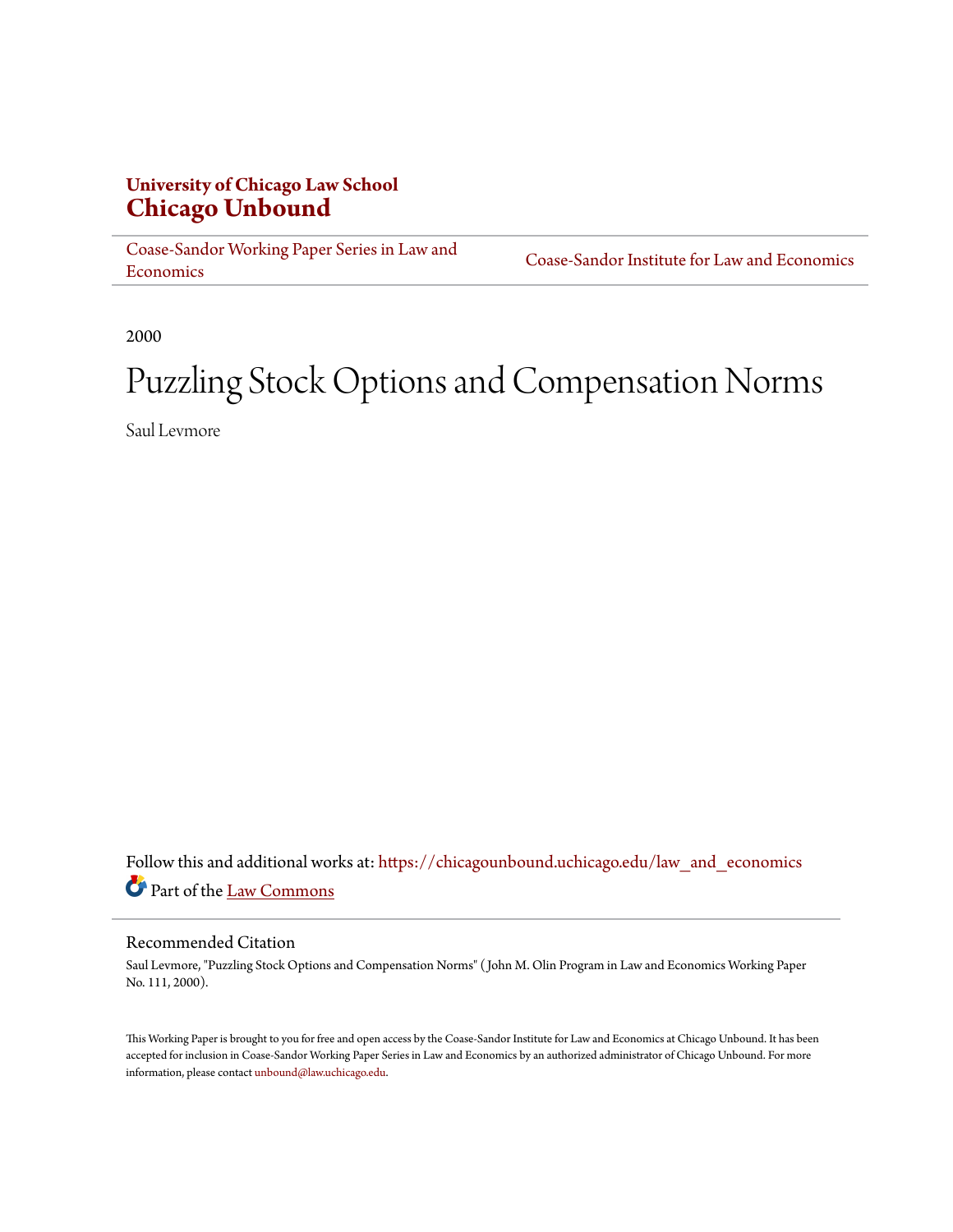

## **JOHN M. OLIN LAW & ECONOMICS WORKING PAPER NO. 111 (2D SERIES)**



# PUZZLING STOCK OPTIONS AND COMPENSATION NORMS

*Saul Levmore*

This paper can be downloaded without charge at:

The Chicago Working Paper Series Index: http://www.law.uchicago.edu/Publications/Working/index.html

The Social Science Research Network Electronic Paper Collection: http://papers.ssrn.com/paper.taf?abstract\_id=252839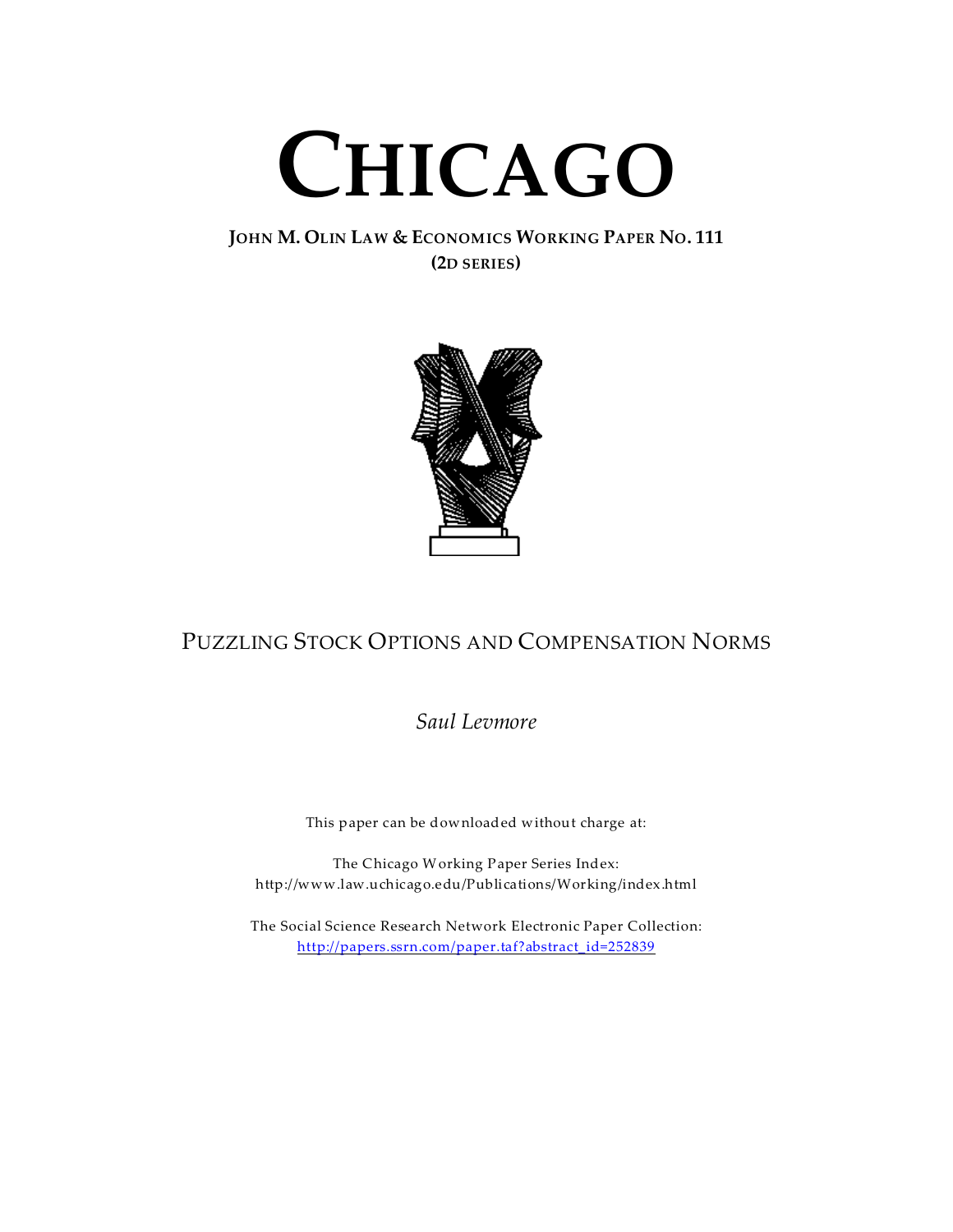## **Puzzling Stock Options and Compensation Norms**

#### *Saul Levmore\**

*Why do so many executives and other employees receive fixed stock options as part of their compensation packages? There is an impressive literature on compensatory options, and yet it raises more puzzles than it solves. Tax law, option theory, and agency theory all suggest that we might have expected to find quite different practices than we do observe. In particular, there is a puzzle in the popularity of conventional fixed options when indexed options would seem to be relatively attractive. The solution or story offered here develops arguments about signaling, in the form of employees' disinclination to be seen as preferring cash over options in their own employer's future. It relies on the idea that indexed options encourage more risk alteration, or inefficient differentiation, than other forms of compensation. And it introduces the notion that there is something of a norm in favor of nonconflicting fortunes within a community. The norm part of the argument says something about the more general norm of privacy with respect to money matters and it illuminates the occasional practice of confidentiality regarding one's own compensation. This practice might be stable because of the negative signals emitted by defectors. The same analysis might help explain why stock option practices are somewhat sticky.*

\* \* \* \*

#### I. Introduction

This article is in part about a puzzle associated with stock options and employee compensation. Many firms, and virtually all firms in certain industries, use stock options to form a significant part of the compensation they pay their more highly compensated employees. These options could take many forms but there is remarkable conformity around

<sup>\*</sup> William B. Graham Professor of Law, University of Chicago. This draft, of November 1, 2000, is a preliminary version of a paper to be presented at a University of Pennsylvania Law School conference on Norms and Corporate Law in December, 2000. A later version will include more complete footnotes. I am grateful for excellent suggestions received from Henry Smith and George Triantis. Interested readers can contact s-levmore@uchicago.edu, where comments are of course also welcome.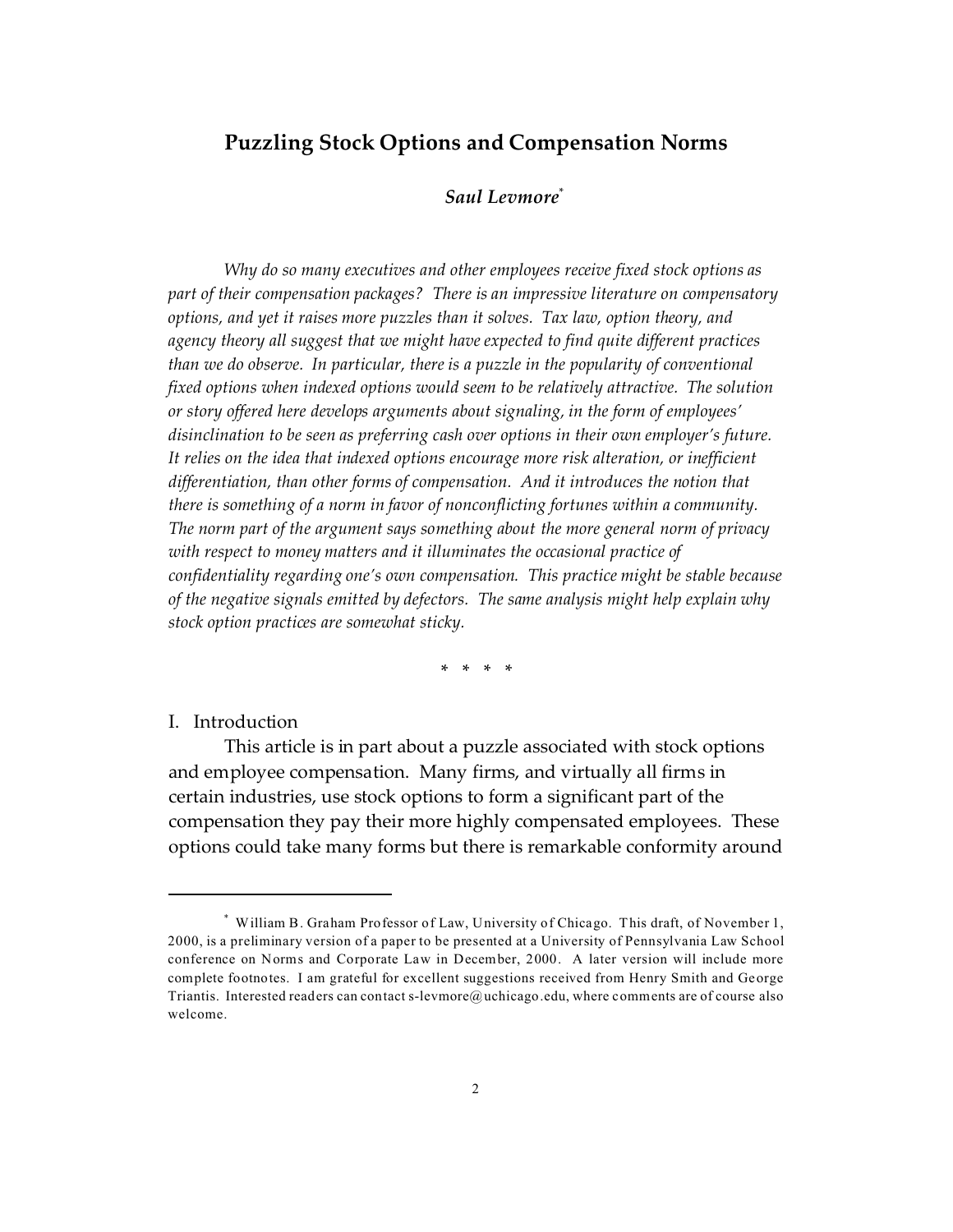the practice of giving a class of employees a large percentage of compensation (in expected value terms) in the form of options with a strike price set at or slightly above the underlying stock's market value at the time the options are granted. Moreover, this compensation practice has grown in popularity. It is associated with start-ups, especially with respect to granting options even to non-managerial employees, but it has grown to include a majority of traded firms and many employees who, individually, would seem to have only remote influence on firm profits or share prices. $1$ 

Criticism of this expansion of compensatory options has largely focused on the market value of these options and the frequent reissue or revision of options when these options become nearly worthless because of declines in share prices for the market as a whole or even for the employer-firm.<sup>2</sup> Revisions are defended as necessary to recreate the incentives and alignment of interests that were present before these options dropped underwater. But critics fear that agents are somehow overpaying themselves with options in a way that they could not with

<sup>&</sup>lt;sup>1</sup> See Todd Perry & Mark Zenner, CEO Compensation in the 1990's: Shareholder Alignment or Shareholder Expropriation? 35 Wake Forest L. Rev. 123, 123-124 (2000) (suggesting that stock option grants to CEO's grew some 335% over this seven-year period, while CEO salary rose at a rate only slightly higher than average employee compensation ); Hamid Mehran & Joseph Tracy, The Impact of Employee Stock Options on the U.S. Labor Market (Draft of May 1, 2000) (comparing use of stock options grants and realizations for low, middle and high-salary employees and reporting tripling in realizations from 1995-98); Randall S. Thomas & Kenneth J. Martin, The Effect of Shareholder Proposals on Executive Compensation, 67 U. Cin. L. Rev. 1021, 1024-1028 (2000) (discussing the current trends in executive compensation).

 $2$  Some of the newer criticism is more closely related to the tack taken here, as it questions the conventional wisdom that fixed options are tax favored. See Calvin Johnson, infra \_; Miller, infra note ; James R. Repetti, The Misuse of Tax Incentives to Align Management-Shareholder Interests, 19 Cardozo L. Rev. 697 (1997). But see Kevin Wiggins, Capital Gain v. Ordinary Income and the FICA Tax Treatment of Employee Stock Purchase Plans, 53 Tax Law. 703 (2000) (arguing that despite FSA 1999-26034's drastic changes on how amounts received under an employee stock purchase plan should be treated for FICA purposes, only the employer-provided discount, and not the entire option gain, is be subject to FICA.

On the agency problem relationship, see Don M. Chance, Raman Kumar, & Rebecca B. Todd, The 'Repricing' of executive Stock Options, 57 J. Fin. Econ. 129 (2000) (repricing more likely for firms with greater agency problems, of smaller size, and with insider-dominated boards). Finally, for a legal perspective on revisions, see Eric J. Wittenberg, Underwater Stock Options: What's a Board of Directors to Do? 38 Am. U. L. Rev. 75 (1998) (addressing the legal considerations a board must weigh in deciding to rescind old options and issuing new options at a discount from the current market price).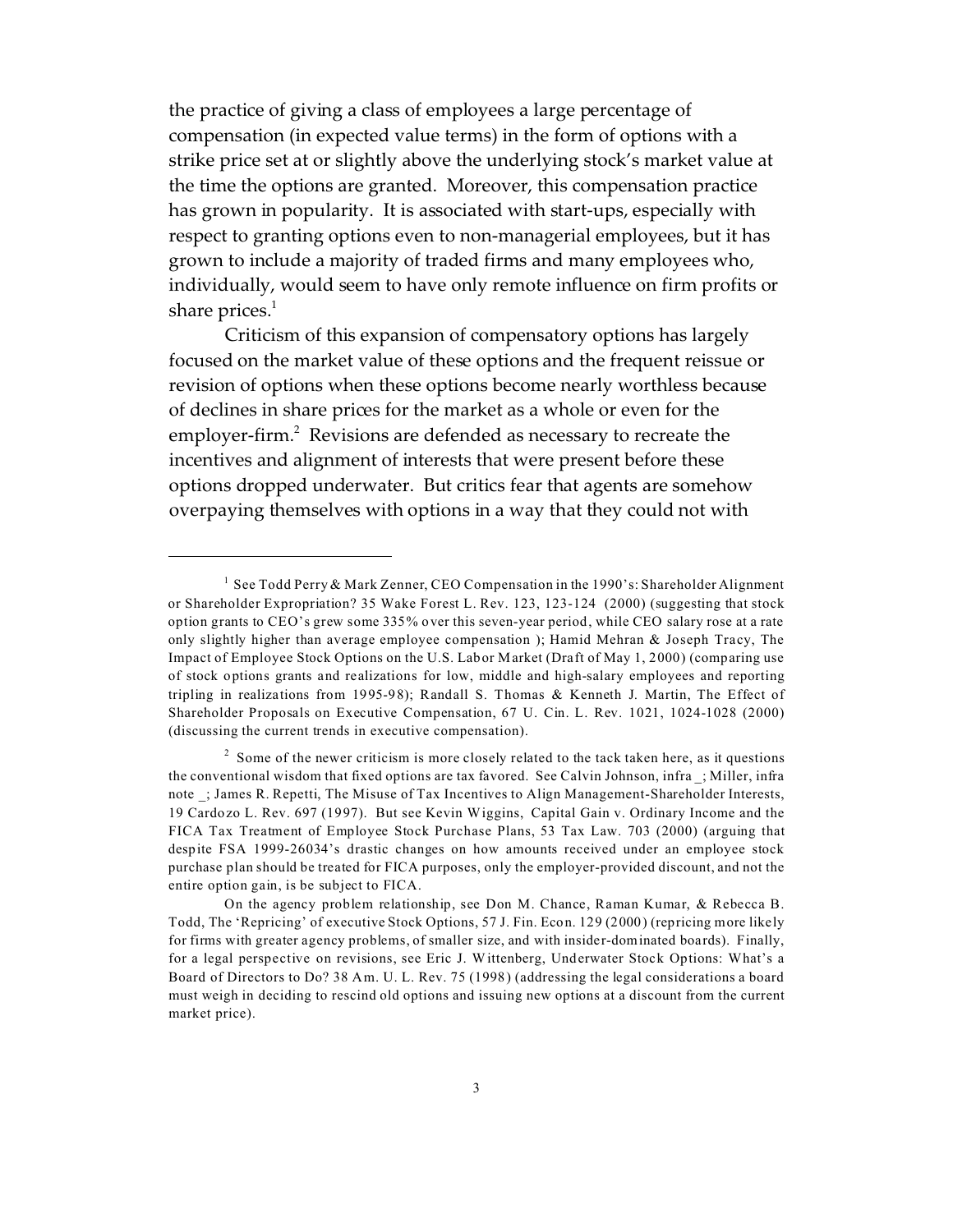straight compensation. Part II takes prevailing practices and criticisms as its starting point, comparing conventional stock options to bonus plans and to indexed options. The discussion pays particular attention to risk and to tax law. There emerges something of a puzzle as to why conventional compensatory options are so popular. I refer to this as the stock option puzzle.

Part III develops the idea that conventional practice may be explained with a combination of considerations. I describe one of these as super-risk alteration and another as something of a norm regarding "nonconflicting fortunes" among similarly situated employees, or within other communities. These ideas play important roles in part because employees are, quite explicably, not compensated with instruments that extract payments from them when the firm does relatively poorly. A third consideration is signaling. At several points in the analysis, we find that employees would have trouble bargaining away from prevailing practices because to do so might send an unpleasant signal that is wisely avoided.

Part IV suggests that the norms portion of the argument is more plausible than it first seems because a similar norm regarding nonconflicting fortunes can be found in other settings. I do not insist that the norms label is critical to the larger explanation regarding compensation practices. It is possible that the work done by the norms argument could be done with a related claim about potential efficiency costs in the face of conflicts among employees. But the norms label does provide some purchase and the focus, in any event, is on the larger task of explaining the popularity of conventional stock options. Moreover, compensation practices seem somewhat sticky and might therefore themselves be understood as constituting or reflecting various norms.

#### II. The Stock Option Puzzle

A. Incentive-Compatible Alternatives

1. Compensatory stock options and bonus plans If there is a puzzle about options, it is in the details rather than the overall abstraction. The abstract idea is simply to provide employees, and especially high-level managers, with compensation packages that mitigate agency costs. Managers who receive straightforward, unadorned salaries might do what pleases shareholders who hold residual equity claims, if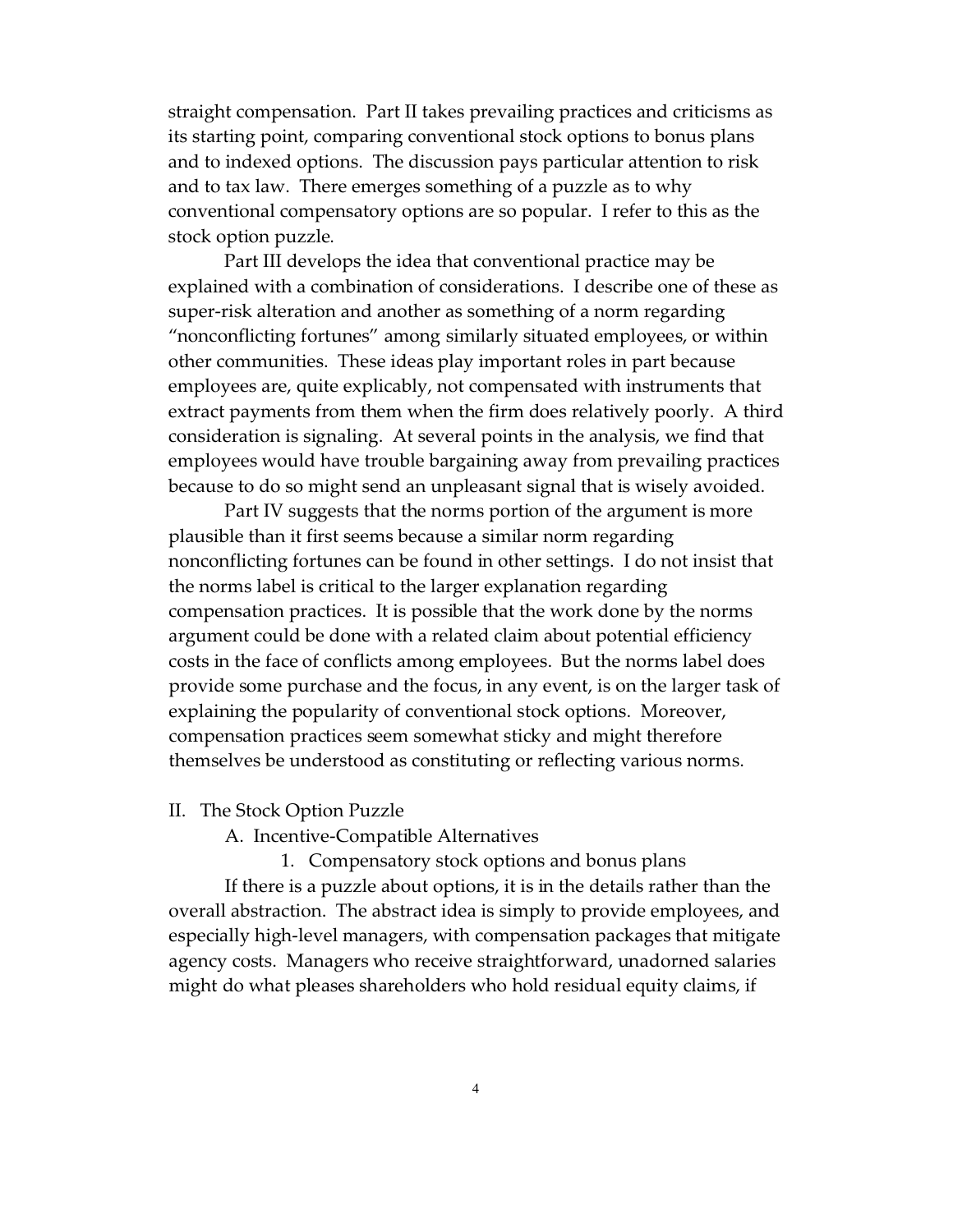only because managers care about their reputations, pay increases, and so forth. But it is easy to see why shareholders might prefer for compensation to track performance more directly, and one way to do this is to tie employee well-being to the firm's share price. The idea is to motivate managers with something less than a one-period lag. Of course, managers might make themselves attractive by bonding themselves through compensation packages that rise and fall with shareholder value. Incentive-compatible compensation offers, or ideas, might originate on either side of the employment bargain.

There are, of course, many ways to align managerial well-being with shareholders' (or all investors') goals. This is hardly the place for a review of all such alternatives, or for a catalogue of the advantages and pitfalls of each. But it is useful to visit some obvious alternatives.

Employees of all stripes might be promised bonuses, perhaps at year's end, based loosely or tightly on the firm's profits or the employees' individual performances, defined and measured one way or another. Some bonuses, including those paid at many law firms, are neither specified nor guaranteed in advance, in which case a bonus is much like a raise – except that the employee can choose to depart immediately after the bonus is paid and the bonus does not become part of the employee's base salary for the purpose of future raises and benefits. In some settings these bonuses might be better thought of as liquidated damages aimed at preventing disruptive departures, but there is nothing terribly remarkable about slightly uncertain ex-post rewards.<sup>3</sup>

<sup>&</sup>lt;sup>3</sup> It is tempting to dwell also on commissions which can be thought of as a style of bonus. Commissions are simply compensation that is linked to sales or other outputs thought to be in the individual's control, though perhaps a subtle form of profit-sharing. But commissions -- at least as the (nonlegal) term is normally used -- are more incremental than bonuses (which are sometimes all or nothing in character) and they are often committed to by contract while bonuses are often discretionary on the employer's part. I have discussed commissions elsewhere, and I resist the temptation to say more here. For the present, the idea is simply that almost anything that can be done with popular, fixed compensatory options can be accomplished at least as well with well-designed bonuses and commissions. And there are some things that are far easier to do with bonuses, including the design of individualized incentives.

To be sure, bonuses and commissions are very popular. Even without good data, it is surely the case that more employees receive income in the form of bonuses and commissions than in the form of stock options. An optimist might say that we find commissions for low-level employees where monitoring is best accomplished in terms of some output. Bonuses might require more tailoring and we find these for mid-level employees. They might be linked to a division's profits, or loosely linked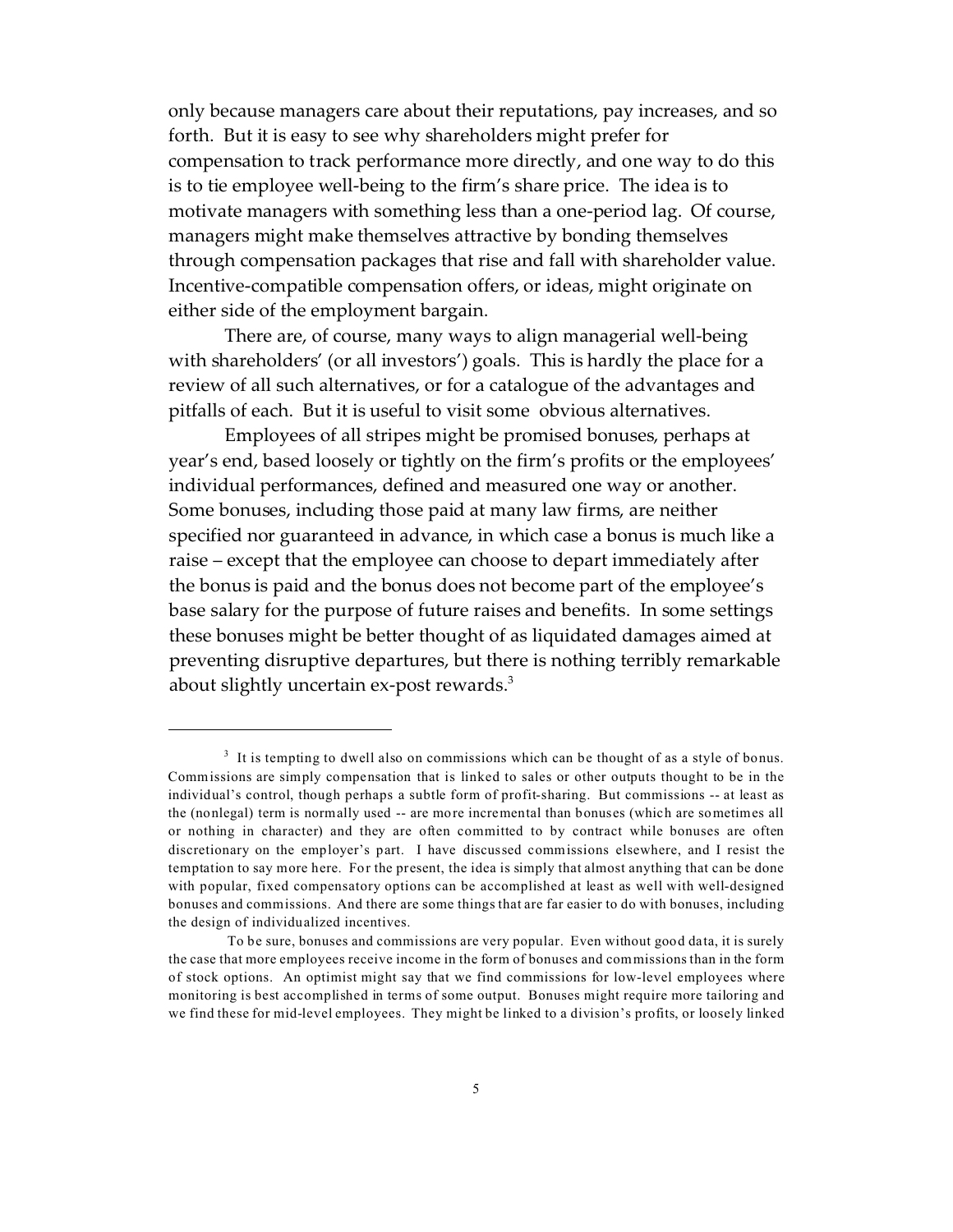As compared with common stock options, an interesting thing about typical end-of-period bonuses -- and even, perhaps, voluntary severance payments made to employees -- is that they can be individualized even as they are linked to firm performance. A given employee is likely to perceive that her end-of-year bonus is very sensitive to the firm's overall profits but also that it is sensitive to a supervisor's or committee's perception of her individual performance during the preceding year. Even if the employee reasons that the true aim of the bonus is to discourage exit and to encourage hard work in the coming year, there is apt to be a strong correlation between the strength of these managerial sentiments and the individual's performance in the completed year.

Stock options can be designed to be close substitutes for these conventional bonuses. Employees might simply not know in advance how many options they will receive at the end of a period, or for that matter what the exercise price will be. The exercise price and duration probably need to be set by the employer at the start of the period, so that employees will see that hard work and firm success during the period raises the expected value of their options. The number of options each employee receives -- whether individualized or not – can in principle be

to hours worked and the firm's overall profitability. Finally, stock options can be seen as bonuses for high-level employees whose efforts affect the entire firm and therefore the stock price. For a more complete (and optimistic) description, including some discussion of employee risk aversion (a topic discussed beginning in Section infra), see Edward B. Rock & Michael L. Wachter, Tailored Claims and Governance: The Fit between Employees and Shareholders, in Employees and Corporate Governance 121, 130-33 (Margaret M. Blair & Mark J. Roe eds.). But there are many counterexamples to this three-part division. And a more pessimistic or puzzling perspective is to wonder why bonuses could not do whatever the options do. The text goes on to emphasize the advantage – and relative scarcity – of indexed options which would appear to be more incentivecompatible than conventional fixed options; the latter reward employees for gains they could not have produced and lose their incentive feature when share prices drop, so that the already granted options are "out of the money" and incapable of influencing future work effort. Indexed options, like conventional options, generally start out with a specified time period of say three to ten years during which the holder can buy the underlying stock at the specified exercise price, which is normally set at the market price at the date of grant. Exercise might be limited to employees who remain with the firm and in any event the options are usually nontransferable. The options are of course more valuable the longer the option period and the more volatile the underlying stock. With indexed options, the exercise price normally varies with a benchmark such as the S&P 500 or a basket of stocks in the issuing firm's own industry. The idea is to reward the employee when the firm does *relatively* well (even if the firm's stock price had dropped in absolute terms).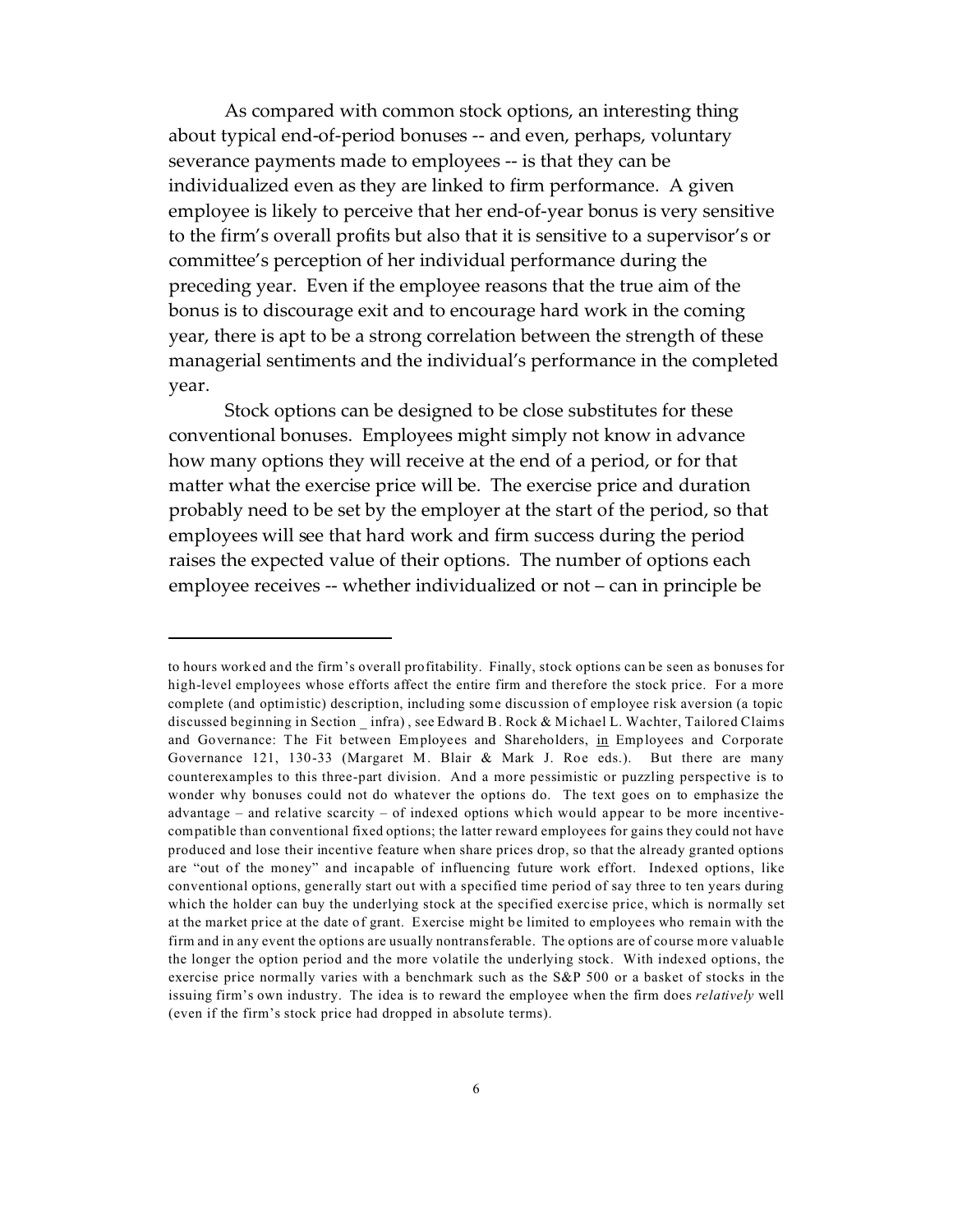determined at the end of the period based on the employee's performance. Employees might then be made indifferent between conventional bonuses and stock options. Both are expected to rise with the value of the firm, and both can be individually tailored with something of an ex-post component if so desired.

These (not quite conventional) stock options -- and others as well - may be inferior to bonuses from both employer and employee perspectives because of the risk that in the course of the period in question the price of the firm's stock will fall. The straightforward case is where there is a widespread drop in the stock market, so that the decrease in the expected value of an option could not have been prevented by better performance on the part of the employee or even by the particular firm as a whole. The same is true if only this firm's price falls, but for reasons unremediable by our targeted employee. The problem is interesting in part because it is asymmetric. If the market as a whole rises, the employee still knows that on the margin (assuming the employee can marginally affect the firm's stock market price through hard work and so forth) this firm's value will rise more than average. But if the market drops, and the options are well "out of the money," then employer and employee will realize that there is no longer any incentive function served by the options or promise of options. Even the hardest working employee will not bring the share price into the range that was expected at the time the options were granted or written. The risk of such drops might be offset by the grant of more options in the first place, a topic discussed below in Section II-C, but the incentive effect is more stubborn.

A related problem accompanying downward market movements concerns the logistics of pay periods. For a variety of well-known reasons, relating both to practicalities and strategic behavior, employee compensation is unlikely to depend on the successful completion of a long period of employment; salaries are likely to be paid in monthly or yet more frequent installments, and in the event of departures or terminations they may even be pro-rated on a daily basis. The same will be true of the options component of the compensation package. As such, if there is a steep decline in stock prices, then our illustrative employee will feel undercompensated unless the number of options or their exercise price is constantly adjusted. The employee who was promised x in salary plus y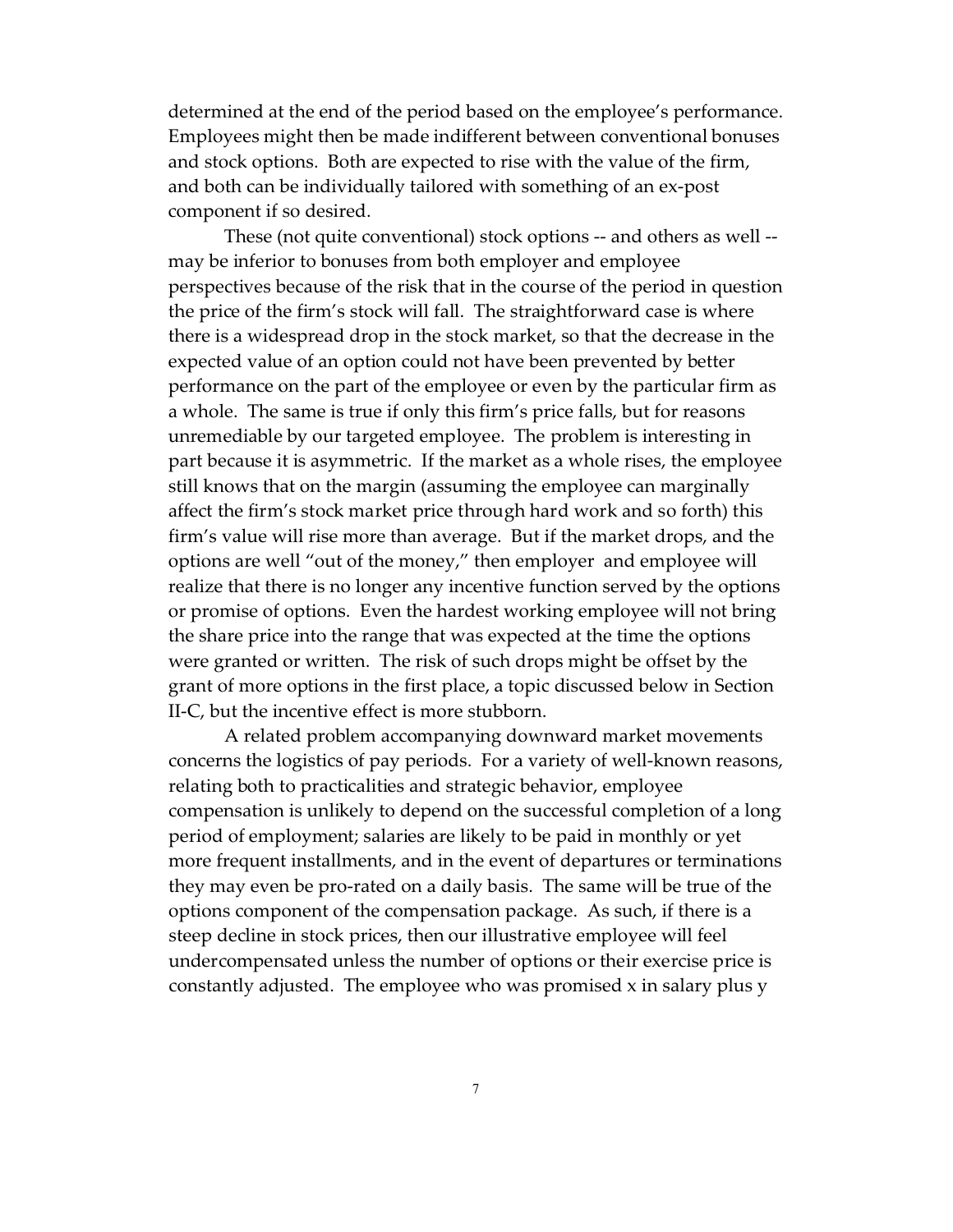in (the expected value of) options per month will otherwise find offers from competing firms more attractive.

In fact, firms that use options to fill a significant part of the compensation package sometimes distribute new options with different conditions, the most obvious being a lower exercise price, after such a fall in the market or even a fall in the lone firm's share price. Critics should say that this shortchanges non-employee investors. One form of the critical claim is that the firm can hardly win; the original compensation package is set with some expectation about market prices. If the market rises more than expected (apart from gain attributable to the relevant employees), the employee enjoys a windfall and if the market drops, or rises less than expected, the employee simply receives new or revised options. Superficially, this looks too good for the employees.

Even where the firm will not issue new options or revise existing options when the shares drop in value, the firm can be seen as giving something away for nothing in a rising market. But since this may be offset by the employee's loss in a falling market, I prefer the first version of the criticism. One way or another, there is a reasonable claim that these options, or more specifically their exercise prices, should be indexed to the market as a whole or perhaps to the industry in which the firm competes. $4$ 

It is possible that when markets fall, the employer's ability to revise conventional options terms is a valuable tool. The employer can cut wages in this manner (by not revising or resetting the options), and wages are otherwise thought to be inefficiently sticky. Similarly, employees might choose to depart and the employer would not want them locked in because of expectations about their options. At the very least, these ideas suggest the superiority of conventional options over many bonus plans, which can easily cause employees to overstay and which may create problems and even litigation or employers who wish to layoff employees before their bonuses vest. I will not draw more optimistic conclusions about the value of – rather than the problem with -- conventional options in downturns if only because it is unclear who really decides whether to revise options in downturns.

<sup>&</sup>lt;sup>4</sup> The argument is often traced to Bengt Holmstrom, Moral Hazard and Observability, 10 Bell J. Econ. 74, 82-83 (1979).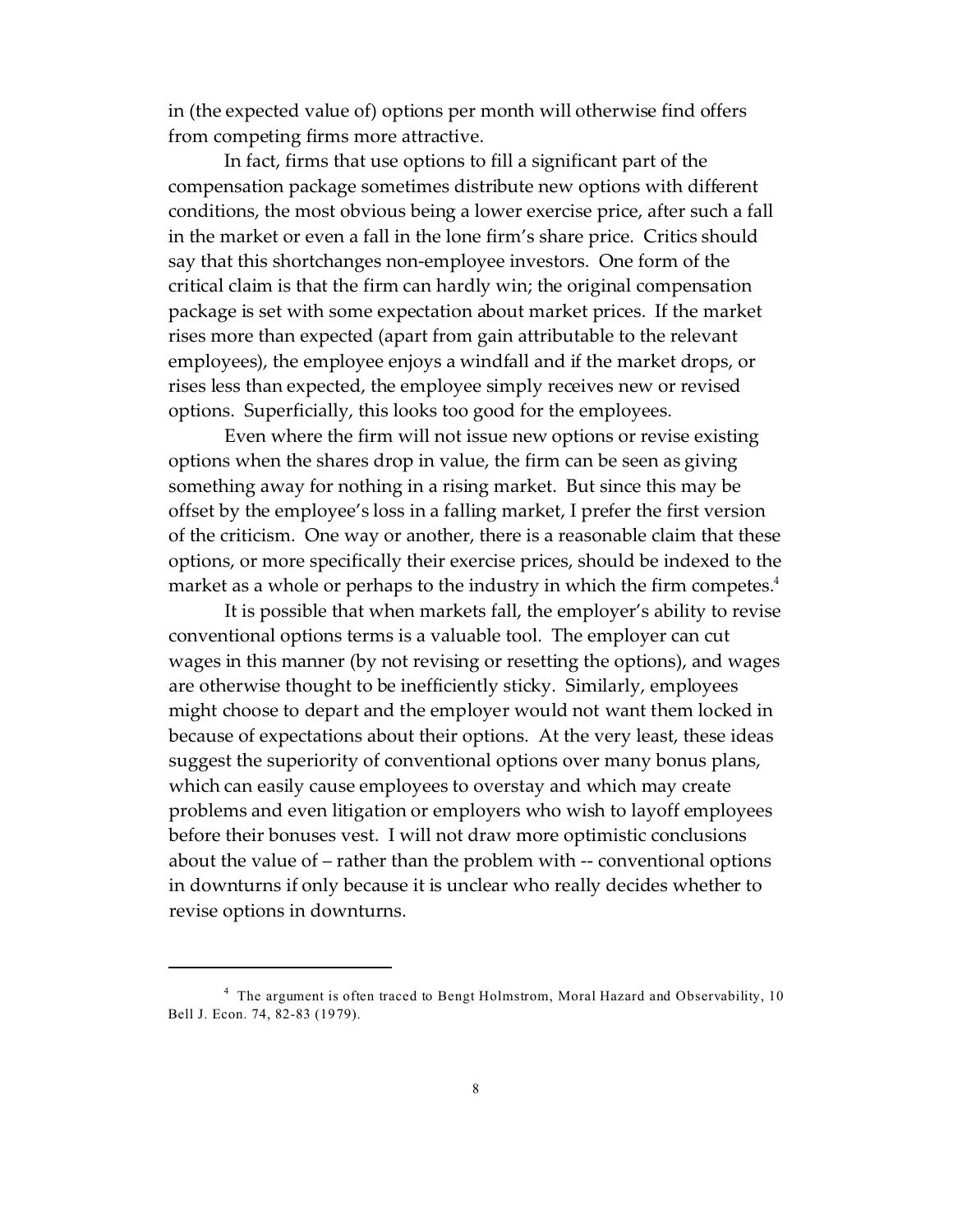In theory, many arguments of the sort just advanced can be parried with some claim about well-functioning markets or rational expectations. If, for example, it is true that there is an asymmetry with regard to the consequences of market fluctuations for these options, then employers and employees will perceive this in advance and employers will need to pay lower salaries (or promise fewer or simply less valuable options) in the first place. Everyone can assess the contingent value of the options (and replacement options) because market fluctuations can be quantified and the probability that the employer will feel compelled to revise or reissue options can be estimated.

One response to this reaction, that stock options are unlikely to be too generous (unless all compensation is too generous) because there is room for adjustment in other components of the compensation package, is (of course) to insist that markets are unlikely to work so well. It is particularly hard to estimate the likelihood that new incentives will be handed out in a declining market. Moreover, if the gist of the criticism is that fancy compensation packages are hard to evaluate and monitor and that, therefore, compensatory options allows agents to transfer wealth to themselves under the guise of the claim that well-aligned incentives are good for the firm, it must be remembered that stock options are not the only known fancy form. Agents could use bonus plans and commissions to hoodwink their unsophisticated principals. Indeed, these may be even harder to measure -- though perhaps not as easy to revise in the agents' favor in midstream.

2. Fixed versus indexed options and accounting standards A more interesting reaction to the claim that stock options, and even their midstream revisions, do not simply allow agents to fool and take from their principals because this power will be reflected in the initial compensation package as employees bid for these packages with lower salaries, returns us to the question of indexed options. Why are stock options rarely indexed to market (or industry) prices?<sup>5</sup> As already suggested, this sort of indexing would seem to be efficient because it would maintain incentives for the relevant employees even when stock

<sup>5</sup> See generally Mark A. Clawson & Thomas C. Klein, Indexed Stock Options: A Proposal for Compensation Commensurate With Performance, 3 Stan. J.L. Bus. & Fin. 31 (1997).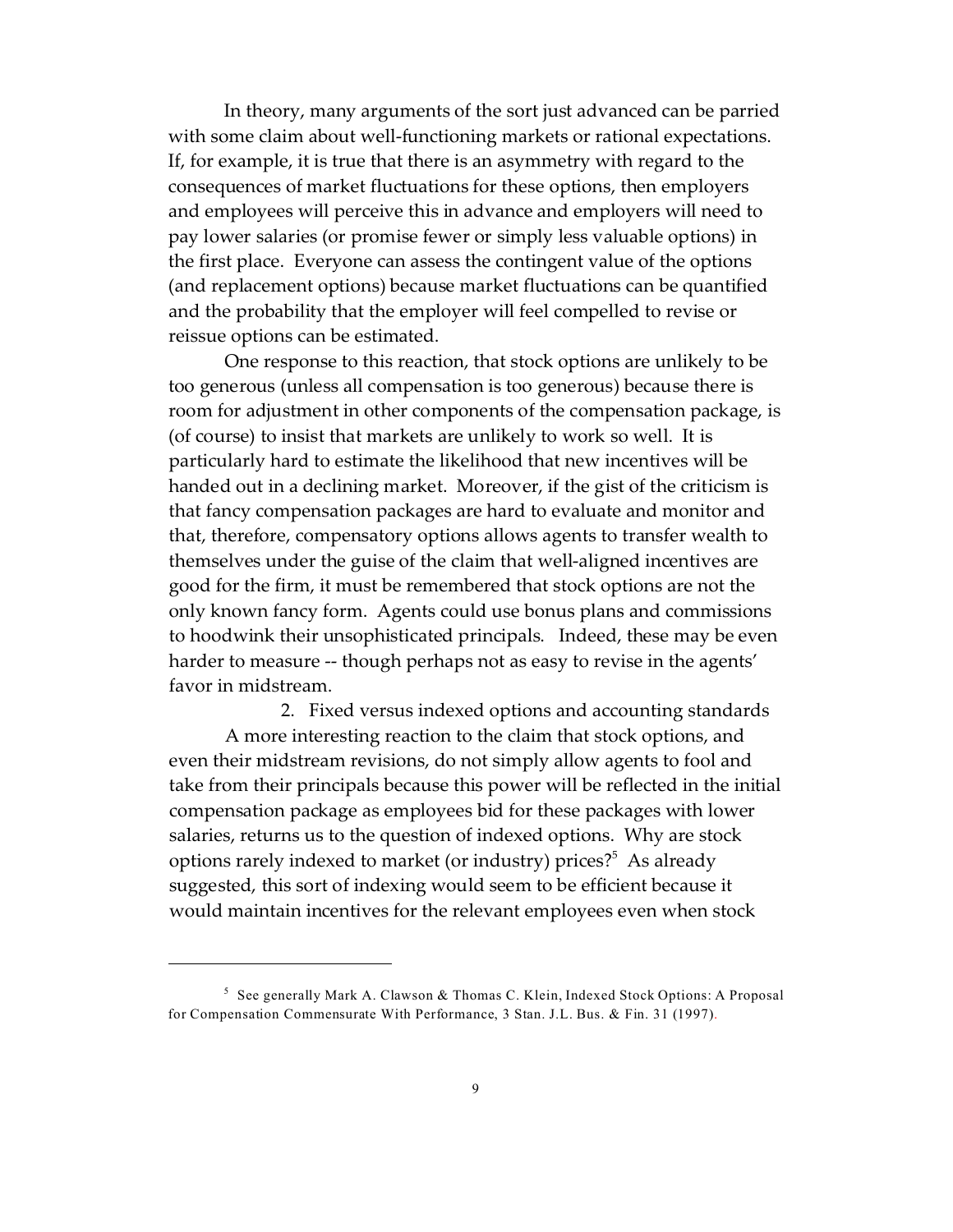prices fall for reasons beyond their control. Even the most sophisticated commentators gravitate toward an explanation that focuses on accounting rules – and therefore on an idea that is inconsistent with an assumption of well-working markets with well-informed players.<sup>6</sup> Under current accounting standards, a firm that uses conventional, fixed options reports (to shareholders and the public, as opposed to the tax authorities) compensation expenses measured on the first date on which both the number of shares optioned and the option exercise price are known. $^7\,$  The expense calculation is then based on the compensatory value of the stock options -- but this consists only of any spread by which the quoted market price of the optioned stock exceeds the option's exercise price. In short, the time value of the option is essentially ignored.

For example, imagine that an option to purchase 1000 shares on any date up to January 1, 2002, at an exercise price of 20, is promised to an employee on January 1, 1997, when the share's market price is 20. Imagine that the option is exercised in 2001, when the stock price is 30. In 1997 the firm reports no expense associated with this part of the compensation package because the spread is zero on January 1, 1997, when both the number of shares optioned and the exercise price are known. A firm influenced by accounting conventions may therefore be disinclined to set the exercise price below the market value at the time of the grant. Nor is there anything to report some four years later when the option is exercised. We might think of the firm as reporting a cost of 0 in 2001 because its "cost" is seen as 20 (inasmuch as it could have sold this stock to the public for 20 at the time it was "promised" to the employee) but it has received 20 because of the exercise price. Had the exercise price been 15, the firm would have reported a cost of 5,000 in 1997.

There is of course value given to the employee with this option, and this is greater the more volatile the share price. The value of this three year option period could therefore be calculated, but the firm need not do

<sup>&</sup>lt;sup>6</sup> See, e.g., Merton Miller, \_\_; Alfred Rappaport, Misplaced Concerns About Indexed Options, Harvard Business Review 94 (M arch-April 1999).

<sup>&</sup>lt;sup>7</sup> The accounting rules are discussed in Herbert Kraus, Executive Stock Options and Stock Appreciation Rights §§ 4.01-4.04 (2000); Jill E. Lyons & Patrick S. McGurn, Compensation for Executives and Broad-Based Employee Groups: Strategy, Design, and Implementation: Performance-Based Equity Awards: The Road to Real Value, American Law Institute - American Bar Association Continuing Legal Education, SC67 ALI-ABA 177 (1998).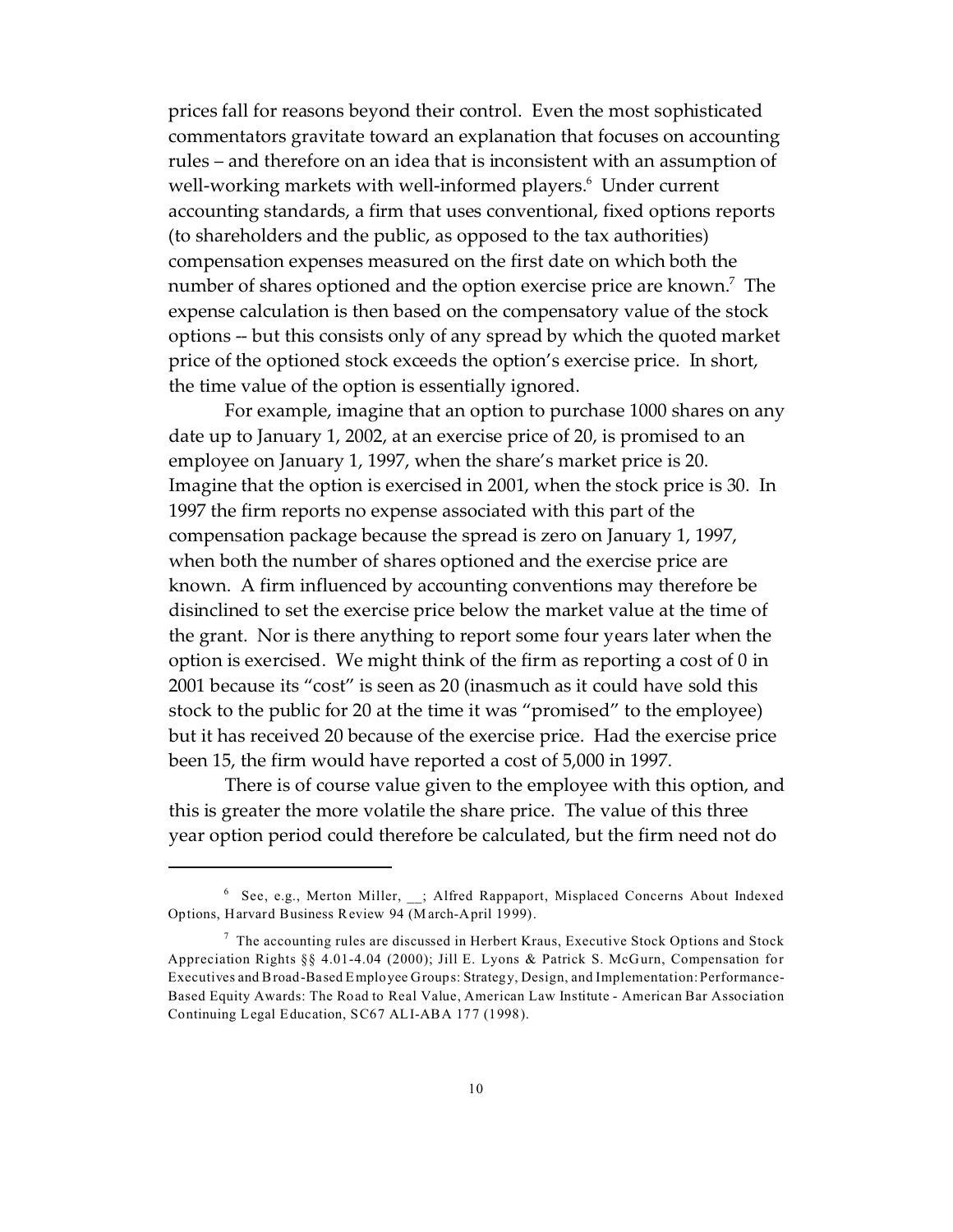so -- except that beginning in 1995, accounting standards required the firm to disclose via a footnote what impact the options would have had on net income and on earnings per share if the accounting rules had required a "fair value" method which would have taken this time value into account.<sup>8</sup> The footnote thus reports not some measure of the value to the recipient but rather one measure of the opportunity cost to the employer. An alternative might have been the market value of the options or even the compensation costs likely "saved" because of the grant of the incentive-compatible option, which would require some assumptions about the cost of imposing risk on the option holder.

In contrast, if the option is indexed so that the exercise price rises and falls with a market basket, for instance, then the exercise prices is not known on January 1, 1997 but is only known upon exercise. At that time the firm will need to report its cost based on the spread. In our example, when the options are exercised in year 2001, the firm will now "know" that the cost to it was (30-20)1000, or 10,000.

The claim, as is now obvious, is that the parties shy away from indexed, or other variable, options because they must report greater expenses and then show smaller profits than they do if they deploy conventional fixed options. Fixed options allow the firm to avoid reporting the cost of the time value portion of the option, although the footnote requires a different ex ante cost estimate. Nor is an ex post expense reporting required regardless of the actual dilution brought about by exercise. Indeed, the firm can substitute fixed options for cash compensation not only to generate hard work on the employee's part but also to avoid the appearance of expenses.<sup>9</sup>

Variable compensatory options do require an accounting for their time value (and cost) in ex post fashion by awaiting exercise. The firm will not on average look better by substituting variable options for salary,

<sup>8</sup> [cite]

<sup>&</sup>lt;sup>9</sup> The argument could also be extended to revisions in the event of downturns. When compensatory options are underwater and the employer resets the exercise price, it is (I suppose) arguable that the employer prefers to do this rather than to offer other bonuses for future performance or other incentives because only the revision alternative escapes recordation as an expense. There is, however, a proposal to reclassify these options as variable rather than fixed if the exercise price is reset. See APB Opinion No. 25 (1972) (Accounting Principles Board); Statement of Financial Accounting Standards No. 123 (1995) (Financial Accounting Standards Board).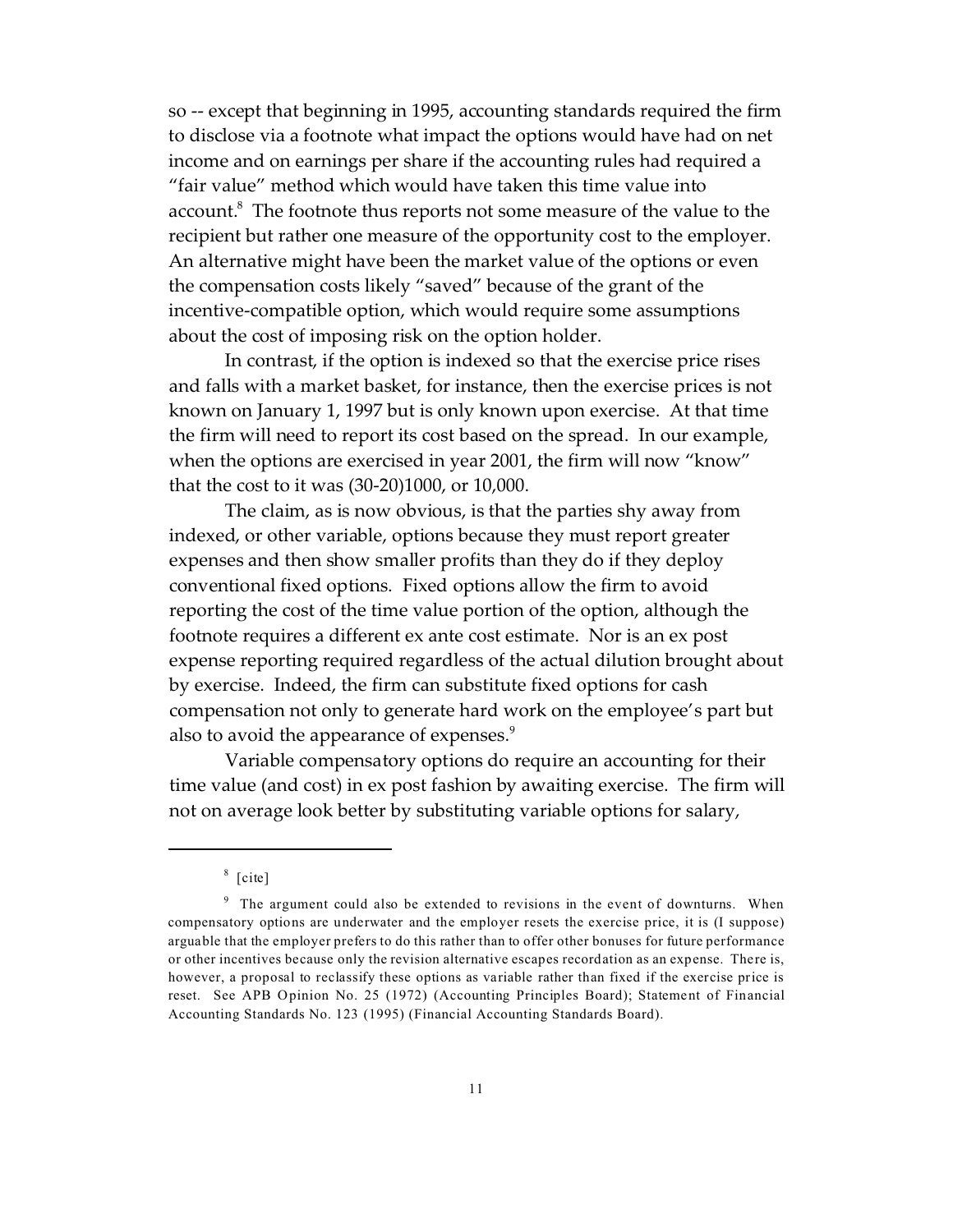though the incentives offered by these options may make them attractive. The ex ante fair value method, required at most at the level of footnotes, asks the firm to report both salaries and option values up front. If indexed options seem to dominate fixed options as a matter of incentive compatibility, but we find that fixed options actually dominate (as they do), then we might explain the apparent puzzle with the observation about accounting rules. Firms appear to benefit by "hiding" the true cost of compensating their employees.

There are other examples or putative explanations in corporate law and in finance that depend on accounting rules – and therefore to a degree on the belief that investors are easily fooled. Fully informed, rational investors would see the benefit of indexed options, if any, and would realize that despite the accounting convention associated with conventional options, there is a formidable cost associated with selling shares at the exercise price when they could be sold elsewhere for more (or when they need not be sold at all in which case existing equity owners would share profits fewer ways). In short, the prevailing explanation for the use of conventional rather than indexed compensatory options depends on a substantial degree of investor ignorance and this in turn makes it difficult to argue that we should not be concerned when options are readily revised in bear markets.<sup>10</sup> Even if these revisions or reissues are rationally expected so that the employer gives less value up front in conventional options, there is a puzzle in the uncertainty when more straightforward indexed options and bonuses are available.<sup>11</sup>

We might turn now to a different explanation for conventional options. But the puzzle is made clearer and perhaps deepened by first exploring taxes and risk aversion.

B. Taxes and the Options Puzzle

One can imagine a tax code that unambiguously encourages stock options. Strong enough encouragement for fixed options, or for any other

<sup>&</sup>lt;sup>10</sup> Note that I am not disputing the idea that *given* fixed compensatory options, there will be occasions when it is sensible to revise or "reset" them. See Viral A. Acharya, Kose John, & Rangarajan K. Sundaram, On the Optimality of Resetting Executive Stock Options, 57 J. Fin. Econ. 65 (2000). These authors also review some of the criticism of revision, id. at 66.

<sup>&</sup>lt;sup>11</sup> Accounting standards would of course require reporting the costs of these bonuses. See Paul Healy, The Effect of Bonus Schemes on Accounting Disclosure, 7 J. Acct. & Econ. 85, 106 (1985).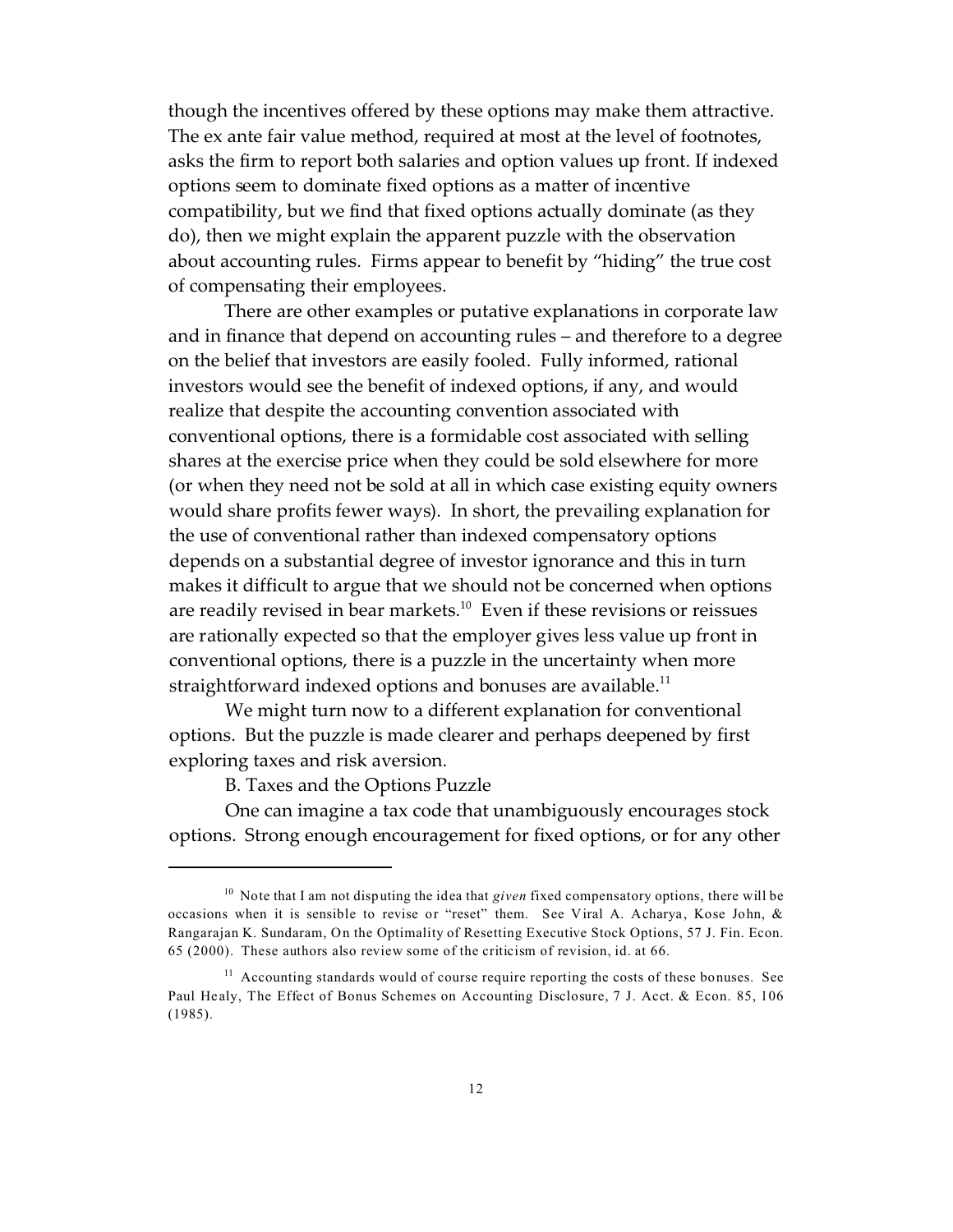form of compensation, can surely explain a preference by actual taxpayers for the form in question. The discussion thus far has discussed the relative attraction of indexed options in a tax-neutral world.

Imagine, for instance, that employers could deduct not only the cost of cash compensation but also the current value of stock options granted to employees. And imagine that employees were not taxed on this sort of compensation until (and only if) options were exercised in order to ascertain their value to the employee (who might for example need to wait for some conditions to pass before the options vested). Similarly, employees might defer tax until they sell the underlying stock. In these cases there would be a substantial mismatch between the employer's deductions and the employees' income and it is easy to see that the parties might bargain (or evolve) toward pay packages that included a good deal of this sort of currency. Tax reformers might try to limit employers' deductions or might seek to deny the employees opentransaction treatment, but meanwhile we would expect to see a great deal of the tax-favored options.

But our present tax system hardly goes this far. Section 422 of the Internal Revenue Code allows an employee to receive and eventually to sell qualified incentive stock options, recognizing only capital gain on sale, whereas compensation is normally taxed as ordinary income. The qualifications include an annual limit of \$100,000 (measured in the underlying stock), a requirement that the exercise price be no less than the market price at the time of the grant, and a holding period of at least two years after the date of grant and one year after the date of exercise. The employer, however, has no deduction.<sup>12</sup> Without this last rule, compensatory options would obviously be attractive, and many observers are quick to assume that compensatory options are indeed tax-favored.

We can understand any favorable tax treatment associated with qualifying incentive options as reflecting the idea that the holding period (and the other terms of the option) is necessary for incentive compatibility but that it is something of an "imposition" on the employee because cash would be more attractive; the employee could always to choose to invest cash in the employer's stock, and such normal stock would be perfectly

<sup>&</sup>lt;sup>12</sup> IRC  $$421(a)(2)$ .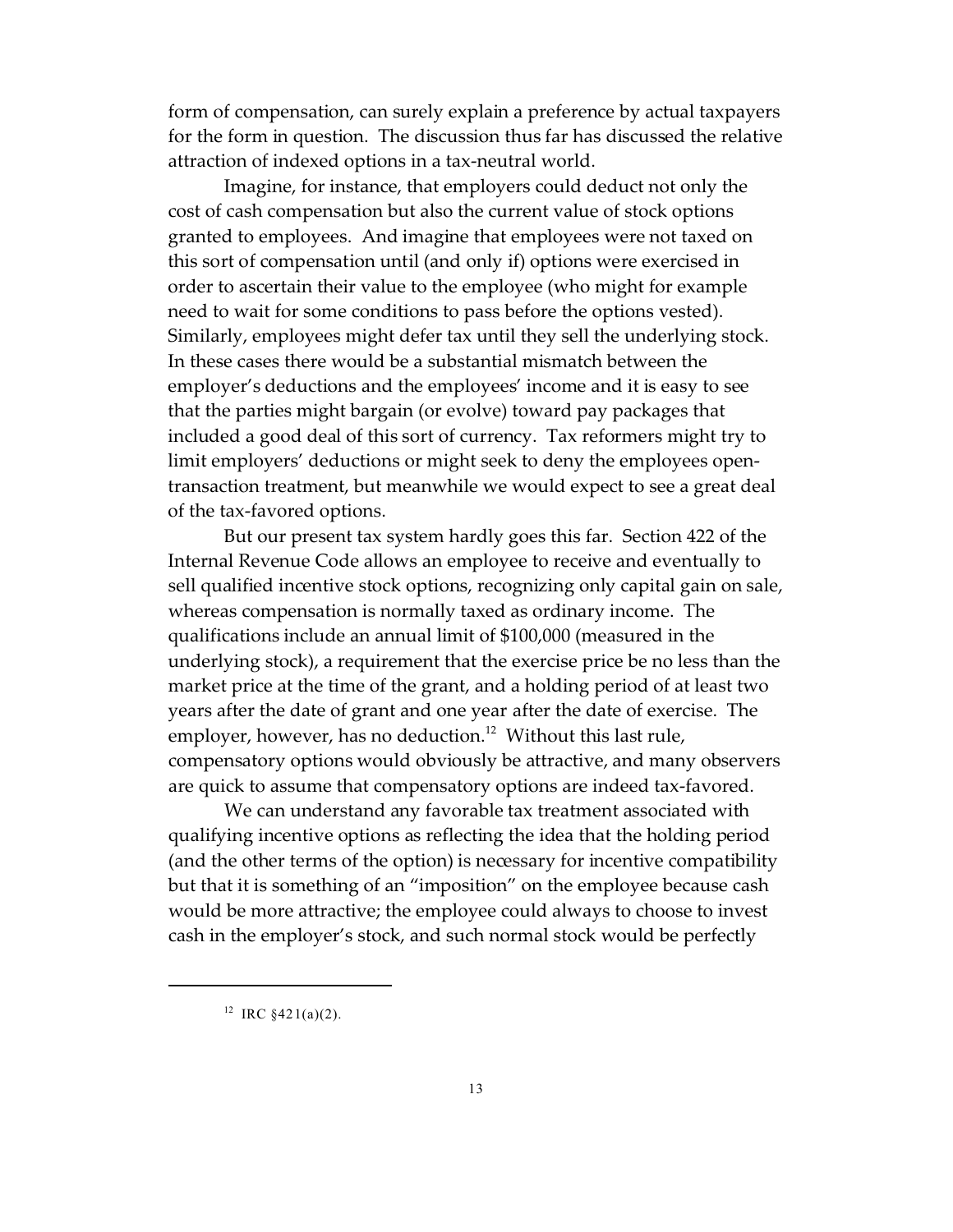alienable. We can also challenge any favorable treatment with the observation that if the employee regards incentive-compatible compensation as less attractive than ordinary income, then the market will force employers to give more of this incentive-laden currency. The right treatment might be something in between (adjusting even for the employee's unusual risk, as discussed presently) but this is sufficiently complicated that the Code tries to compromise, perhaps, with the \$100,000 limitation.

In any event, the treatment associated with qualified options can not explain why indexed options are not more popular. Even if the market price falls and the indexed exercise prices drops, the options qualify because the "option price is not less than the fair market value of the stock at the time such option is granted. $^{\prime\prime}^{13}$ 

In the case of a nonqualifying option of "readily ascertainable value," the employee has income equal to the fair market value of the options received at the time they are granted.<sup>14</sup> If value is not readily ascertainable at grant time, generally because this is not a widely traded stock, then the employee waits until exercise or disposition and reports the difference between receipts and cost (exercise price) at that time.<sup>15</sup> At the time the employee has income, the employer has a deduction.<sup>16</sup> Note that if the exercise price were lower than the market value at the time of the grant, the employee would again have income in the same amount as the employer's deduction -- even though the employer is using its own stock in which it is ordinarily treated as having no basis. Thus far these options may seem harmless in tax terms or perhaps mildly advantaged compared to cash.

It is misleading to focus on putative tax advantages for the optionholding employee, when the real issue is whether the combined taxes of employer and employee make one form of compensation relatively attractive. Returning to qualifying incentive stock options for example, in the event of an eventual exercise following appreciation of the underlying

<sup>&</sup>lt;sup>13</sup> IRC  $§422(b)(5)$ .

 $14$  Reg. §1.83-7(a).

 $15$  Id.

 $16$  IRC §83(h).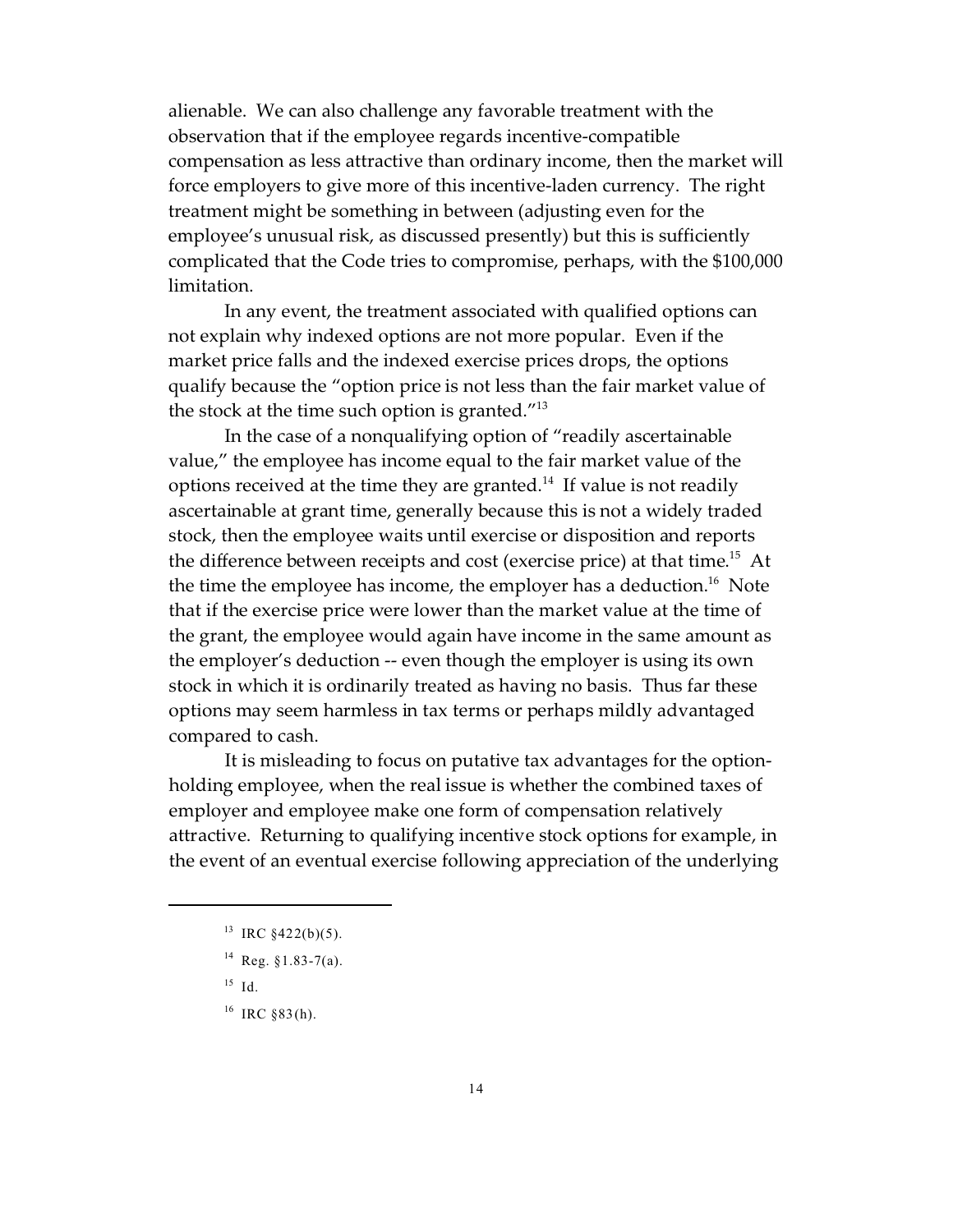stock and the approaching end of the option period (including employee departure, perhaps), the employee has capital gain rather than ordinary income – but the employer has no deduction at all. Similarly, if the employer repurchases the stock from the employee, the employee has capital gain in most cases but the employer has no deduction. Within a broad range of assumptions, the tradeoff is a poor deal in terms of tax planning.<sup>17</sup> Compensatory options of this sort are likely to be tax disadvantaged rather than advantaged, as is commonly supposed.

In the case of nonqualifying options, the employee can be seen as taxed on the time value and volatility value of options at the time of grant or exercise or disposition. There is a corresponding deduction to the employer, but this merely duplicates the match that is available for most employer expenses, including straight compensation. And, to repeat, qualifying incentive stock options do offer an apparent advantage to the employee in the form of deferred capital gain, but this advantage is easily overwhelmed by the fact that the employer has no deduction at all. I think it fair to conclude that, at least in most cases, if rational wellinformed players (including shareholders at large) choose to use options to compensate certain employees, it must be because of their incentive effects rather than any tax advantages. Bonuses would provide deductions (as well as matching ordinary income).

Moreover, it continues to be quite puzzling that indexed options are not more popular. They would offer the same perceived tax advantages as conventional options – and the same more likely disadvantage – and they would seem superior in terms of incentive effects.<sup>18</sup> Put slightly differently, instead of giving an option worth \$50,000 to an employee, the employer could sell stock or equivalent options to outside investors, receive this money tax free (because no gain is recognized on the sale of the issuer's own stock), and then pay the receipts to the employee, perhaps in the form of a bonus or deferred compensation tailored to whatever outputs or inputs seemed appropriate as a matter of

<sup>&</sup>lt;sup>17</sup> Calvin H. Johnson, Stock Compensation: The Most Expensive Way to Pay Future Cash, 85 Tax Notes 351, 365-67 (1999).

<sup>&</sup>lt;sup>18</sup> Leaving aside the possibility that they help the contraction process in the event of downturns. See .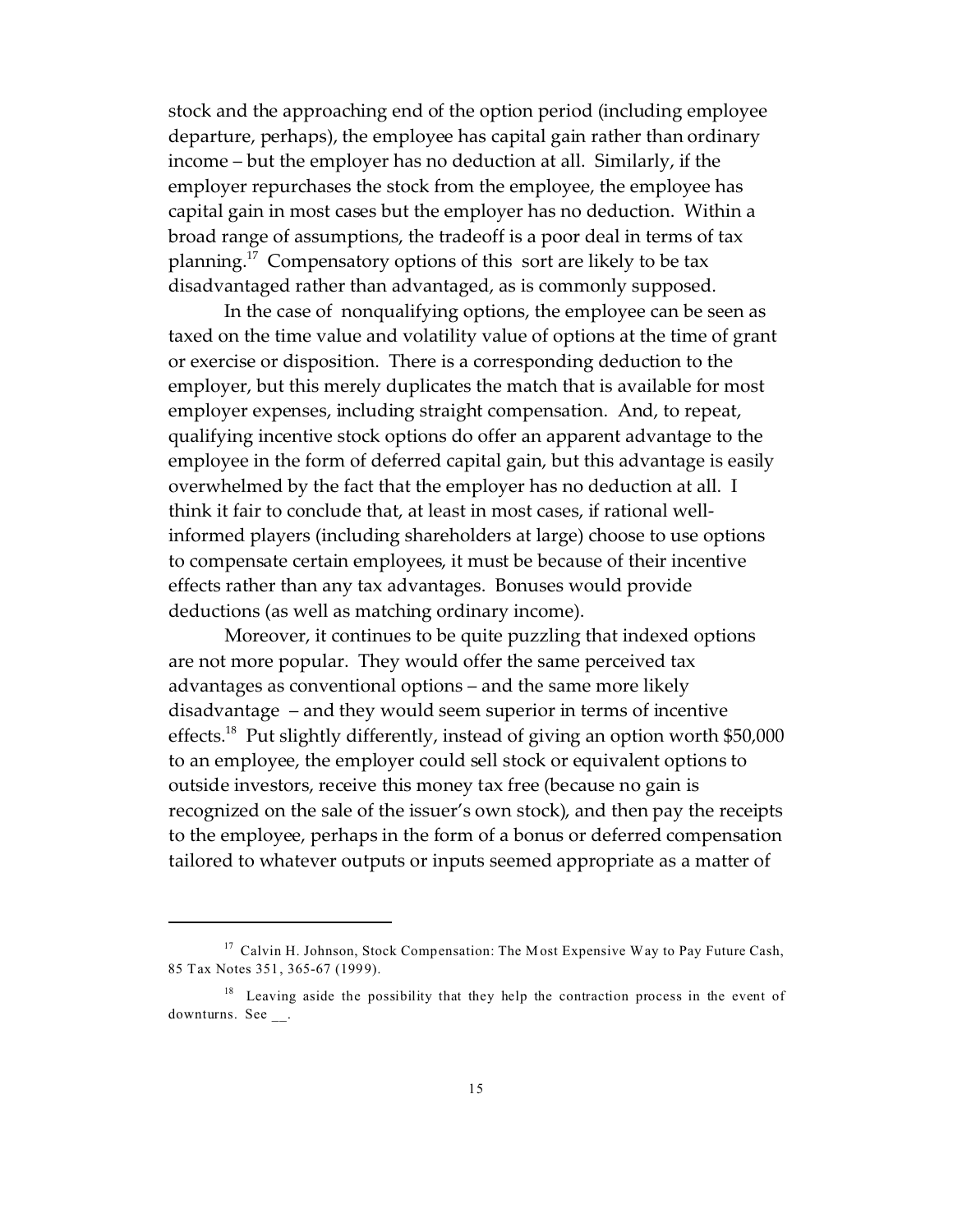incentives. The employee is taxed on the whole amount at, say, 39%, but the employer has a deduction at its marginal rate of, perhaps, 35%.

At the risk of stating the obvious, we can at least understand the relative popularity of qualifying compensatory options, even (or especially) for low-level employees – though perhaps not un-indexed options – in Silicon Valley and other start-up hotbeds. If the employer has no need for deductions at present, then converting employee ordinary income into capital gain *(*where, once again, there is no cost to losing the employer's deduction) is quite attractive. Taxpaying firms do not gain from offering secretaries qualifying stock options because the employee's capital gain is normally more than offset by the employer's loss of the deduction. But a start-up firm with no expected tax liability in the near future is much happier to give up deductions in order to profit (through lower overall wage bills) from giving secretaries capital gain rather ordinary income with respect to some of their compensation package.<sup>19</sup>

Calvin Johnson goes much further.<sup>20</sup> He would have us recognize the superior performance of equity over debt, and then have us confess that firms that use stock as compensation are essentially choosing the most expensive way of paying future cash. They are giving up shares that on average will prove very valuable. He therefore finds the use of compensatory options to be startling and absurd. I do not subscribe to this view, though my reasons do require some reliance on a belief in wellfunctioning markets.<sup>21</sup> And my purpose here does not, in any event,

 $19$  There is obviously much more to be said here, and my analysis is meant only as a first cut. My aim is to offer a story about the popularity of fixed rather than indexed compensatory options, ideally with some norms-thinking mixed in, and I think it clear that tax law does not explain this options puzzle. In any event, I can count on my commentator to pursue the tax angle and intuitions.

<sup>&</sup>lt;sup>20</sup> Calvin H. Johnson, Stock Compensation: The Most Expensive Way to Pay Future Cash, 85 Tax Notes 351 (1999).

 $21$  The easiest case is to imagine that employees can take their pay in the form of employer debt and turn it into employer equity. More generally, Johnson, id., compares stock options with employer debt, though he also explores the choice between stock (or stock options) and cash. His focus on "future cash" may be practical to the extent that one reaction to the stock option puzzle is that many start-up firms do not have cash. Johnson discusses the question of whether the tax law would recognize these firms' debt as entitled to interest deductions and the like. But this is not the place to dwell on all aspects of Johnson's provocative work. It is the fact that taxes not only do not explain the taste for compensatory fixed options, but make the puzzle of their popularity greater, that is important here.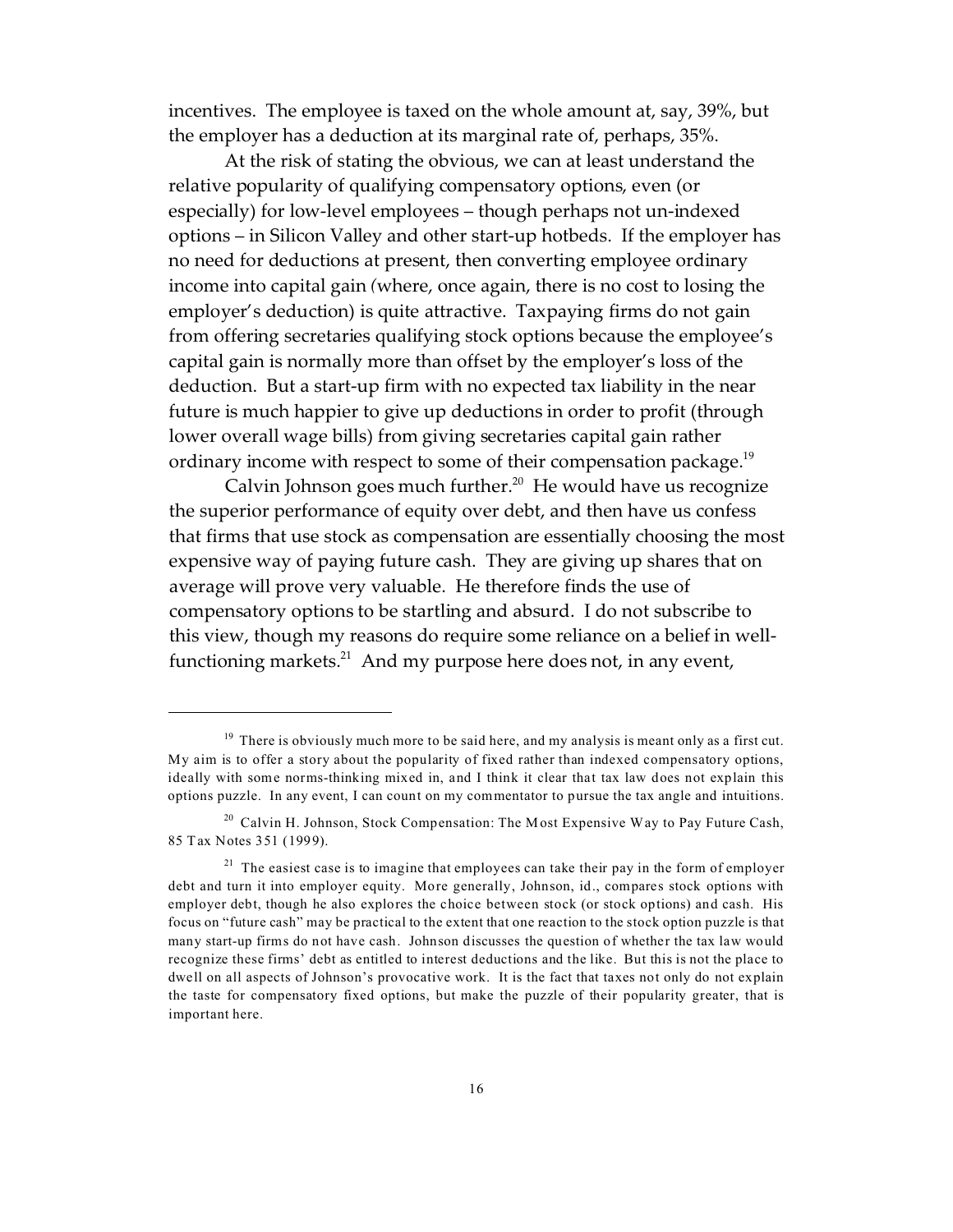require association with all of the Johnson view. It is enough to see that tax law is unlikely to explain employers' taste for conventional stock options as a means of paying compensation. That tax law may actually *raise* the cost of this form of compensation simply adds to the puzzle already before us.

C. Risk Aversion and Compensatory Options

1. Risk premiums, employees, and landlords

Compensatory options, included in pay packages in order to align incentives, can seem very expensive especially when markets rise and the options are valued ex post. A fair amount of the finance literature understands this expense as a function of risk averse employees. $^{22}$  The idea is that a firm might gain by "forcing" employees to accept pay in the form of stock options, which align the interests of employees and shareholders and encourage a more valuable firm, but employees might require much more in the way of these options than they would in straight pay because the options force them to hold a risky undiversified portfolio. A typical upper-level manager might find half her compensation in this one basket, so to speak.<sup>23</sup> One can even go so far as to show that insiders, who hold substantial wealth in the form of unexercised stock options with respect to their employer's stock, might sell stock (when permitted to do so or when able to avoid detection) even though they know that the firm's future is *better* than expected.<sup>24</sup> The idea is that the gains from diversification exceed the benefits of the inside information, which is to say the knowledge that the expected value or mean return of the stock is favorable.

One implication of this perspective is that we might understand a firm's disinclination to extend compensatory options to nonmanagerial employees as reflecting the point that these options would be very costly

<sup>22</sup> See, e.g., Hall & Kevin Murphy, Optimal Exercise Prices for Executive Stock Options, \_\_ (1999).

<sup>&</sup>lt;sup>23</sup> And much more than that for chief executive officers. [cite data]

<sup>&</sup>lt;sup>24</sup> See Lisa K. Meulbroek, The Efficiency of Equity-Linked Compensation: Understanding the Full Cost of Awarding Executive Stock Options (Harvard Business School Working Paper 2000). A less exciting point is that a substantial fraction of employee held stock options are exercised soon after they vest, at the cost of sacrificing much of their time value but presumably to diversify away from the employer-firm. See Steven Huddart & Mark Lang, Employees Stock Options Exercises: An Empirical Analysis, 21 J. Accounting & Econ. 5 (1996).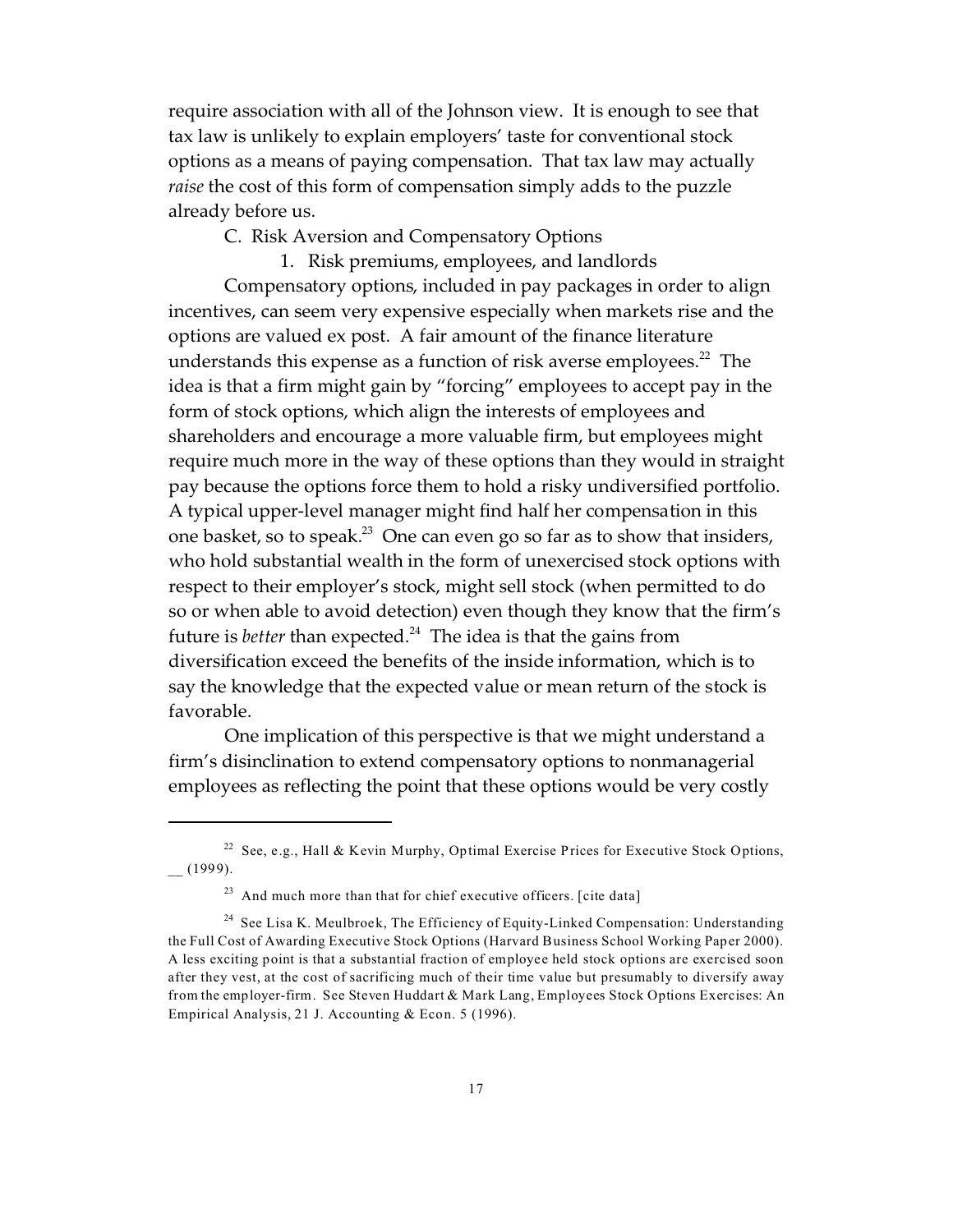to the firm because employees of modest wealth might require especially large premiums to hold (what would amount to) extremely undiversified portfolios. This fortifies the conventional wisdom that front-line employees might be better motivated by bonuses or commissions that have something to do with their assignment than by options which reflect stock prices well beyond their influence. Of course the general point about risk and compensatory options is that narrowly-tailored bonuses might be far superior to conventional options from the employee's perspective, and therefore one would think that employers would regard bonuses as a less expensive means to their end.<sup>25</sup>

I should add that where it is common for mid-level and upper-level employees to receive compensatory stock or stock options, we will always be able to explain the use of such options in compensating lower-level employees, or for that matter suppliers, including landlords. In some settings, firms might reason that employee morale will suffer if relative income diverges from some baseline. Secretaries may resent rather than support managers who earn millions of dollars from their executive stock options, and it might be thought wise to "force" options on the secretaries. The risks may not be the same for all these employees, but some sense of shared fortune may promote a sense of community, loyalty, and hard work.<sup>26</sup>

Stock options for landlords in lieu of straight lease payments might also incorporate something of an indexing component.<sup>27</sup> In a place like Silicon Valley, when a typical tenant is a firm with volatile value and prospects, it is likely that other local firms rise and fall with one's tenant. Demand for real estate is likely to be highly correlated with most potential

 $25$  It goes almost without saying that some readers will at every turn of the road intuit that options are popular precisely because they transfer wealth inefficiently or unfairly or simply unnecessarily from employer to employee. Perhaps high-level employees can fool their principals with arguments about incentives and thereby acquire enormously valuable options where they could not have emerged with equivalent bonuses and the like. My inclination is to look harder for an explanation of prevailing compensation packages.

<sup>&</sup>lt;sup>26</sup> I do not put much weight on this idea here, although I do develop the shared fortune idea in a slightly different context below in Section III-D and Part IV.

 $27$  Some of these "rental" stock options appear to encourage patience on the landlord's part, because the option ends if the landlords ends the lease arrangement and brings in a new tenant. But others simply give the landlord a stake in the tenant's upside return. See \_.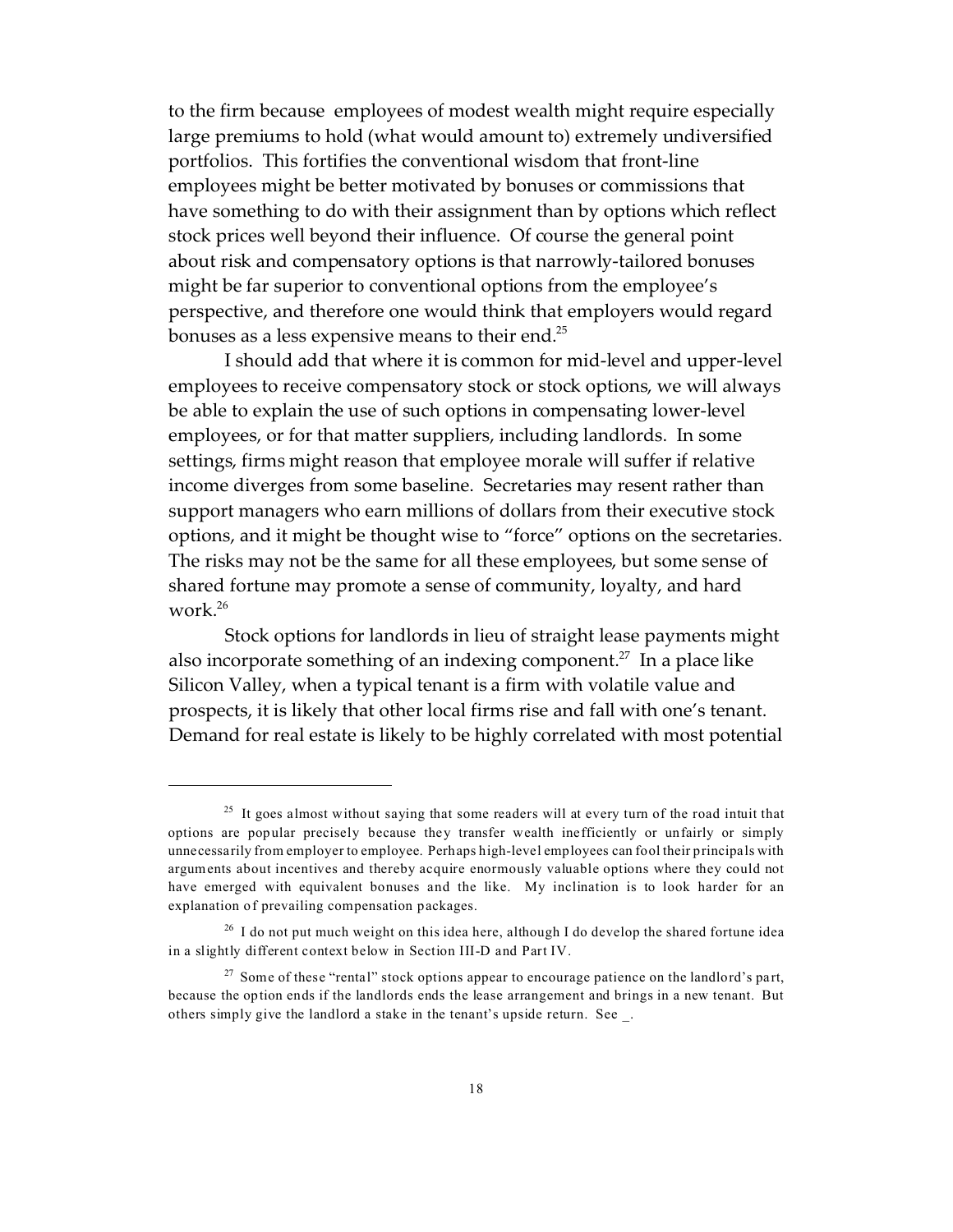tenants' stock values. If the overall trend is believed to be upward, landlords may be more inclined to agree to long leases if they can acquire options in the local industry or, more simply, in the present tenant. We should therefore expect options-as-rent to be more common in longer leases.<sup>28</sup> Again, however, the tenant-firm that uses options to pay for real estate space is losing an opportunity to enjoy tax deductions because the firm's basis in its own stock is zero. But if this firm has no immediate tax liability, deductions are useful only in the creation of carryforward losses which will be useful down the road. In short, it is probably not surprising to find options-as-rent where there is a local volatile industry, where the tenant has no present tax liability, and where landlords (more than most employees) can diversify their portfolios. These characteristics may help form a better understanding of tenant-landlord payments than the conventional observation that start-ups are cash poor and unable to borrow, and thus forced to give out options in their futures. The question of course is why employees and landlords sometimes take options rather than debt.

In the case of employees (rather than landlords or suppliers), it goes almost without saying that if compensatory options are somewhat puzzling, and part of the puzzle is their cost (because of tax considerations on the employer's part and risk considerations on the part of the employee or other recipient), the puzzle would really be out of control if the options did not do something positive in the way of aligning incentives. As such, we should expect the options to offer a long period for exercise, or we should find contractual requirements that neither the options nor the acquired stock be sold for some time. We might also expect rules barring these option-holding employees from escaping the incentives – and the serious nondiversification costs – by fiddling on their own with other financial instruments that can offset the impact of the compensatory options themselves.<sup>29</sup>

 $28$  Alternatively, to the extent that longer option periods increase the value of the option, we may find landlords bargaining for longer leases when part of their compensation is in option form, and the option ends when the landlord-tenant relationships ends.

<sup>&</sup>lt;sup>29</sup> On this subject, and for the idea that the contractual rules might be hard to enforce and might in any event be much firmer than they are at present, and also reinforced by incentivecompatible tax law , see David M. Schizer, Executives and Hedging: The Fragile Legal Foundation of Incentive Compatibility, 100 Colum.. L. Rev. 440 (2000). The available evidence suggests that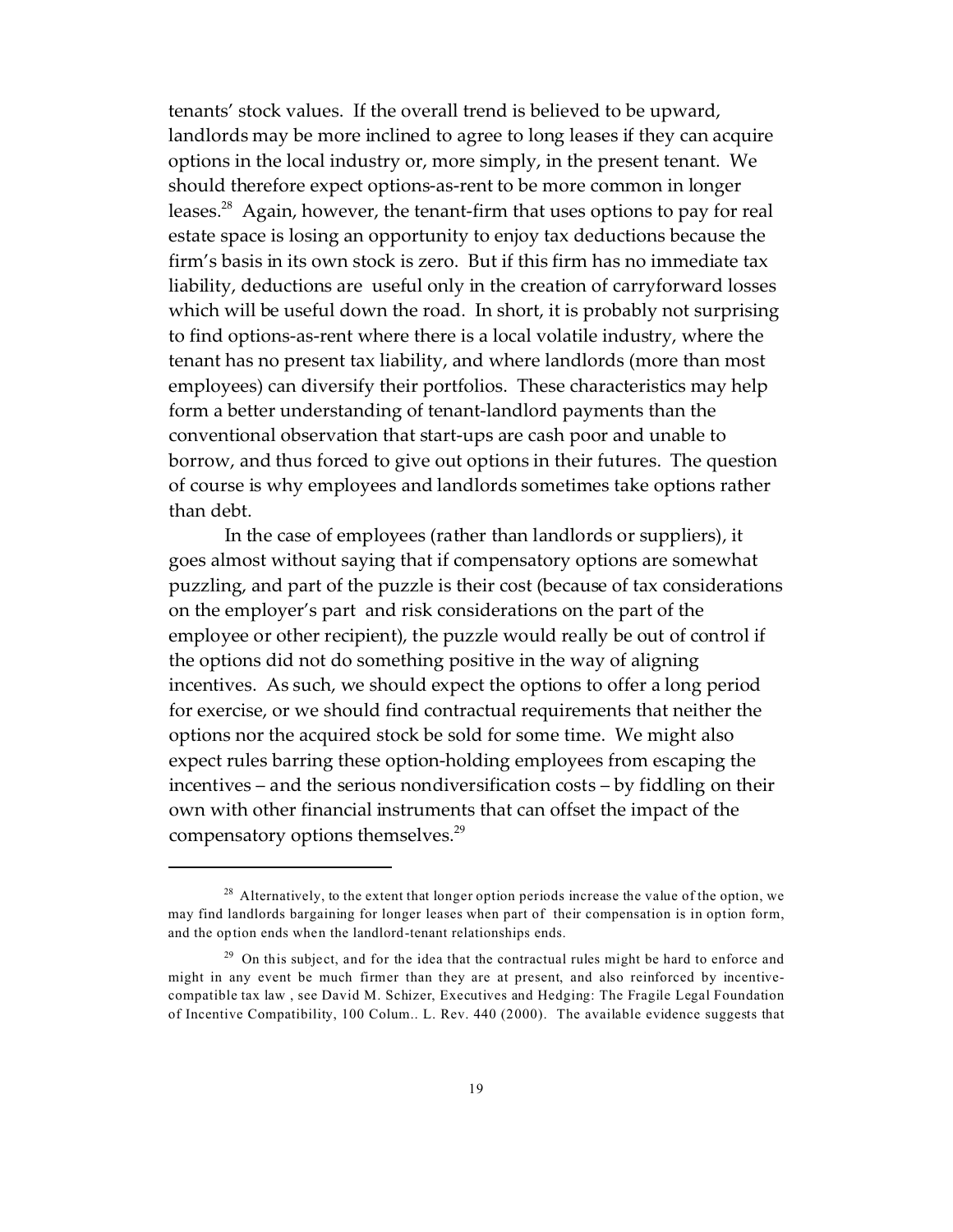#### 2. Risk and indexed options

a. Risk to the employee (and cost to the employer) The focus in this Section on risk has the potential to illuminate the puzzle of why indexed compensatory options are not more popular. Accounting tricks aside, these indexed options would seem to have more bite and less waste than conventional options (though perhaps they are not superior in this regard to well-drafted bonuses) in the quest for incentive-compatible compensation. But now we have the added notion that it is expensive for employers to impose risky options on employees. The employers do so, the argument goes, to create incentives, but they must increase overall pay in order to compensate their employees for the additional risk the employees bear as a result of the incentive-compatible options. The employees value these options far less than does the market because other market participants can hold more diversified portfolios. For these employees, a serious incentive amounts to a much larger position in the firm than an outsider with this wealth would take.

With this is in mind, perhaps we can explain the scarcity of indexed options with the claim that an equivalent value of these indexed options would impose even more risk on employees, so that an employer who sought to use indexed options for incentive reasons would need to transfer even more value to the employees as compensation for the risk imposed upon them. Apparently, or so the novel argument might go, this additional compensation is not worth the added incentive.

The idea is plausible and depends on an employer-firm's volatility, its beta (which is to say correlation with the risk of the stock market as a whole), and the likelihood and character of revisions of conventional options in downturns. One can imagine a conventional option that is in the money for the employee in a state of the world where the firm does well because or while the market does well. For illustrative (nontechnical) purposes, we might think of the employee as estimating that this will occur one in three times. But an indexed option requires that the firm does better than the benchmark, which this example takes to be the

contractual restrictions are fairly rare. See Stewart J. Schwab & Randall S. Thomas, What Do CEOs Bargain For? An Empirical Study of Key Legal Components of CEO Contracts, (Draft of Oct. 31, 2000) (reporting that 62 of 93 sampled contracts with CEOs discussed stock option compensation, 8 restricted sale of options, with 3 of these restricting pledging and 0 restricting hedging transactions).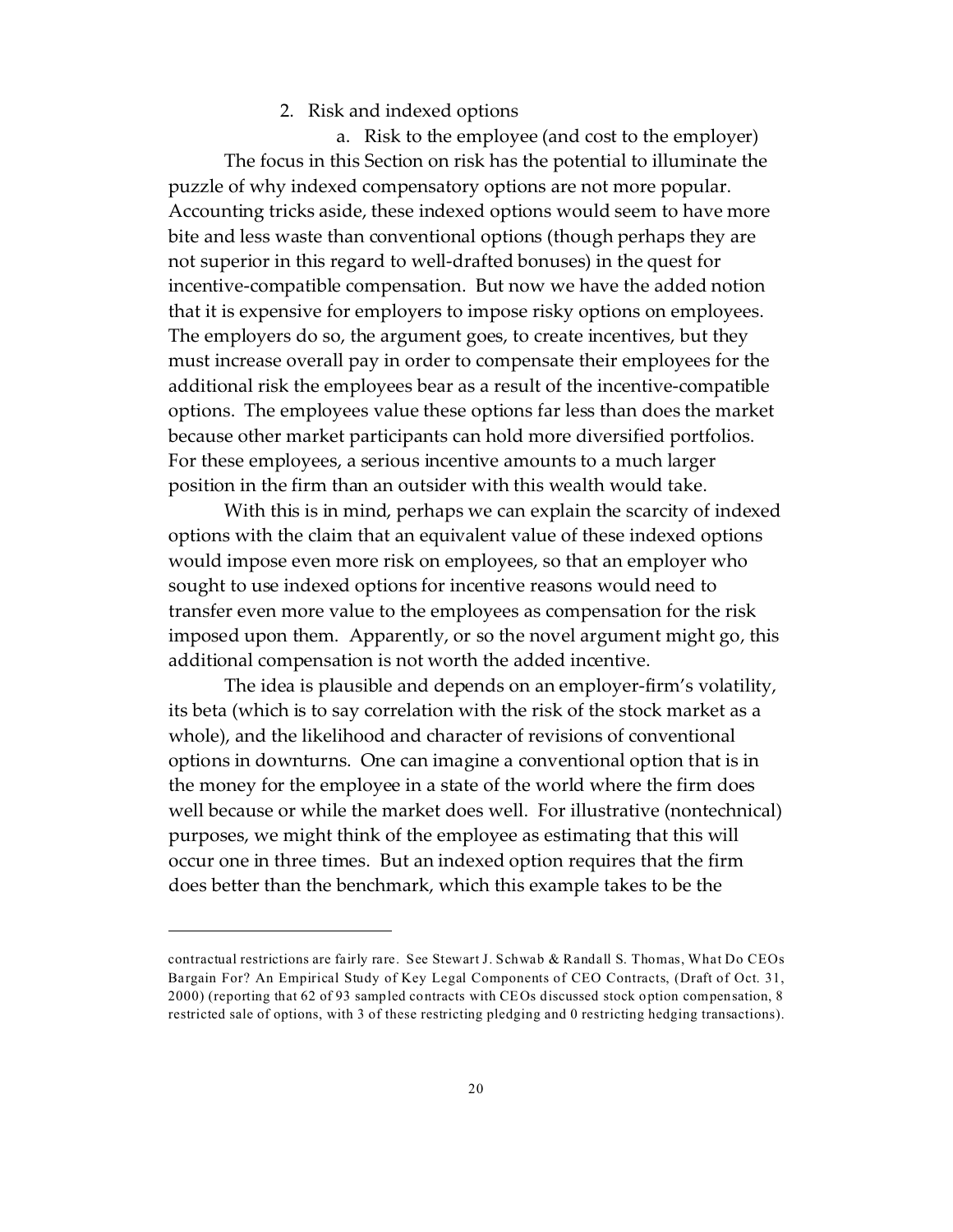market as a whole. It is true that if we hold constant the share of compensation filled by options, the indexed option will need to cover many more shares than the fixed option. But these numerous options might only be in the money one in eight times, perhaps. If the employee and the employer are hoping for the tax treatment associated with qualified options, perhaps because the employer has no present tax liability, then the employee must hold the options and the stock for some time, so that even if the firm's fortunes and the market's swings are such that at various points the options are in the money, the chance that it will be so by the time the required holding period ends is less. It is possible, then, that the indexed options look much riskier than apparently equivalent conventional options. $30 \text{ In turn, the firm will need to give more}$ of them, or to give more straight salary than otherwise required in a wellfunctioning market.

If this claim holds, we will have come a long way toward solving the puzzle of the relative popularity of conventional compensatory fixed options over their seemingly superior cousins, indexed options. Indeed, we may in passing have also explained the dominance of conventional options over bonuses inasmuch as the best-tailored bonuses for incentive purposes may be a great deal like indexed options. The more the employer promises large bonuses based on many things going well, the more risk there is to the employee. Even conventional commissions can be quite risky for the best salesperson; sales may do poorly because of economic conditions or because the firm's product is inferior and so forth. Most incentive-compatible pieces of compensation add risk for the employee, and the employer will need to pay the employee more in order to gain agreement (or attract employees).

Readers familiar with the finance literature will have already recognized some flaws in this argument, or at least some offsetting considerations. One reason to think that indexed options do not raise the employer's cost to prohibitive levels is that because these options may be more efficient in creating incentives, the employer may need less of them (in value terms). By deploying indexed options, the overall compensation package may now have more straight compensation than one with

<sup>&</sup>lt;sup>30</sup> [Explain idea that relative performance might wander in and out of the money more than conventional options.]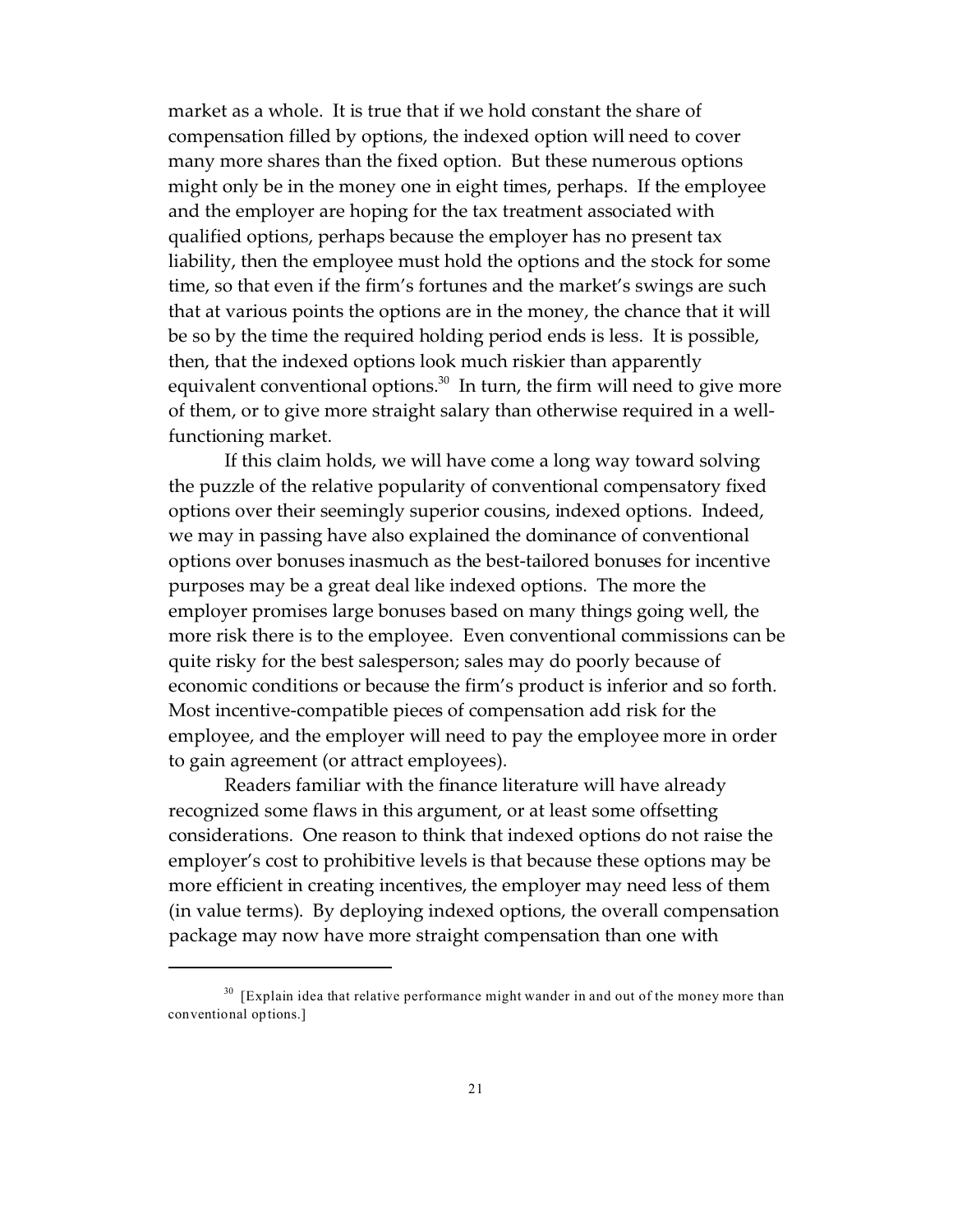conventional options. This line of reasoning adds of course to the puzzle of the relative infrequency with which indexed compensatory options are found. Indeed, the central puzzle discussed here is why indexed compensatory options are not more popular than conventional options, when it is these indexed options that would seem to offer better incentives with *less* risk.

A second, more important reason to think that indexed options are *less* risky than conventional ones and that the scarcity of this incentiveefficient tool remains puzzling, is that since these options take aim at the firm's performance net of the market (or industry benchmark), the employee's risk reflects only firm-specific risk. For firms across a large beta range, conventional, fixed options are risky largely because the market as a whole is risky. If the indexed option eliminates the market risk then it would seem to follow that the holder is left with less risk.

But there is a significant problem with this argument associating indexed options with *lower* employee risk. It is that when conventional options are entirely out of the money because the market as a whole has dropped, it is not uncommon for the employer to alter the exercise price, grant new options, or reissue the options for much longer periods or with other changes. Indeed, much of the criticism of compensatory options is focused on these revisions which tend to be more common where agency costs are most serious.<sup>31</sup> Indexed options would seem to spark revision much less likely if at all. In the extreme case, if an employee always expects revision of the conventional option deal when the market drops, the fact that indexed options eliminate market risk does not necessarily alter the relative risk picture.

A third (and related) reason for thinking that indexed options are less risky, is that with indexed options there is only firm-specific risk and this is more easily diversified away by the employee who might buy stock or options in other firms. It is market risk that the employee cannot escape; to the extent that these options, or well designed bonuses, impose firm-specific risk, it can be managed through portfolio adjustment. $32$ 

<sup>&</sup>lt;sup>31</sup> [cites needed. See Finance symposium]

<sup>&</sup>lt;sup>32</sup> A sloppier but more intuitive way to think of this is that indexed options offer rewards when the market as a whole drops so long as the particular employer's stock drops less than the market. Meanwhile conventional options will be out of the money. As such, indexed options reward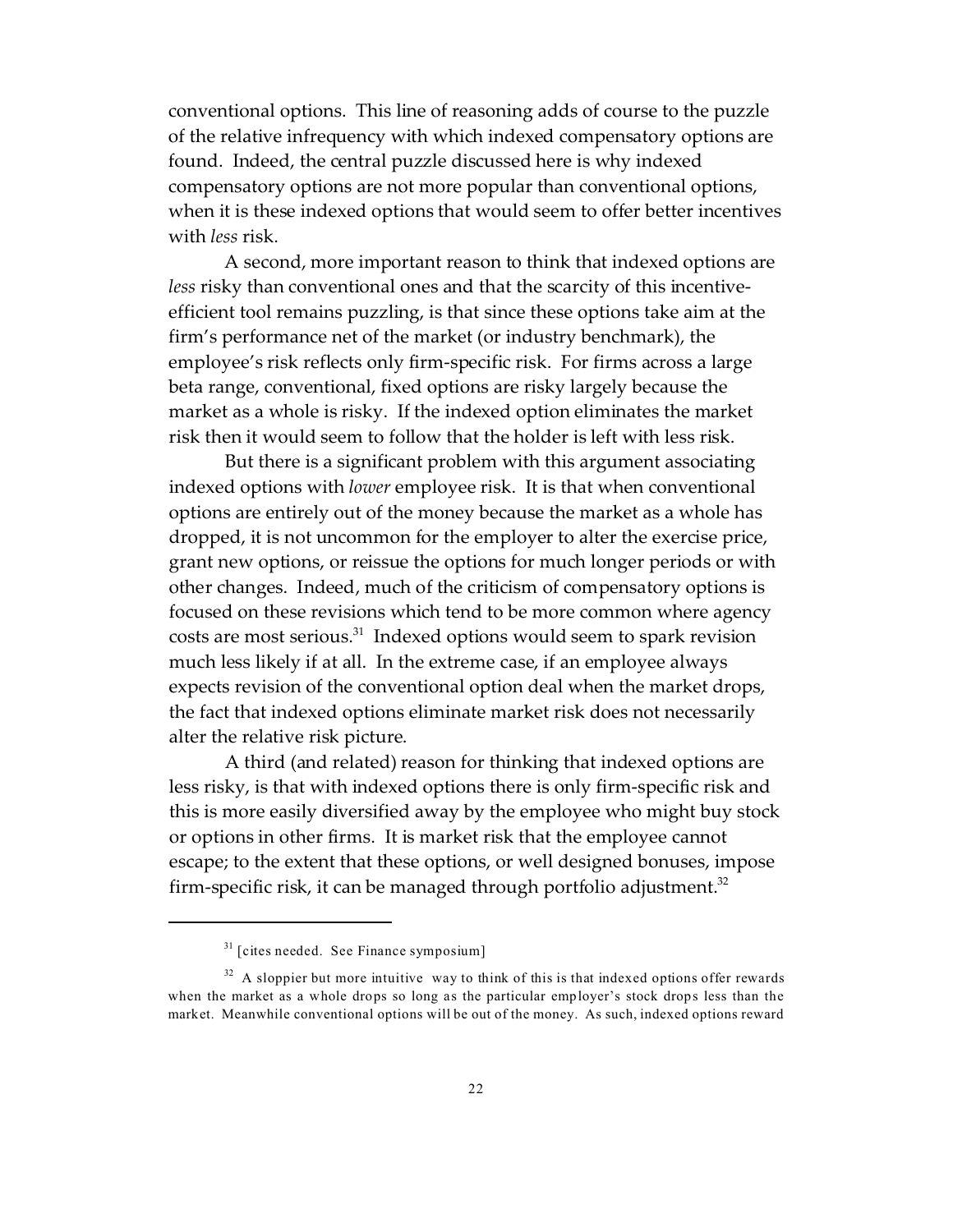But this avenue of risk reduction is most unlikely, and not simply because the employee may not have sufficient wealth to fiddle in this manner. The important point is that the employer-firm will eventually contract to try to prevent this diversification. In most cases, the incentivecompatibility is powerful only if the employee's firm-specific risk is in fact dramatically increased.

Imagine for example that firms A and B compete in the manufacture and sale of aircraft, so that the revenues of either firm are normally at the expense of the other. If A gives its managers indexed options in A, and the manager can rid herself of firm-specific risk by entering the other "side" of the market in financial instruments with respect to A, or the manager can do this by investing in financial instruments associated with the stock of aircraft manufacturer B (which does well when A does poorly), then the very (incentive-based) idea of the compensatory options will be defeated. As noted earlier, there is important work on this subject and it is possible that firms (and tax law) do not do enough to prevent this maneuver by their options-receiving employees. $^{33}$  It might, for example, be very difficult to monitor these employees investments, especially the investments in instruments associated with another firm's stock. I will not therefore insist that this firm-specific risk cannot be eliminated by the employee, but it is probably fair to say that this argument does not eliminate the possibility that indexed options may be riskier than conventional options.

Still, all these ideas seem rather modest compared to the central argument that indexed options would seem to offer much better incentives than conventional options while at the same time imposing less risk on the employee because systematic risk is eliminated. This is of course the stock option puzzle with which we began.

b. Super-risk alteration introduced

less often when the market rises, but since they can also reward when the market falls, they are less risky than at first apparent. A conventional option might produce rewards one in three times (ignoring the varying magnitude of the reward) while an indexed option produced *upside* rewards but one in eight times -- but then also rewards in a down market perhaps another one in eight times.

<sup>&</sup>lt;sup>33</sup> Note in passing that if employees can eliminate this firm-specific risk and, in the case of conventional options, if they can eliminate more risk than that, then the employer will find that it can impose its compensatory options at lower cost – albeit because there is less of an incentive effect.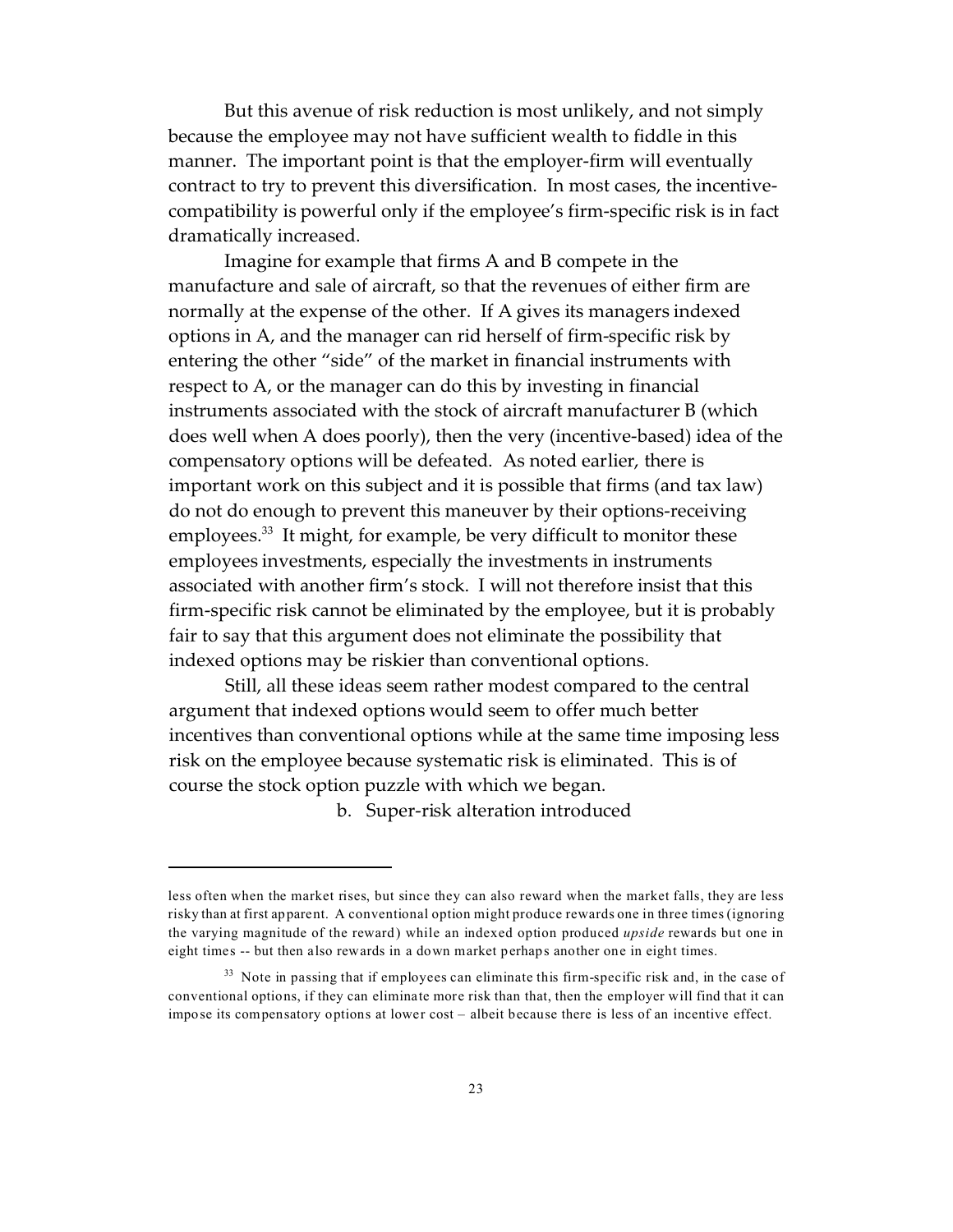There is another risk to consider, and it is one that plays an important role in the argument which follows. It is that indexed options pose a special danger because they encourage or tempt option-holding managers to push the firm to riskier (but lower expected-value) options. This is of course true for conventional options, but it a more serious problem with indexed options, and that is why I refer to the risk as one of super-risk alteration. $34$  These options are of greater value when the firm is more volatile, and employees might therefore wish to trade-off expected value for volatility. In some cases the employer will be able to monitor and penalize such risk alteration, but in other cases it will be unobservable, or difficult to sort out. I return to this presently, but the idea is to focus not only on the employer's need to offer more compensation in order to induce the employee to accept risk in the form of options or stock in the employer-firm but also on the cost to the employer of monitoring the employee or absorbing the cost of poorer performance by the firm as it is influenced by these option-holding employees. With indexed options it is harder than ever to truly align the interests of employees and other investors.

Interested readers can investigate the magnitude of this risk with respect to a given employee and with regard to a variety of instruments that might be used to motivate the employee. $35$  My aim here does not require a conviction that risk is at the heart of the case for or against indexed options. I have simply tried to set the stage for a new theory of why we find so many conventional options by raising considerable doubt as to whether we understand their popularity. If we do not, then we can put the blame on high agency costs and selfish managers. We might simply say that the burden shifts to favor the idea that managers take for

 $34$  It can also be a more serious problem with other nonconventional options. See Shane A. Johnson & Yisong S. Tian, The Value and Incentive Effects of Nontraditional Executive Stock Option Plans, 57 J. Fin. Econ. 3, 13-15 (2000).

Generally speaking, conventional options encourage risk alteration of the sort that increases the firm's beta, while indexed options encourage differentiation from the benchmark. It seems more likely that executives and other employees can influence the degree of differentiation (from the benchmark chosen by the employer) than the firm's beta. If so, the super-risk alteration explanation in the text (for the popularity of conventional rather than indexed options) is reenforced.

<sup>&</sup>lt;sup>35</sup> The matter is recognized in Johnson & Tian, supra note \_, at \_ (discussing risk-alteration effect for a number of instruments), although the finance literature hardly emphasizes the problem.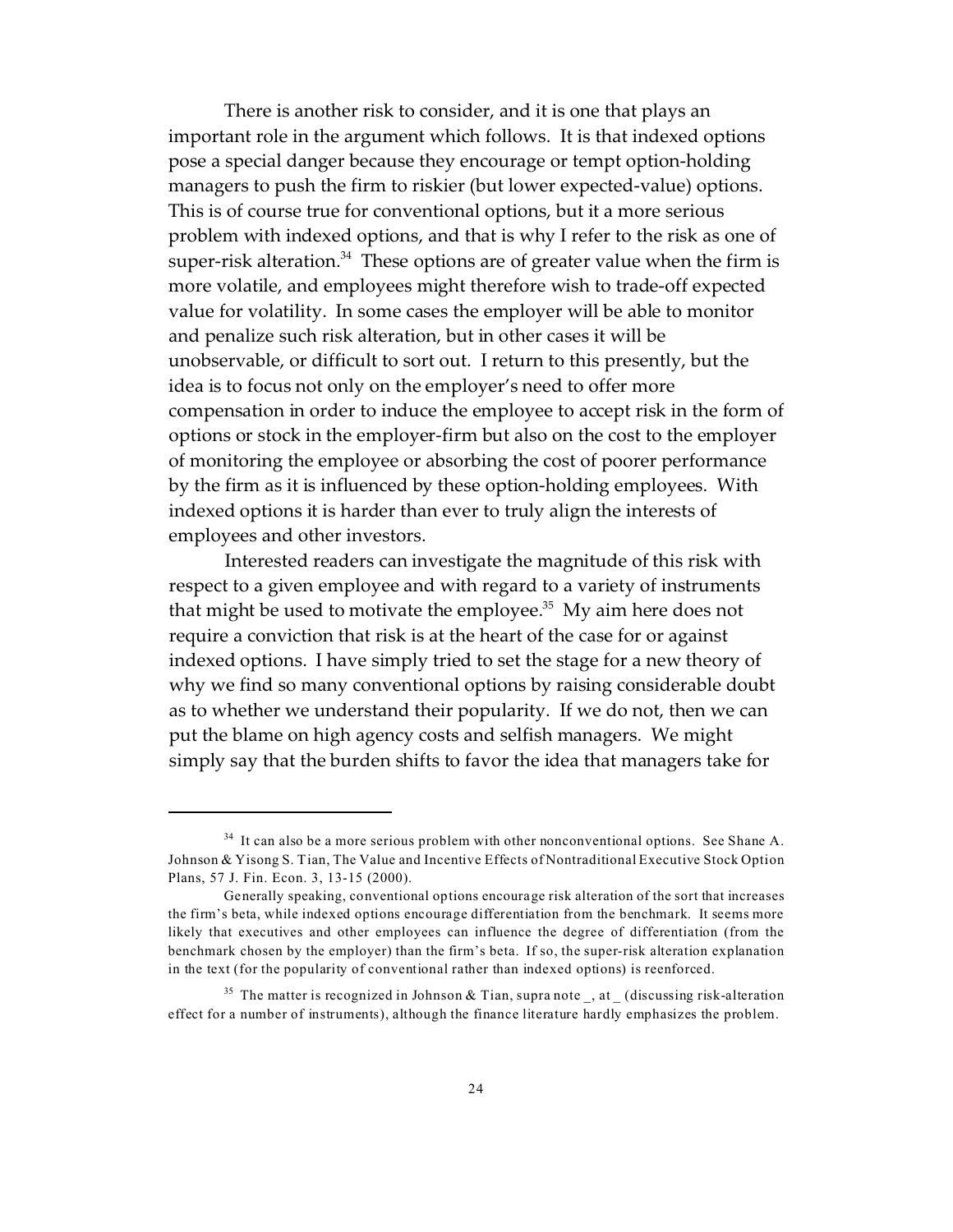themselves and their friends at the expense of shareholders (and even at the costs of society if options encourage inefficient volatility). That this transfer is in the form of options rather than straighter compensation might simply be attributed to the ability of managers to explain to shareholders and legislators the advantages of incentive-compatible compensation – and then the concurrent necessity of raising pay or granting more options than might first seem necessary to compensate options-receiving employees not only for the replaced salary but also the increased risk imposed on them. But for readers who prefer to think that markets work reasonably well, it is unlikely that agents can so easily fool their principals, who are hardly all amateurs. The question then is whether we can develop a better story about the popularity of conventional stock options. As we will see, the idea of super-risk alteration plays a critical role in this story.

#### III. Compensation Norms

A. Getting Started (with Some Form of Compensation)

My story of the evolution to conventional but not to indexed options relies somewhat on the idea that compensation practices are somewhat sticky and that experimentation with new forms of pay and incentives somewhat difficult. To be sure, rational employers (and employees) might forecast the stickiness and therefore hesitate to experiment in the first place. But this sort of irreversibility<sup>36</sup> is paradoxically difficult to avoid, for avoidance means no experimentation in the first place.<sup>37</sup>

Imagine a firm that pays its employees in cash -- though a purist might ask for some theory as to how that currency, or baseline, became so popular. It is fairly easy to see how such a firm might (or might not) come to substitute some common fringe benefits, including some conventional stock options, for cash or for subsequent pay increases. In the case of traditional fringe benefits, marginal employees or a large

<sup>&</sup>lt;sup>36</sup> See Saul Levmore, Irreversibility and the Law: The Size of Firms and Other Organizations, 18 J. Corp. Law 333 (1993).

 $37$  [explain that we might start with all cash and then any move precludes later experimentation, so we are stuck with first innovation which might still be better than no innovation at all.]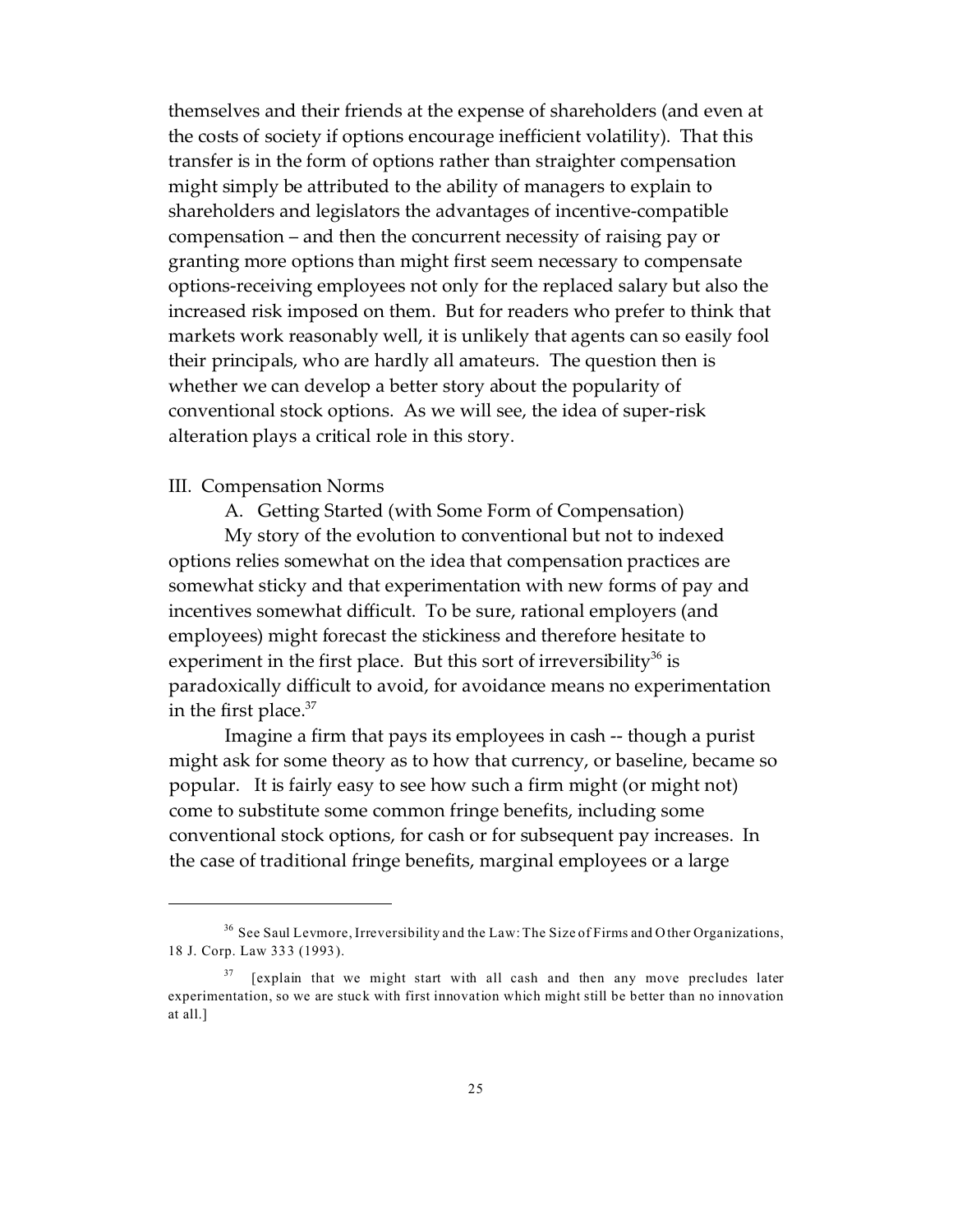majority of all employees might give up wages of 100 in order to accept benefits they value at 105, but that cost their employer (and are valued in the marketplace at) 95. In many cases, the gain comes from collective acquisition. Thus, workplace amenities, pensions, and health insurance might be less expensive when acquired by or for a group of employees, and the employer solves a collective action problem by providing the benefit and imposing it on all employees. $38$  In many cases, tax law adds to or provides the differential by allowing purchase by the employer out of pre-tax dollars. The employer receives a deduction for this expense just as it does for straight cash compensation, while the employees are not taxed on the value of the benefits they receive, though of course they would have been taxed on cash. In some cases these employees would have partial deductions if they purchased these goods for themselves, but in many cases they would not, if only because of statutory floors or a precondition that they itemize and so forth.<sup>39</sup>

There is obviously nothing remotely mysterious about the evolution toward fringe-benefit-laden compensation packages. Indeed, if tax law is *too* friendly, employers and employees might agree on benefits that they would otherwise not purchase. Nor is it entirely surprising to find some employers who resist these new packages. These employers might appeal to potential employees who value the benefits in question less than most.

Compensatory stock options might themselves have just such a genesis, because tax law once made them fairly attractive.<sup>40</sup> But this is an awkward story to pursue because it implies unusual stickiness with respect to some benefits and not others. Expensive Christmas gifts to employees all but disappeared after tax law changed to exempt only de

 $38$  The collective action approach can also explain how tax law limits the revenue loss by using a nondiscrimination requirement. See Julie A. Roin, United They Stand, Divided They Fall: Public Choice Theory and the Tax Code, 74 Cornell L. Rev. 62 (1988).

<sup>&</sup>lt;sup>39</sup> Of course, we might imagine that with different practices, political pressure would build to make these recipient-level deductions more readily available.

<sup>40</sup> Prior to Commissioner v. LoBue, 351 U.S. 243 (1956), employees who received option grants were treated as receiving a "proprietary interest" in their employers rather than compensation. As will become clear, even this will be unfavorable for some taxpayers who prefer the employer's deduction associated with ordinary compensation.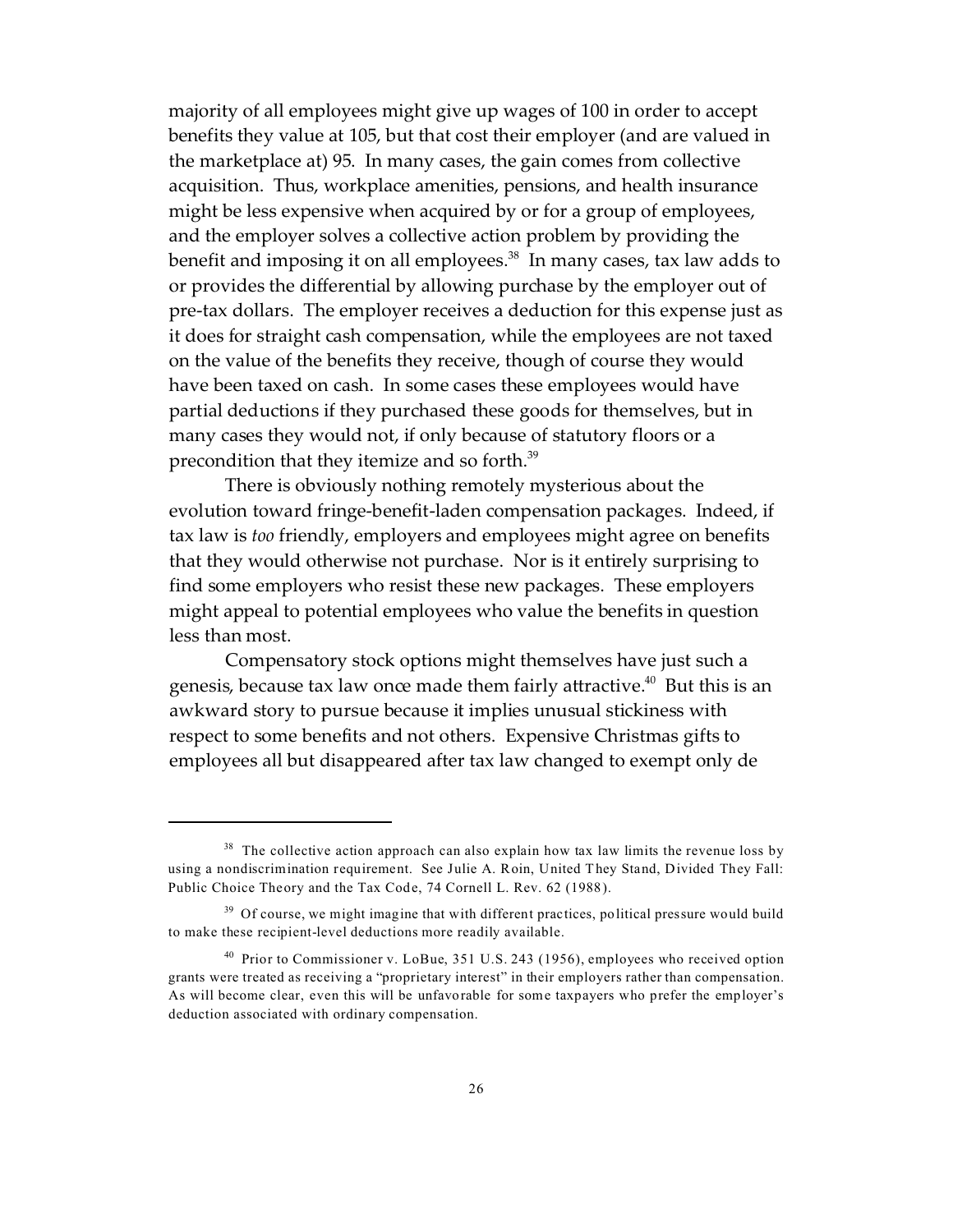minimis gifts from the employees' income; $4<sup>1</sup>$  we might have expected compensatory stock options to wilt rather than to flourish.

B. Bargaining as Signaling

Stock options are not more cheaply provided collectively, and we have already seen that tax law might be put aside or even marshaled in favor of the idea that options not be used as compensation. Still, it might be easy to explain the introduction of incentive-compatible elements to the compensation package, whether in the form of bonuses, stock, or options. The parties reason that the pie might grow with such incentives and so they agree to share the gains from this substitution, even though some undesirable risk is imposed on virtually all recipients. If employees do not wish to accept the risk unless compensated in the form of higher overall wages (including fringe benefits), or a risk premium, the employer might choose to impose the risk at this cost in order to gain its share of the still greater product. With a variety of assumptions we can easily imagine some evolution to bonuses and to compensatory options.

But imagine that an employee's own risk attitude, or own portfolio, means that this employee would very much prefer cash to options. The employee thinks that she could make this change in a way that saves the employer considerable expense. Perhaps on average the employer is offering a good combination of incentives and (costly) risk, but this employee knows that she is out of the ordinary. The problem is that if the employee suggests a tailored alteration (or an alteration for all employees) the employer might see this as a signal that the employee has less than average confidence in her own work effort, in the firm's prospects, in her own likelihood of staying at the firm long enough to benefit from the options, and so forth. The employee may be fearful of making a mutually beneficial offer because to do so is send a confusing signal. The employer will not know the employee's motivation, and on average the message is negative.

 Nor will it do much good for the employer to initiate the deal and to offer stock options and cash as alternative forms of compensation, in search of those employees who would take on the options in return for the most modest risk premiums. It is true that employees can accept or reject

<sup>41</sup> See generally Marvin A. Chirelstein, Federal Income Taxation 68-71 (1999).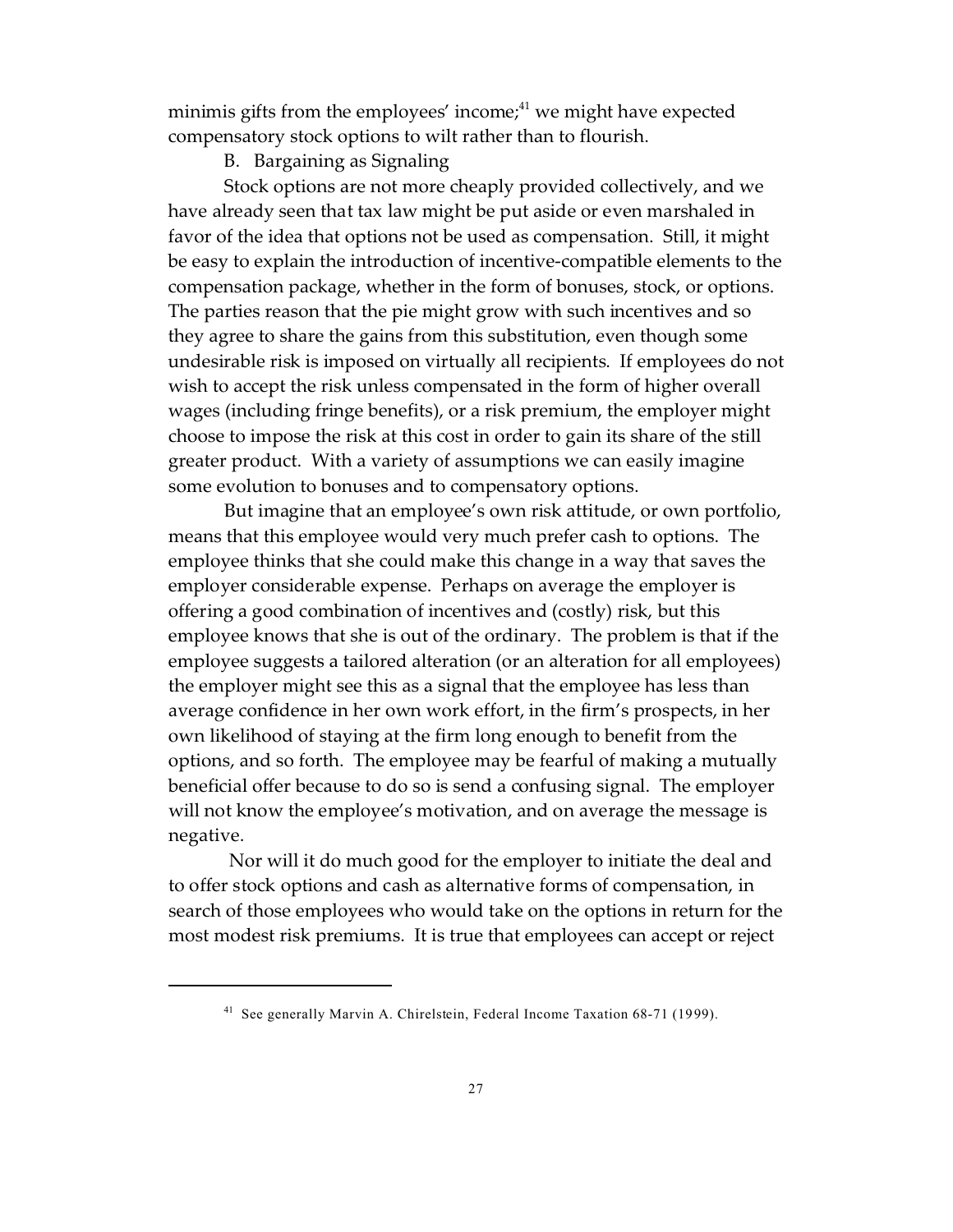this form of payment according to their own risk preferences and ability to diversify with other wealth, but there will again be the fear that the employer will interpret the employee's choice in a negative manner. It might even be unwise for the employer to offer the choice with some acoustical separation in place in order to promise that the employer will never know which employees have accepted which packages. Even if the obvious logistical problems could be solved, the employer might lose from the self-selection by employees. Indeed, in a world where many employers offer stock options, the remaining employers must be anxious that they will attract employees who plan to put in low work effort or to turn over rapidly before options vest. Optimistic employers might hope to get those employees who simply do not like risk, but it may be hard to separate these groups. Moreover, within a single firm, employees who choose cash over options may not only be signaling their likely departure or their low self-assessment, but also their own predictions about the firm's future. Managers or principals may wish to repel rather than attract such employees, and employees will not want to send these signals. $42$ Even if the employee would accept a good deal less in cash than in options, the employee will hesitate to reveal this fact to the employer.

Employers might also affirmatively seek employees who like risk. These employees, as managers, may help the shareholders engage in risk alteration at creditors' expense. There is a significant fear that managers are too risk averse for shareholders' tastes.<sup>43</sup> More generally, the very point of options may be to align the incentives of these employees and the firm's shareholders. If generic managers are thought to be risk averse, empire-building, and salary protecting characters, firms will not want to attract the most risk-averse managers. They will prefer to look for signs

 $42$  At the risk of repetition, an employee may wish to bargain with the employer, offering cost savings in return for less risk, but the danger is that the employer will read her as displaying a propensity to shirk, an expectation that she will soon depart from the firm (before any holding period or option period ends), inside information or simply an inclination to believe that the firm is in worse shape than the market knows, and even nothing more than serious risk aversion which the employer might see as incompatible with the culture of the business. This step is not only familiar by now but also fairly intuitive; if executives were offered stock options in lieu of cash (and with a market value exceeding the cash alternative) we would expect few executives to have the courage (or foolishness) to turn down the options in favor of the cash.

<sup>&</sup>lt;sup>43</sup> [Conventional cite.]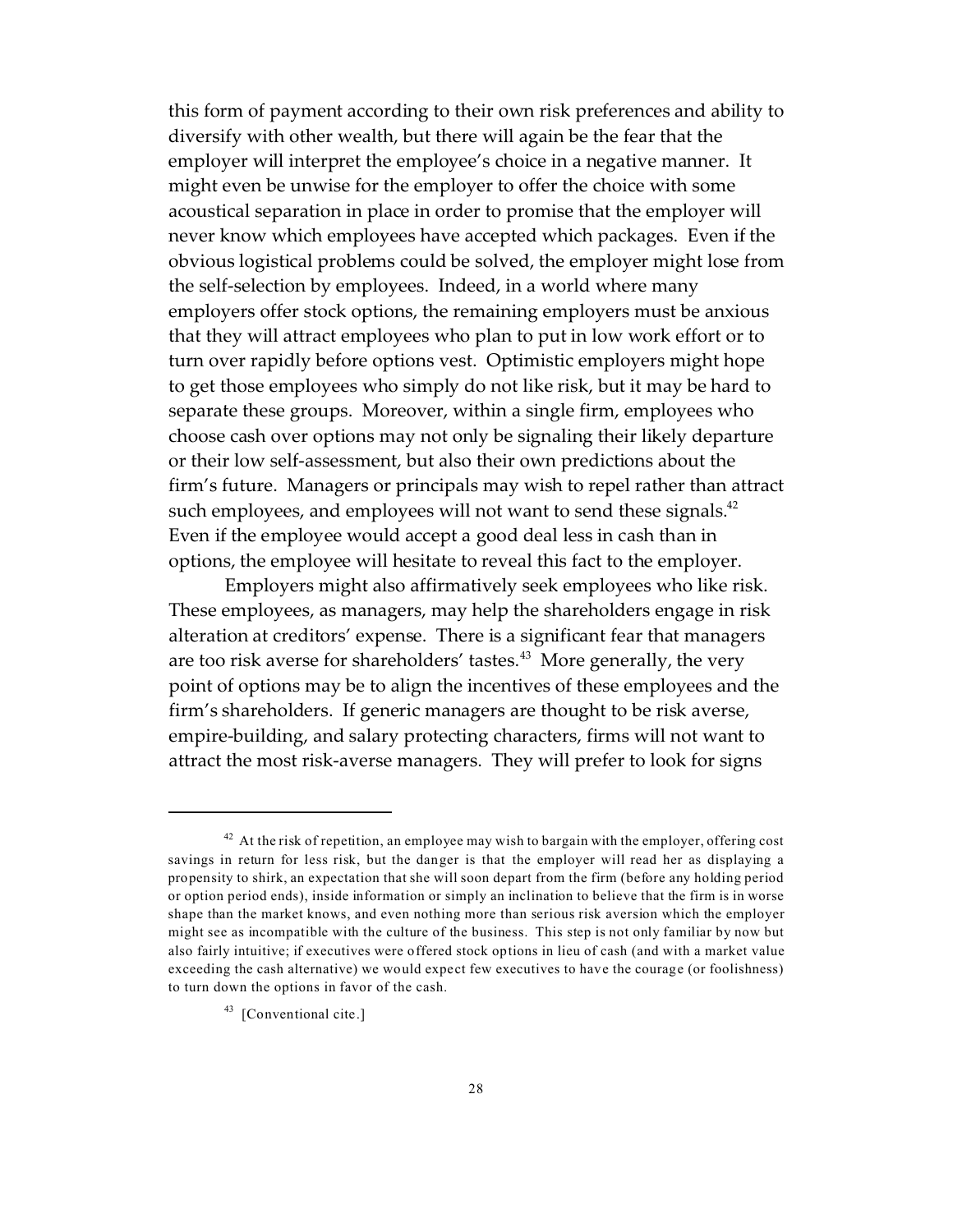that their employees are unusual risk takers, and in turn they can attract such managers by offering stock options instead of cash. Meanwhile, rational employees will again decline to ask for cash instead of stock.

The argument is much the same for employees at all levels. A corporate board is unlikely to think much of an executive who prefers cash to options on the firm's future upside. All the more so if market pressures have already caused the board, as employer, to build in something of a risk premium for the options.<sup>44</sup>

#### C. Indexed Options Revisited

1. The problem

It would seem then that employees and employers should move rather quickly to indexed options. Employees would signal even more faith in themselves and the firm, while employers would locate risktaking, confident employees. The stock option puzzle now looms larger than before.

By way of review, one offsetting possibility is that both sides realize that it is too difficult to enforce a contractual prohibition against diversifying away the firm-specific risk. All employees can feign interest in firm-specific, or indexed, options, while in reality purchasing on their own instruments that offset these indexed options. As we have seen, it is more difficult to diversify away that which conventional options impose.<sup>45</sup>

Another reaction to the renewed puzzle is that to the extent that indexed options *decrease* an employee's risk by eliminating systematic risk, then employees might give the *wrong* signal by encouraging a move from conventional to indexed options. But this seems unlikely not only because

<sup>&</sup>lt;sup>44</sup> It is not as if the employer can offer less valuable options in lieu of cash and attract or retain employees who fear that they will send negative signals. Other employers will offer cash, limited only by the self selection problems which will be fairly small until there is a considerable risk premium in the compensation offered by employers who compensate with cash and options.

<sup>&</sup>lt;sup>45</sup> I do not mean to minimize the problem of employers' ensuring that employees with conventional options do not escape the intended incentives. But this is a problem discussed elsewhere. See, e.g., Schizer, supra note \_\_. The point here is that it is easier to diversify away firm-specific risk so that, sans prohibitions by enforceable contracts or by legal regimes (including insider trading laws and tax law discouragements), employees will be more likely to unburden themselves of the risk associated with indexed options than they would with fixed options. But the problem discussed in the text is not limited to indexed options. Note also that diversifying away firm-specific risk might be costly. Compensatory options have fairly long time horizons (for both incentive and tax reasons), and an employee might therefore need to make numerous offsetting investments.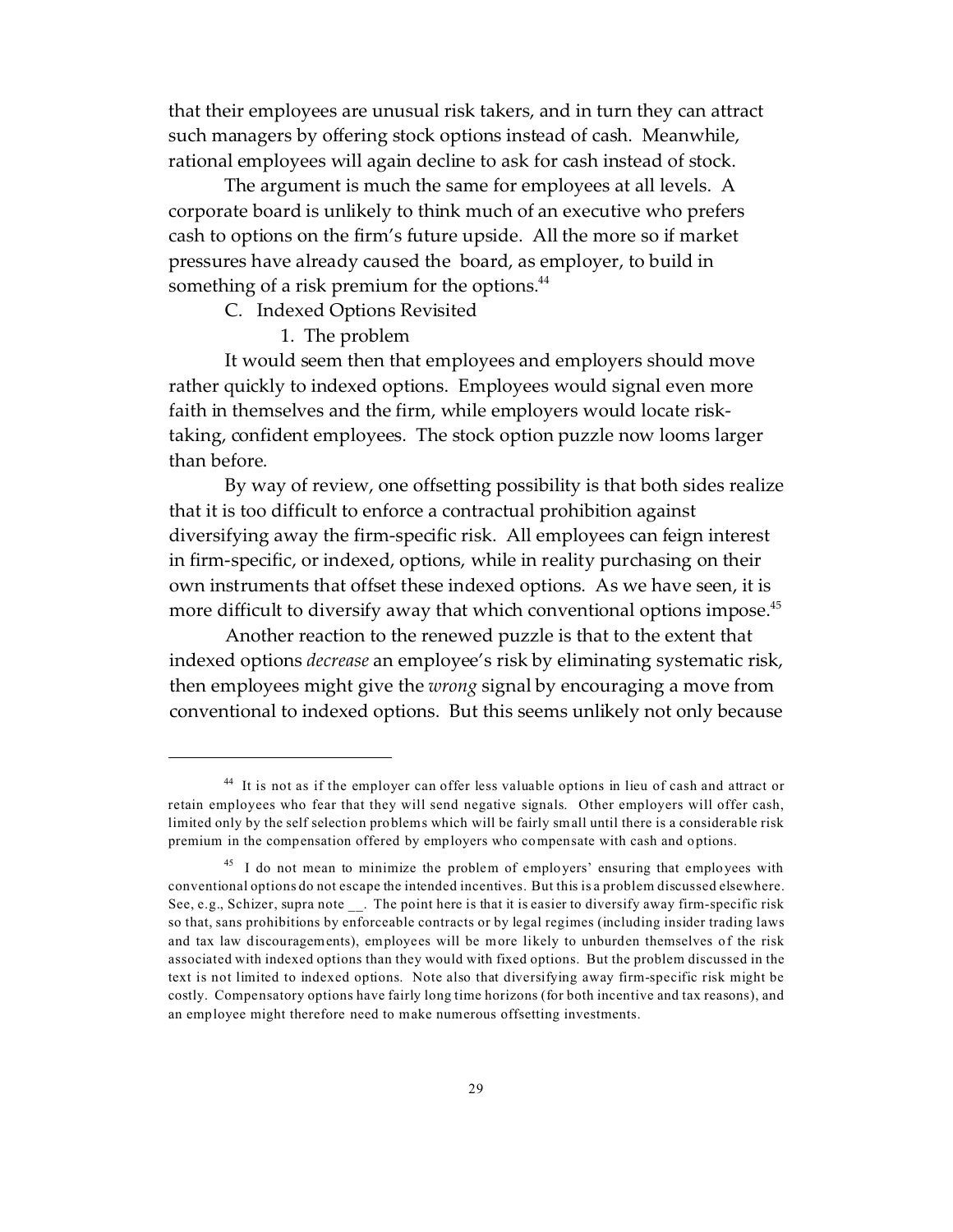they would also send a positive signal about their own work effort and their own confidence in the firm's relative performance, but also because the package can be weighted more heavily toward options than before. Another signaling possibility is that the firm fears that indexed options will fail to attract employees who believe that the industry is especially promising. This too seems unlikely or unimportant because these potential employees can (by contract or otherwise) invest in the industry in tandem with their firm-specific options. Finally, the employer-firm might fear that a move to indexed options will signal that the firm predicts gloom for the industry (or other benchmark) so that it avoids conventional options because these will soon be underwater and useless as incentives. This seems to be a weak explanation ofthe stock option puzzle because the firm can simply index to the market asa whole, and it does not have special information about this benchmark.

In any event, the signaling idea helps us understand the evolution, if it is that, from salary to bonuses and then to stock or stock options. It is difficult for employees to decline this sort of risk. And if the firm does not offer such risky compensation, relatively uninformed employees might themselves take it as a signal that upper-level employees (who generally set the agenda for the directors) do not think much of the firm's future.

The same may be true for employer debt, which can of course be offered as part of the compensation package. Not only might shareholders be disinclined to offer debt instead of cash, for fear that their employees will run the firm in a way that pleases creditors more than equity holders,<sup>46</sup> but also employees might hesitate to ask for debt because, once again, this implies some lack of faith in the firm's future.<sup>47</sup>

The harder task is to explain the disinclination to move from conventional to indexed options.<sup>48</sup> It is to this part of the puzzle that the discussion now turns.

<sup>46</sup> [Refer briefly to the usual Jensen-Meckling argument.]

<sup>&</sup>lt;sup>47</sup> In any event, following Jensen & Meckling, we might simply say that fringe benefits related to retirement income already give the employees enough of a debt position, and that this debt is the most tax advantaged kind.

<sup>&</sup>lt;sup>48</sup> I set aside the possibility that employees do not wish to suggest indexed options for fear of looking too risk averse. This can be offset by asking that a greater fraction of compensation be in indexed-option form than in conventional fixed option form.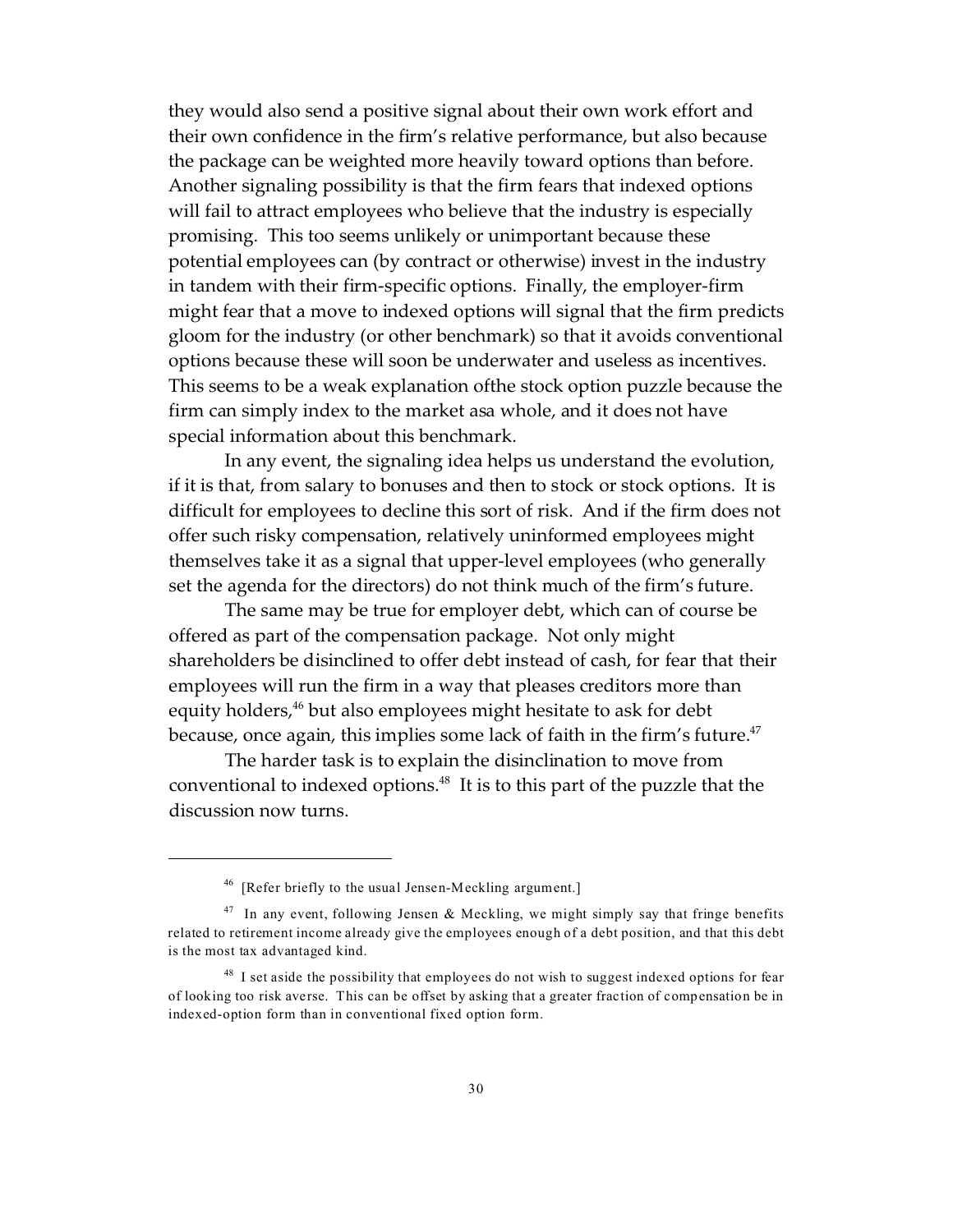#### 2. Super-risk alteration and over-differentiation with indexing

We have already seen the idea that indexed options might encourage an employee to differentiate with respect to the benchmark in an inefficient manner.<sup>49</sup> My claim here is that shareholders must worry that if many employees hold indexed options, there will be too much risk alteration and differentiation, even to the point where the best projects in expected value terms are passed over in favor of riskier choices. I will call this problem that of super-risk alteration because it is much more than the usual problem creditors have with shareholders<sup>50</sup> and more than the risk alteration problem shareholders have with employees who hold conventional stock options – as these employees will also prefer more volatile projects than will shareholders at large. Employees with indexed options are in the money when their firm does better than the market (or industry) – and this is more likely to happen when the firm takes chances that other firms do not. They are in the money on the upside when the firm exceeds the market (or the industry or whatever the benchmark) and they are also rewarded on the downside if the firm drops but does so less than the benchmark.

It is also useful to think of (indexed) options as asymmetric calls; if the firm does better than the market, the holder-employee gains, but if the firm does worse than the market, the same employee does not emerge with negative income. It is this asymmetry that encourages extreme differentiation, or super-risk alteration. Imagine, for example, that an executive regards the employer-firm as on track to perform like the rest of the industry, apart from slight variations to be caused by individual work effort. This executive now has the opportunity to differentiate the firm by guiding it toward a radical product design. There is a one in three chance of stupendous success and a two-thirds chance of equally dramatic failure. If this executive holds a large number of indexed options, he will be tempted by the chance of great rewards. Plainly, this super-risk alteration arises because the executive holds options rather than indexed securities; there is no obligation to make payments to the firm in the event that the

<sup>49</sup> See supra Section II.C.2.b.

<sup>50</sup> [cite Triantis discussion]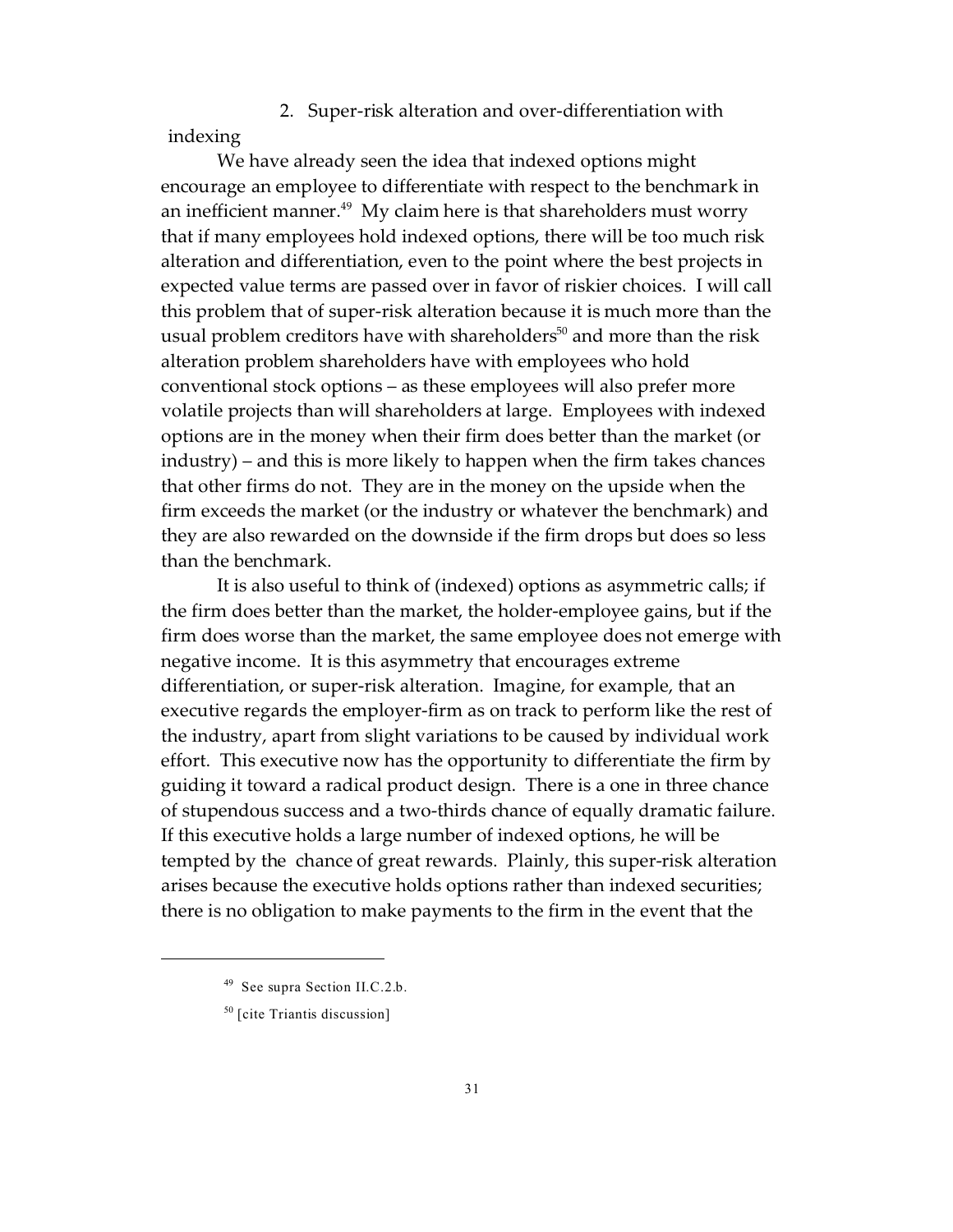design flops. To ask an employee to take such a position in the firm, which is to say to hold a kind of symmetrical, indexed security for incentive purposes, would require not only substantial monitoring to ensure that the employee did not escape this risk but also so much more in the way of compensation as to make the cost prohibitive to the employer.<sup>51</sup> The indexed-option-laden employee will therefore be tempted to commit the firm to much riskier projects than shareholders would like. These projects may come with lower expected values than others available to the firm, but the employee is looking for any reasonable chance of beating the market. If all executives in a firm, or a substantial fraction of all its employees, hold indexed options, it seems likely that the super-risk alteration problem will be grave. Put differently, indexed options in the hands of all executives might induce terrific work effort, but it would so at too great a cost in terms of the losses to the firm from investing in projects of a high risk, differentiated, and relatively low expected value character.

Of course, not all employees are in a position to commit the firm to such (inefficient and) risky endeavors. Some employees may not have such responsibilities and others may be easy to monitor. Moreover, some employees, or even some of these employees, may be more averse to the risk associated with conventional stock options offered by the firm. The puzzle then is why these employees do not bargain for indexed options, or why the firm does not selectively offer indexed options to these employees. The prospect of indexed options in the hands of all employees may be too costly in terms of super-risk alteration. But it would seem more manageable for the employer to have selected employees with indexed

 $51$  And the employee may simply be thought unable to pay when the firm does poorly. Note that I continue to assume that if indexed options are superior on incentive-compatibility grounds, then the employer will not want the employee to escape the risk by diversifying. This seems to be a reasonable assumption although alternatives are plausible. The easiest case is where, as before, the employee would diversify by investing in a competitor whose value was negative correlated with the employer. See supra (aircraft manufacturer example with zero-sum prospects). The alternative is that there may be occasions (or industries) in which hard work by an employee raises all ships. The employee may, for example, work hard to develop equipment that enables all aircraft to land and takeoff in terrible weather. This employee will work even harder if she profits not only from employer A's increased value but also from competitor B's increased value when B copies or buys the new technology from A. But I will imagine that this is unusual and that in most cases when an employer indexes to a benchmark, it prefers that its employee not avoid the comparison by diversifying away the risk.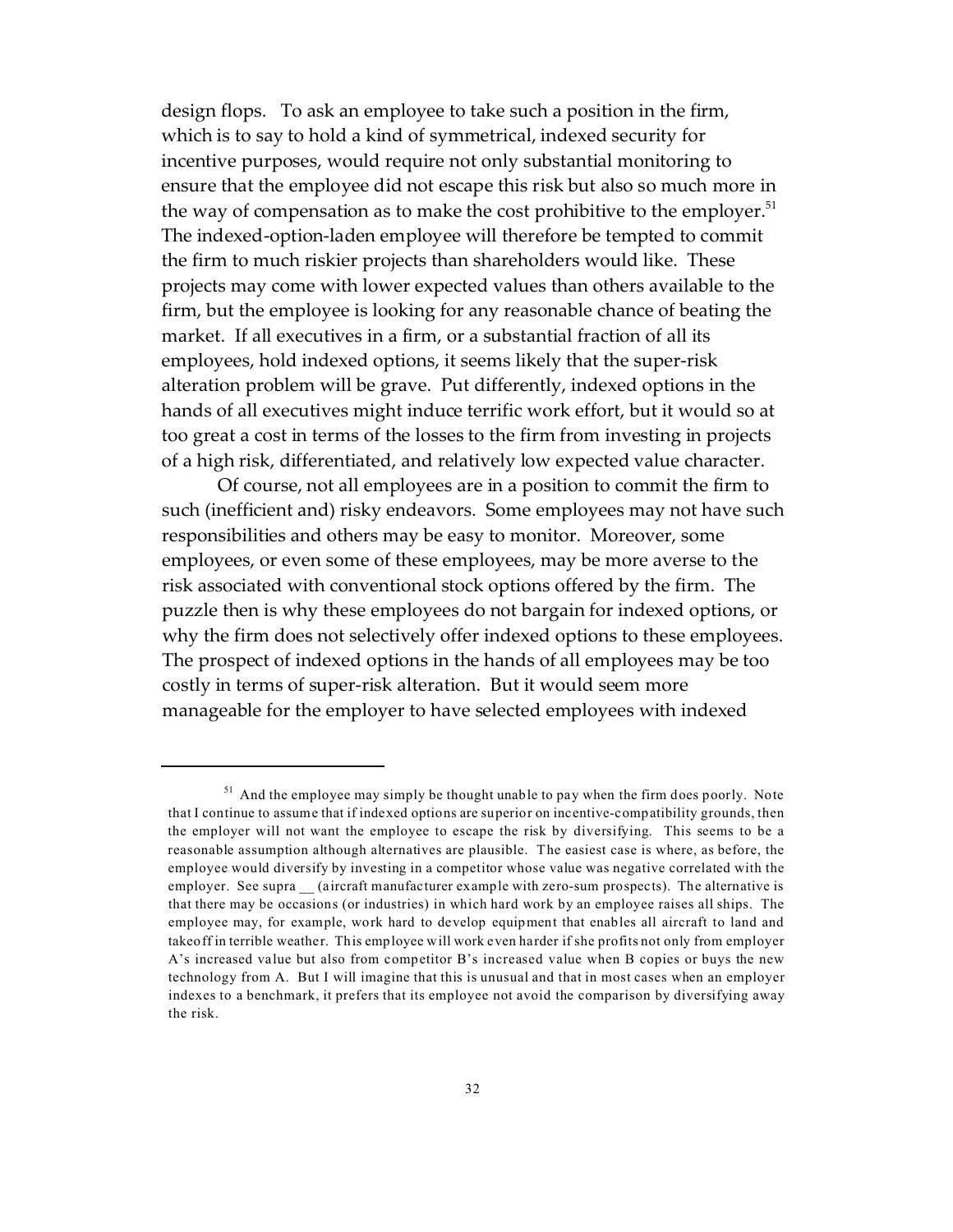options while most received and held conventional options. The puzzle is reenforced by the fact that the conventionally compensated employees would help in monitoring the indexed employees, or would at least control the likelihood that the decisionmaking process became too skewed in favor of high risk projects that aimed to differentiate this firm from the benchmark of the industry or the market as a whole. In short, the remaining puzzle is why we do not find selected employees receiving indexed rather than fixed options.

#### 3. Norms

We arrive finally at the potential for effective norms. To begin, it is tempting in a norms conference to launch the idea that we have a norm against "talking about money" and that this explains why neither employee nor employer suggests indexed options. But of course this alone will not explain our puzzle because conventional options, commissions, and some bonus systems are hugely popular even thought they must be somehow initiated and even though they generate conversations about money around the water cooler and in the executive dining room.

We need norms only to explain the disinclination to offer indexed options to a subset of executives or employees, because we have already seen the problem with indexed options for all. It is useful first to recall that these indexed options will be in the money even when the firm does poorly in absolute terms, so long as it does better than the benchmark. Imagine now one situation in this sort of downturn; both the firm and the economy as a whole have experienced a bad period in absolute terms, but the firm is doing better than the benchmark. Most executives (and other optionholding employees) are well out of the money with their conventional options. Yet those with indexed options – if selected members of the group were offered indexed options -- would be celebrating their good fortune.

My sense is that there is frequently a norm that might be described as everyone in a group rising or falling together, at least to the extent necessary to prevent conflicts within the group. To the extent that institutions can be designed so that members of a single community do not find that some rise while others fall, life will be easier together. To be sure, a community might not want to share their fortunes when it would be sensible to diversify risks. But to the extent that they are similarly situated there is something of a norm against advertising the presence of conflicting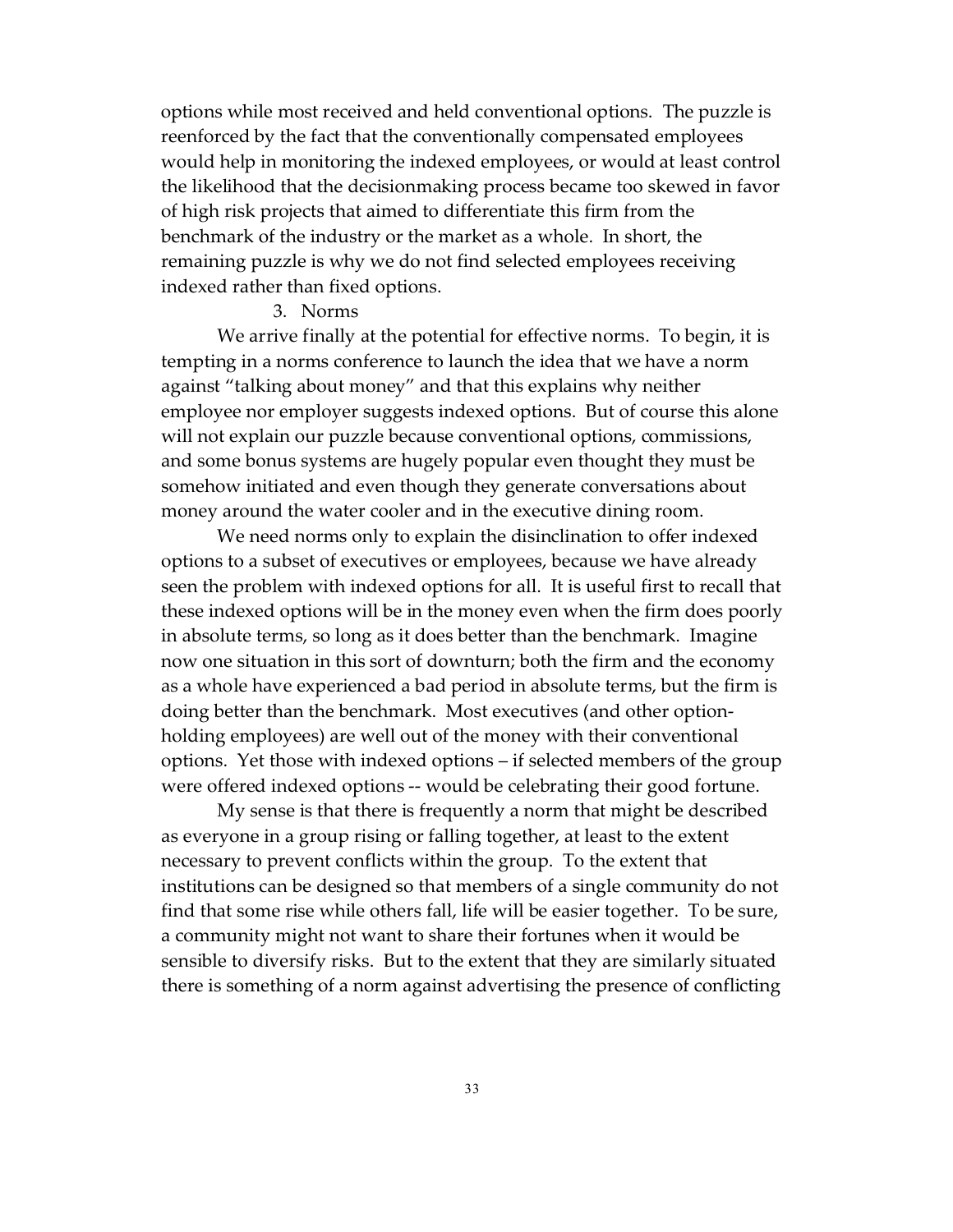fortunes. It would be awkward or even unacceptable for some executives to celebrate their new wealth while others did poorly because their conventional options were well underwater.

Readers who share this intuition about the arrangement of "nonconflicting fortunes" will now have a complete picture. Employers do not offer indexed options to all employees in the targeted class, even though this would impose less risk and be less expensive and more incentive compatible, because of the problem of super-risk alteration and over-differentiation. And they do not offer indexed options to selected employees in this class, such as those willing to accept less pay in return for less risk, because this would violate the norm of nonconflicting fortunes.<sup>52</sup>

Most readers will find this claim too convenient or too weak in the face of the advantages of satisfying different preferences within a group or simply diversifying risk.<sup>53</sup> I try to improve upon it (in the next Section) with some additional evidence of such a norm. The more this nonconflicting-fortunes norm is found, the more plausible it is that it explains practices with respect to employee compensation. But first it is useful to make a few observations in order to complete the story offered here.

It is unlikely that the firm could avoid the super-risk alteration problem associated with giving indexed options to all employees in the class by substituting upside-indexed options that paid when the firm exceeded the benchmark in an upside market but did not pay when the firm did poorly in absolute terms, even though it outperformed the

 $52$  I am not claiming that all employees must be paid the same. This is obviously a rare practice. Instead the claim is that one executive's pay will not be negatively correlated with another's except perhaps when they are in plainly advantageous competition for prizes or promotions.

Note that for a variety of reasons, it makes sense to think of a legal fiction, such as a corporate employer, abiding by a norm. The entity might itself profit from establishing a reputation that grows with conforming to a norm; the entity is associated with individuals who cannot escape the norms and reputational attachments they have absorbed; and the entity might abide by norms because its employees or customers are prone to respond to signals in certain ways.

<sup>&</sup>lt;sup>53</sup> But note that this community of executives is not normally one that would gain from risk diversification among its members. It is not as if we expect most executives of firm A to subsidize the college education of other A executives' children if the latter group does poorly. In contrast, members of a small town might benefit by not having their children in one army regiment and this sort of diversification, at the expense of camaraderie and the norm of nonconflicting fortunes, might well be desired.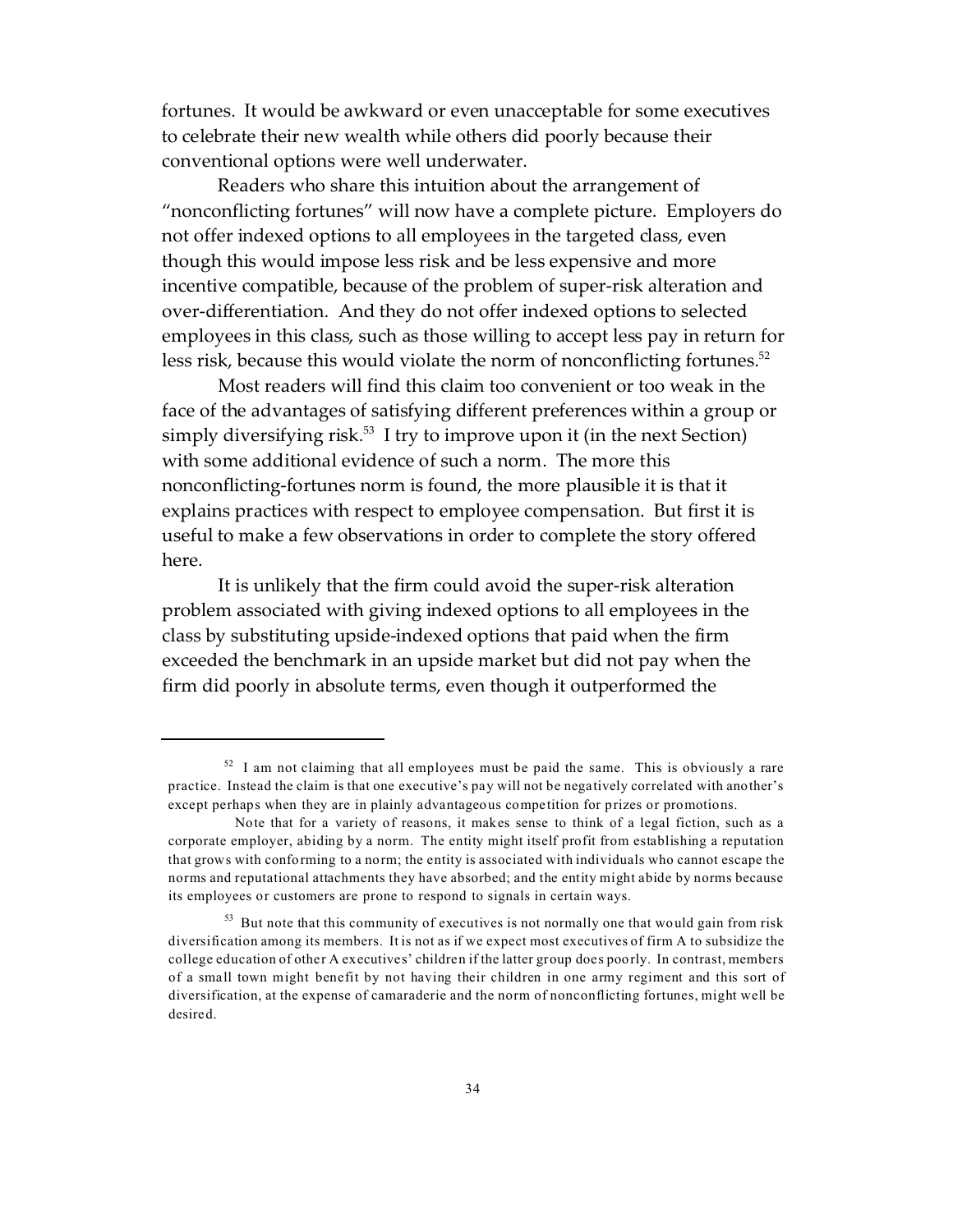benchmark. Such a semi-indexed, or upside-indexed, option would impose even more risk on the employee than conventional options, and would come at such a grave price to the firm as to make it (perhaps) prohibitive. Moreover, this sort of option would eliminate the risk alteration problem. The employee would still prefer much more volatility than most shareholders and peer employees with conventional options. This employee will continue to try and differentiate the firm from its peers in ways that other investors would not want. Only by extracting money from the employee in the event the project does poorly will the employee internalize the shareholders' preferences. And this sort of arrangement, amounting to an indexed security or indexed compensation, would, as discussed earlier, surely impose too much risk.

In short, with a variety of tools we are able to understand the popularity of conventional compensatory options and even the disinclination to offer some indexed options. These indexed options could both reduce risk for the employees in question and provide superior work incentives, but employees who sought to be part of this indexing would not only be signaling their aversion to risk (which may be a negative signal) but also would be asking to be rewarded in a manner not correlated (and sometimes negatively correlated) with their peers. When the firm rose with the market, the conventional option holders would celebrate while the indexed option holders would receive nothing. Only when the market did very well and the firm did even better would the two groups have comparable fortunes. And when the indexed option holders were in the money because the firm's share price dropped less than the market as a whole, the indexed option holders would do well while the conventional group would be out of the money -- lobbying for revision of the option terms and the like. I am comfortable with the claim or social observation that many workplaces, and perhaps virtually all workplaces, could not tolerate such tension among peers. I think it fair to call this a norm, although it is possible to stress instead (or equivalently) the possible conflicts that would arise among the differently compensated groups and to insist that these conflicts simply create inefficiencies that are overcome by declining to introduce any indexed options. The norm perspective looks better, I think, when we think of the nonconflicting fortunes norm as of a piece with other norms about compensation and money.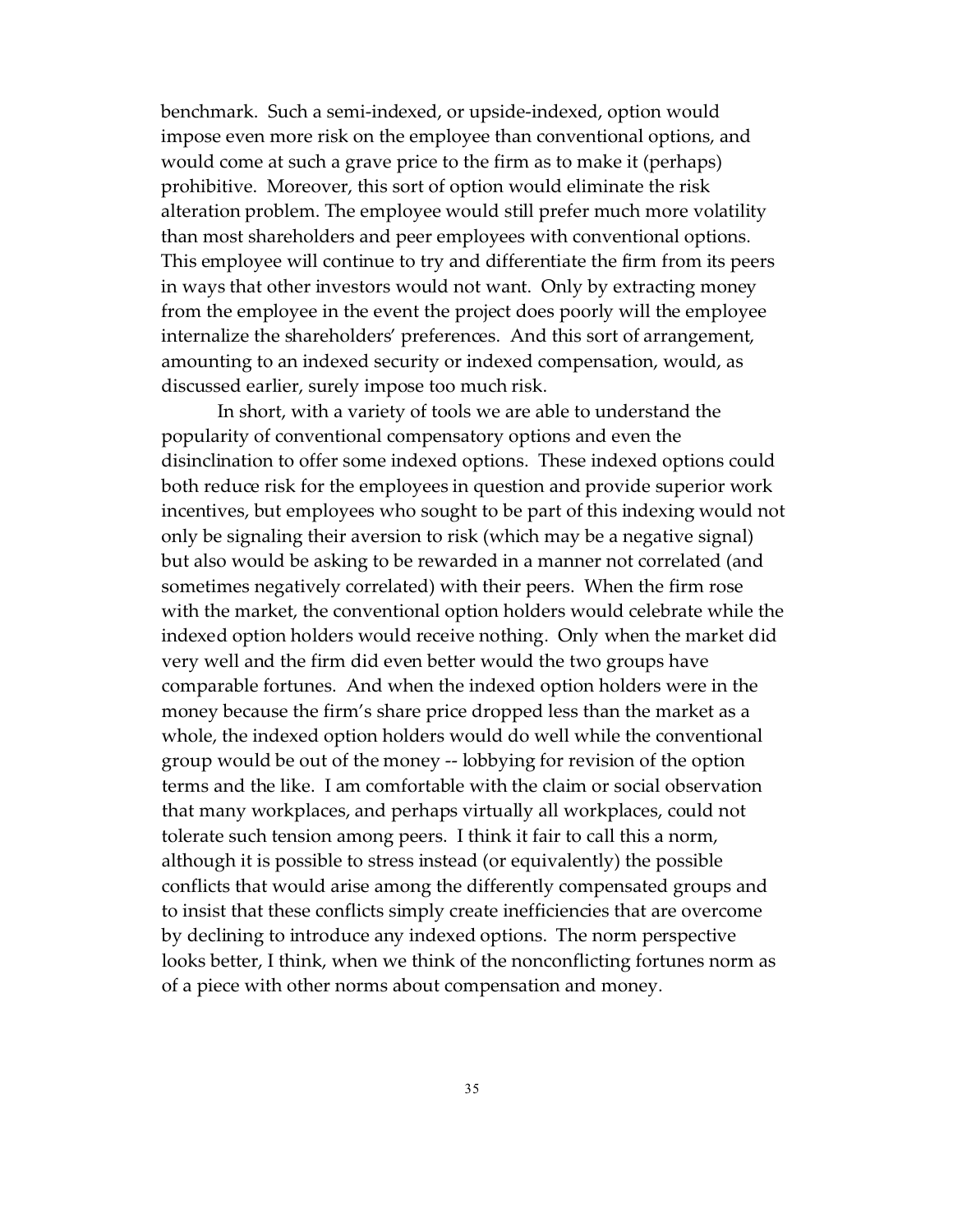#### D. Bonuses Revisited

Before turning to these other, related norms it is useful to return to bonuses for some confirmation of the arguments offered here. At various points I have suggested ways in which bonuses might duplicate the incentive and risk characteristics of (fixed or indexed) options, and in some instances bonuses might appear inferior or superior as a component in a compensation package. Two additional points are now worth adding. First, to the extent that bonuses are tied ex ante or ex post, whether by contract or by practice, to firm-specific performance, these bonuses impose risk on the employee but also generate risk alteration problems for the employer. We might say that bonuses often duplicate indexed options, so that both compensation tools create problems of risk alteration and excessive differentiation. In fact, most bonus systems probably fall in between conventional and indexed options. The expected bonus is greater as the firm does better in absolute terms, but there is room for reward based on firm-specific performance. The bonus might duplicate the compensation package of an employee who held a mixture of fixed and indexed compensatory options. Bonuses are like conventional options in that their value is linked to the absolute value (or profits) of the firm, but of course this means that the link is to both the market as a whole and the firm as a relative performer. To the extent that the bonus rises with the relative profits or value of the employer-firm, the super-risk alteration problem is present. With most bonuses, this problem is not as great as it is when the employee is given comparable value in indexed options alone. We might simply note a small new puzzle, namely the apparent fact that more executives are not offered some mixture of conventional and indexed options.

Bonuses also run the risk of creating tension by violating the norm of nonconflicting fortunes. To the extent that an advantage of bonuses is that they can be individually tailored, perhaps according to the responsibilities of the given employee, there is the danger of nonconflicting fortunes. Of course this danger has an element of healthy competition or monitoring to it. Thus, if executive are rewarded based on the sales or profits of their respective divisions, then they may spend time arguing about the allocation of costs common to their divisions, or they may decline to pursue policies that are good for the firm as a whole, but not cost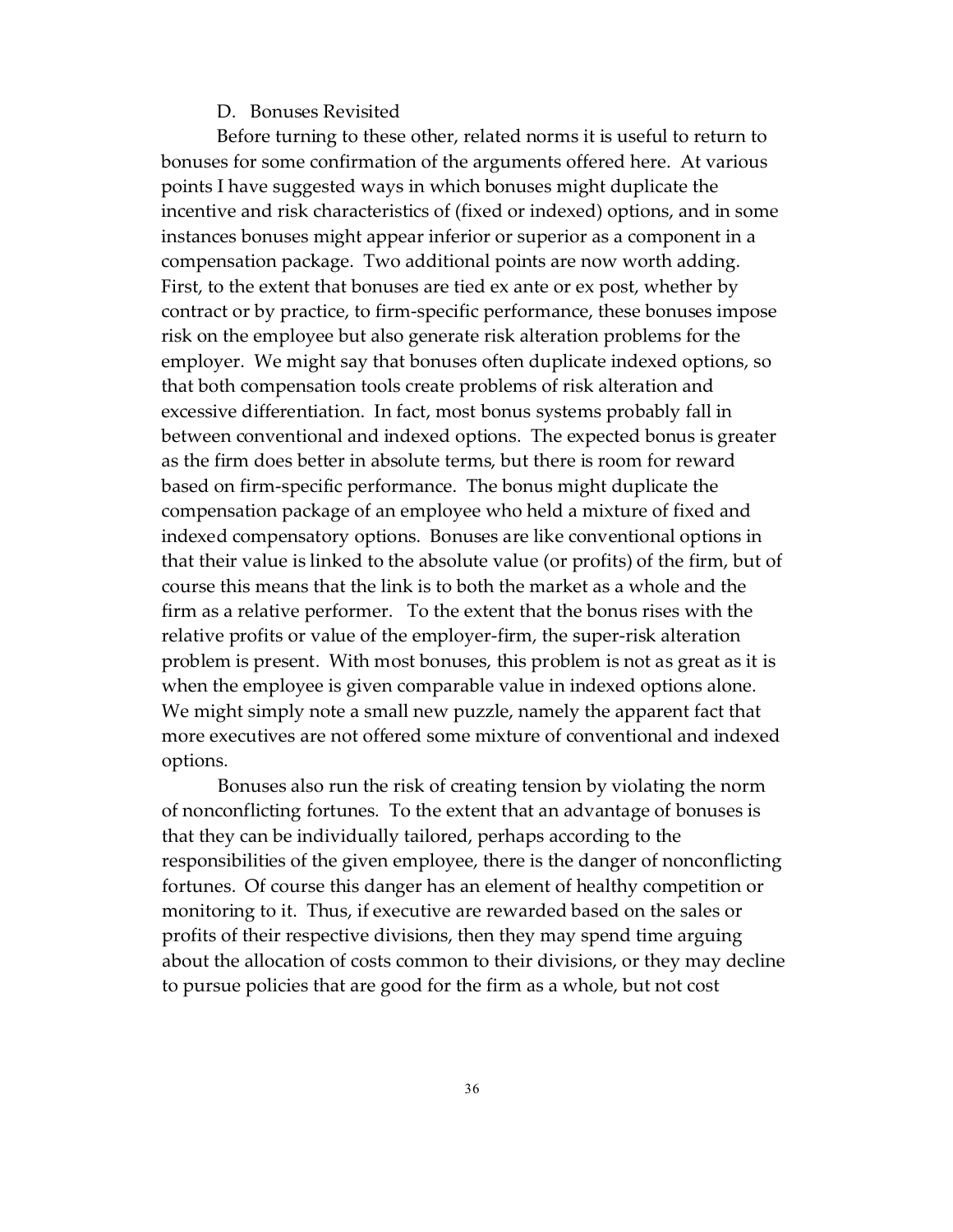effective in terms of the bonus keyed to one particular division. In principle, these conflicts can be solved, indeed, mediated with perfectly tailored bonus schemes, but in practice there are likely to be tensions. The nonconflicting-fortunes norms might in this way "explain" or be reflected in the practice of offering relatively uniform bonuses, which is to say that bonuses are not nearly as individualized as might first seem appropriate from an incentive-compatibility perspective. In any event, note that bonuses can be awarded ex post, with or without discretion, and in the currency of options, fixed or indexed.

#### IV. Speaking of Money

On its own, the preceding claim about compensation norms may be unpersuasive. It is simply a weak story about why we do not find some employees bargaining with the employer to substitute indexed options for conventional options.<sup>54</sup> It is not at all obvious that it is a better story than that offered, for instance, by the fact that accounting standards discriminate between fixed and indexed options.<sup>55</sup> But the norms story is strengthened once we recognize the familiarity of the idea that there is something of a norm not to bargain or even to speak about money when one's fellows may have conflicting or disparate fortunes.

It will do no good to point to the etiquette of not speaking about money quite generally. Children may be taught that a family's income and the value of a family's assets are things to be kept private, but of course there is plenty of money-talk in the workplace and in some places surely much discussion about the current value of conventional compensatory options. The trick continues to be to explain the use of conventional options when compensating all of a firm's executives, or even most of its employees, but the absence of the alternative of indexed options for some.

<sup>&</sup>lt;sup>54</sup> Perhaps we should be explaining why they do not bargain for more cash and more indexing, for such a package might replicate the incentive compatibility of the conventional option package at lower cost. But if the employer wants the employee to take on a position as risky as that created by the conventional option package, and the employer is confident in its ability to control risk alteration against the interests of (even) the shareholders, then there may be more substitution of indexed options for cash.

<sup>&</sup>lt;sup>55</sup> See supra (noting that the accounting explanation requires an assumption of ignorant or irrational investors).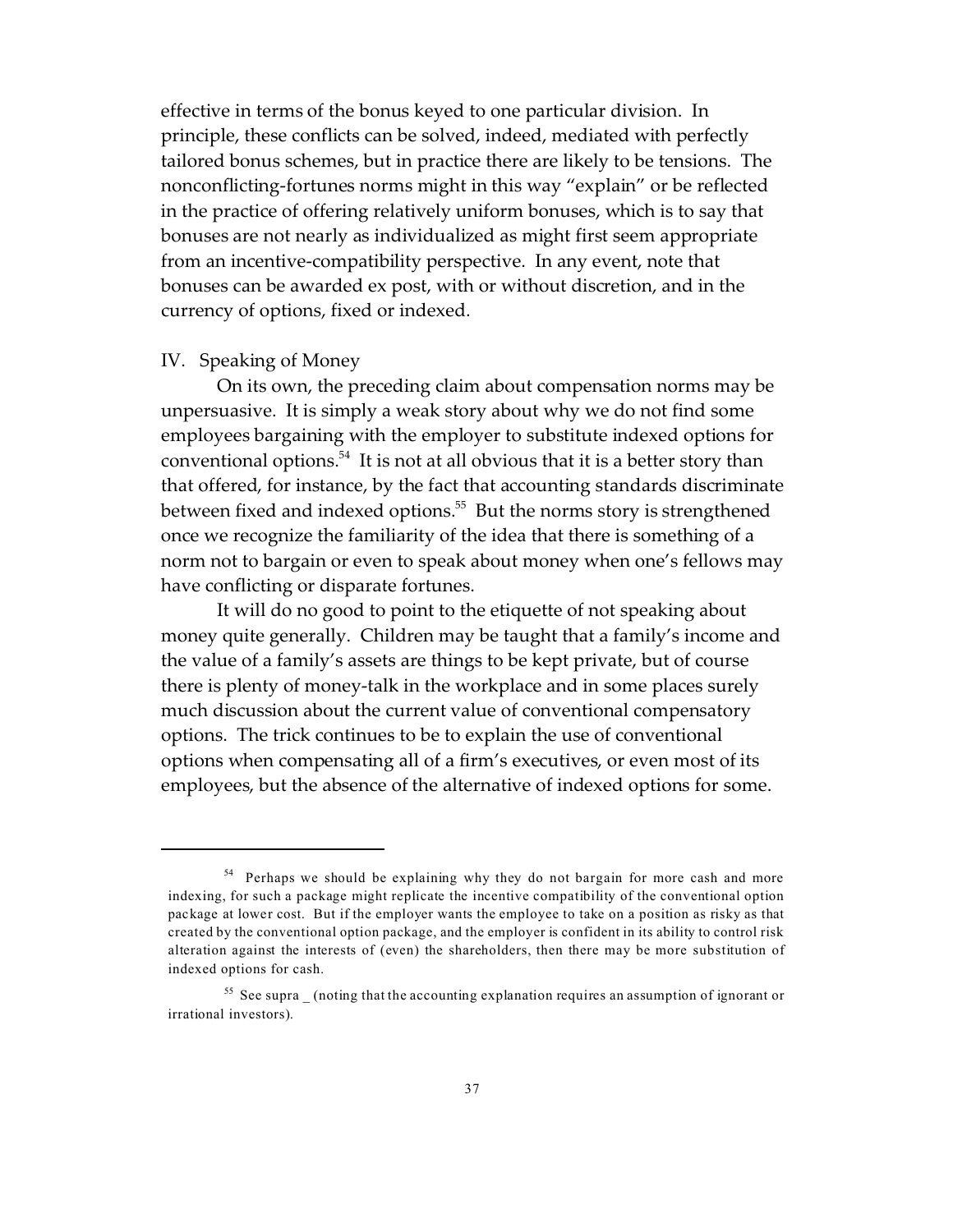Why is that in our culture we are taught not to discuss money? We hesitate to reveal the cost of our houses, our salaries, the extent of our stock-holdings, the size of our income tax, the value of the gifts we receive or give, and so forth. In some cases we see interest in such topics as revealing an overly materialistic, perhaps selfish person. The norm against being such a person is fairly easy to explain. But the norm about moneytalk extends to include discussion of how much money one gives to charity. To be sure, we reveal and even publish contributions to specific charities. But when we know that X gave \$10,000 to a charity's campaign, we generally have no idea what  $X$  gave to all charities that year. The published number provides some information perhaps. An interested member of the audience might identify with X's professional status, or reason that X lives in a house valued about the same as the reader, and this observer might therefore see that X, at least, values this charity in a certain way. Much as I like to know how much a colleague is spending on a Christmas gift for a secretary we both work with, I would like to know how much this colleague contributes to our children's school's fundraising campaign.

A narrower and accurate description of the norm is, I think, that we are taught not to discuss money when to do so highlights inequality and conflicting fortunes. We seek to avoid unpleasant comparisons and envy, but we encourage group solidarity even at the expense of the risk of envy. The more our fortunes are correlated with our listeners', the more moneytalk is acceptable. In these cases, talking about money signals solidarity and mutual effort rather than greed and condescension. Thus, neighbors might discuss recent real estate tax assessments, but otherwise not discuss home values or even renovation costs with acquaintances who live in other neighborhoods. Many law professors would be more inclined to divulge their salaries to friends who worked as lawyers than to friends who teach at their or other law schools. In this case, envy and ill-feeling is more likely inside the community.

This nonconflicting-fortunes norm may be closely related to the interesting norm surrounding confidentiality about salaries. In some workplaces, employers ask or even "require" employees to refrain from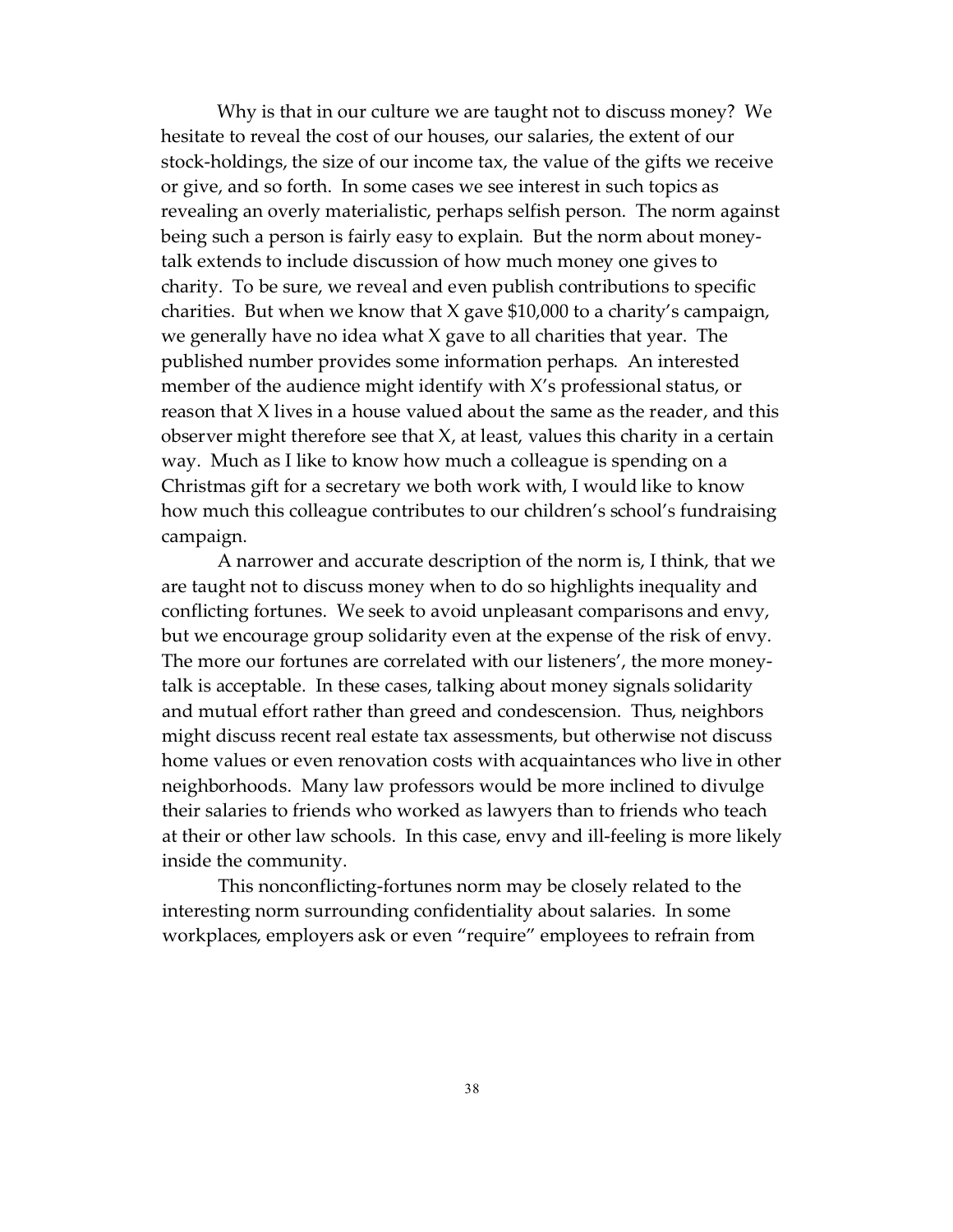sharing information about their compensation.<sup>56</sup> In some cases employees might be given information about average raises alongside their own, but otherwise disclosure is discouraged. This employer preference can be understood as promoting solidarity, because it is thought to lessen envy and the like, and employees abide by the wishes of the employer to a remarkable degree. Of course, a skeptic would say that the employer requests confidentiality because the employer enjoys its monopsony and prefers that employees delude themselves into thinking they are well treated. The employer may also prefer that employees have less information with which to come asking for increased salaries as individuals or as a group.

One cost to the employer (and perhaps to the employee) is that silence mutes the signals that the employer can send to individual employees. An employee who receives a low increase in a given year might not recognize the signal for what it is, without information about the increases bestowed on peer employees whose work effort and relationships our employee can observe. Knowledge about the average increase helps somewhat but, without information about the distribution of increases, its value is limited. Presumably, most employers who request confidentiality choose not to offer full information of this sort on grounds that the information itself will spark too much curiosity about the identity of those who did and did not receive certain treatments. On the other hand, it is barely possible that most employees, or at least those on both margins, are well aware of compensation levels at competing firms if only because they

 $56$  In fact, it is unlikely that employers can force silence on their employees. There are cases in which the employer made confidentiality more than a suggestion and then fired an employee who violated the rule. It appears that a well-advised employee-plaintiff can do well by arguing that the speech was a part of organizing employees or that it was part of collecting information for another legal claim. Compare Aroostook County Regional Ophthalmology Ctr. v. NLRB, 81 F.3d 209 (D.C. Cir. 1996) (reversing part of NLRB findings that enforcing a rule of silence (though not with respect to compensation) was an unfair labor practice but implying that some restrictions would be acceptable) and Jeannette Corp. v. NLRB, 532 F.2d 916 (3d Cir. 1976) (opining that discussion about wages could be protected, concerted activity as necessary to further the goal of organizational activity, even where the confidentiality policy had been in effect for many years prior to the organizing campaign) with Williams v. Columbia/HCA Health Care Corp., No. 98-2084, 1999 U.S. Dist. LEXIS 11914 (D. Kan. 1999) (finding for defendant who fired an employee because she discussed her salary with another employee).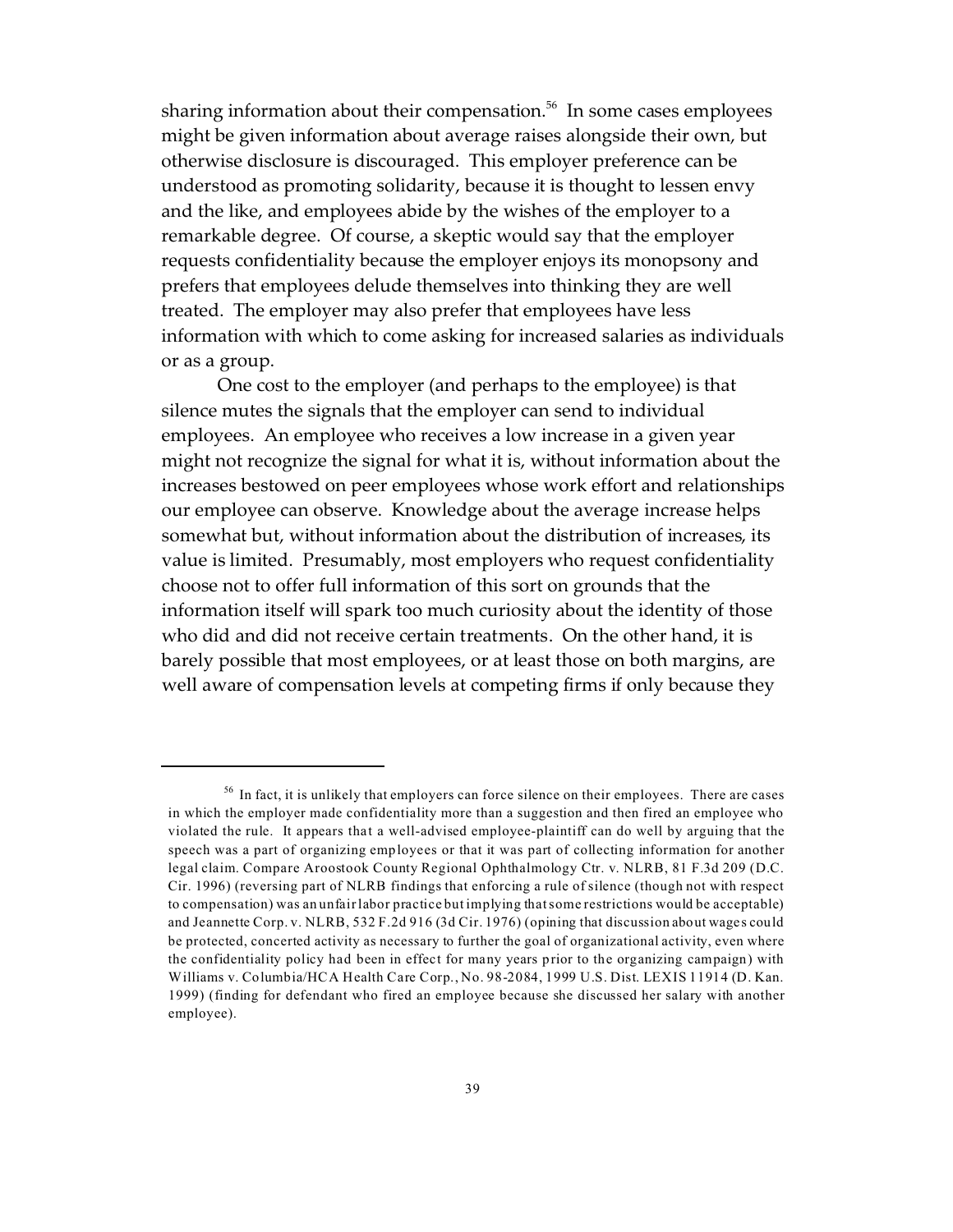receive or seek offers from these other employers. In such case, the cost of the confidentiality norm is low.

Note that here too we might expect a sticky practice because of signaling considerations. An employee who thinks the confidentiality norm unwise, or who perceives great gain from information-sharing, will hesitate to defy the employer, even by talking with another employee. Noncompliance is dangerous because it might be understood as a signal that one is a troublemaker, regularly disgruntled, eager to promote envy and discord, or contemplating exit.<sup>57</sup> It may even be costly to ask the employer to reconsider the confidentiality instruction, because the inquiry itself might be understood as a sign of discontent or lack of faith in the employer's centralized compensation-setting function. Much as an employee will not want to ask for substitution away from conventional options to straight salary (even at lower cost to the employer), the employee will not want to ask for an end to the confidentiality instruction.

Most employees would not even be the first to suggest that their employer put a suggestion box in the workplace, because to do so risks signaling a belief that the employer is imperfect or difficult to approach. The same employees will hardly question the wisdom or fairness of confidentiality rules, and they would surely not ask to be relieved of the risk of conventional compensatory options.

Anecdotal evidence suggests that confidentiality is successfully imposed on, or suggested to, relatively small, cohesive workplaces. If this is the case, then it strengthens the norms claim just advanced. Faculty members, for example, are in some places part of a lock-step salary system based on seniority, in which case they surely have nonconflicting fortunes.<sup>58</sup> Where their pay is individualized, a confidentiality norm is often in place (at least so much as possible until there is publication by third parties and the like) and we can see this practice as aiming to maintain the sense of community. These employees are asked not to speak

<sup>57</sup> Ironically, it is possible that the confidentiality practice increases the chance of exit as it limits an employee's opportunity for "voice."

<sup>&</sup>lt;sup>58</sup> In some cases it is tempting to go so far as to say that if a group is unlikely to abide by confidentiality, perhaps because it regards the employer as an adversary not to be trusted, then the employer and the group may be wise to insist on lock-step compensation in order to promote group solidarity. This turn around the usual direction of the cause and effect.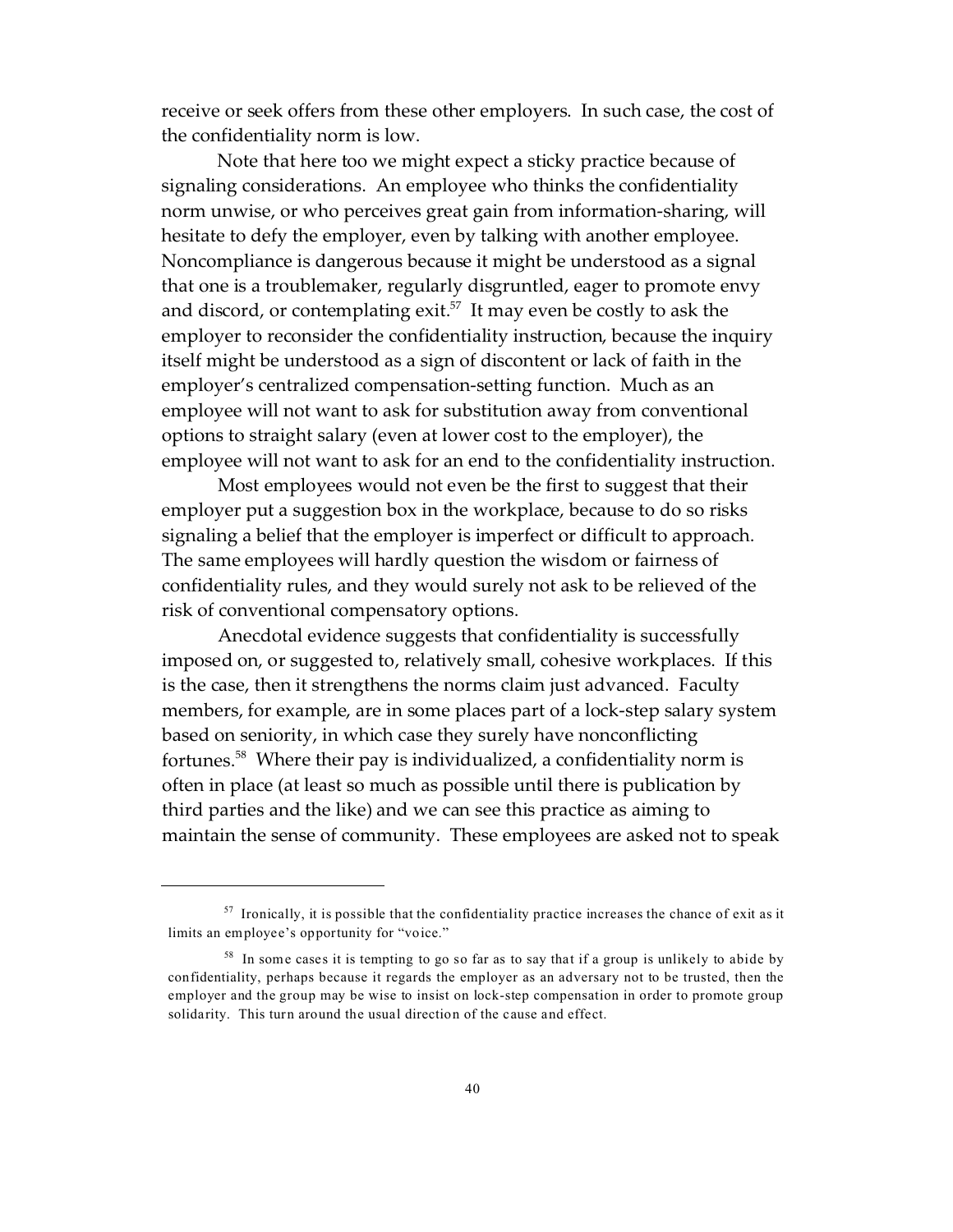about money precisely where talk might produce envy and might emphasize the fact that to some degree one faculty member's raise comes at the expense of another.

#### V. Conclusion

It is easy to explain the move from salaries to salaries with some bonuses and then to a package of salaries alongside stock and then to salary with conventional stock options, though it would not be surprising to find a move back to bonus plans of varying complexity. It is harder to explain the apparent dominance of conventional stock options over indexed stock options. The conventional explanation focuses on accounting treatments, but this sort of explanation defies normal assumptions about rational investors.

I have tried here to heighten the puzzle of conventional stock options and then to solve it. Tax and risk-premium considerations probably deepen the puzzle, although in passing there is an explanation for the popularity of conventional stock options even for low-level employees in some firms, namely those with no present tax liability.

But the failure of firms completely to substitute indexed options for conventional options can be explained with the danger that indexed options will cause agents to engage in what I have called super-risk alteration, or even inefficient differentiation of the firm as compared to benchmark firms. This problem arises because it is thought to be too costly for the employer-firm to impose indexed securities, as opposed to asymmetrical options, on employees; the options encourage dangerous differentiation because the holder-employees do not pay when the firm does relatively poorly.

 This leaves the puzzle of why indexed options are not offered to, or bargained for, by the subset of employees who are easiest to monitor or most eager eliminate the systematic risk associated with conventional options. Here the solution lies in signaling and in the apparent norm of nonconflicting fortunes. Employees hesitate to decline conventional options because they might be seen as shirkers, early departures, skeptics about the firm, or unattractively risk averse. And the firm might hesitate to offer indexed options alongside conventional options because to do so would create tension among employees. We do not talk about money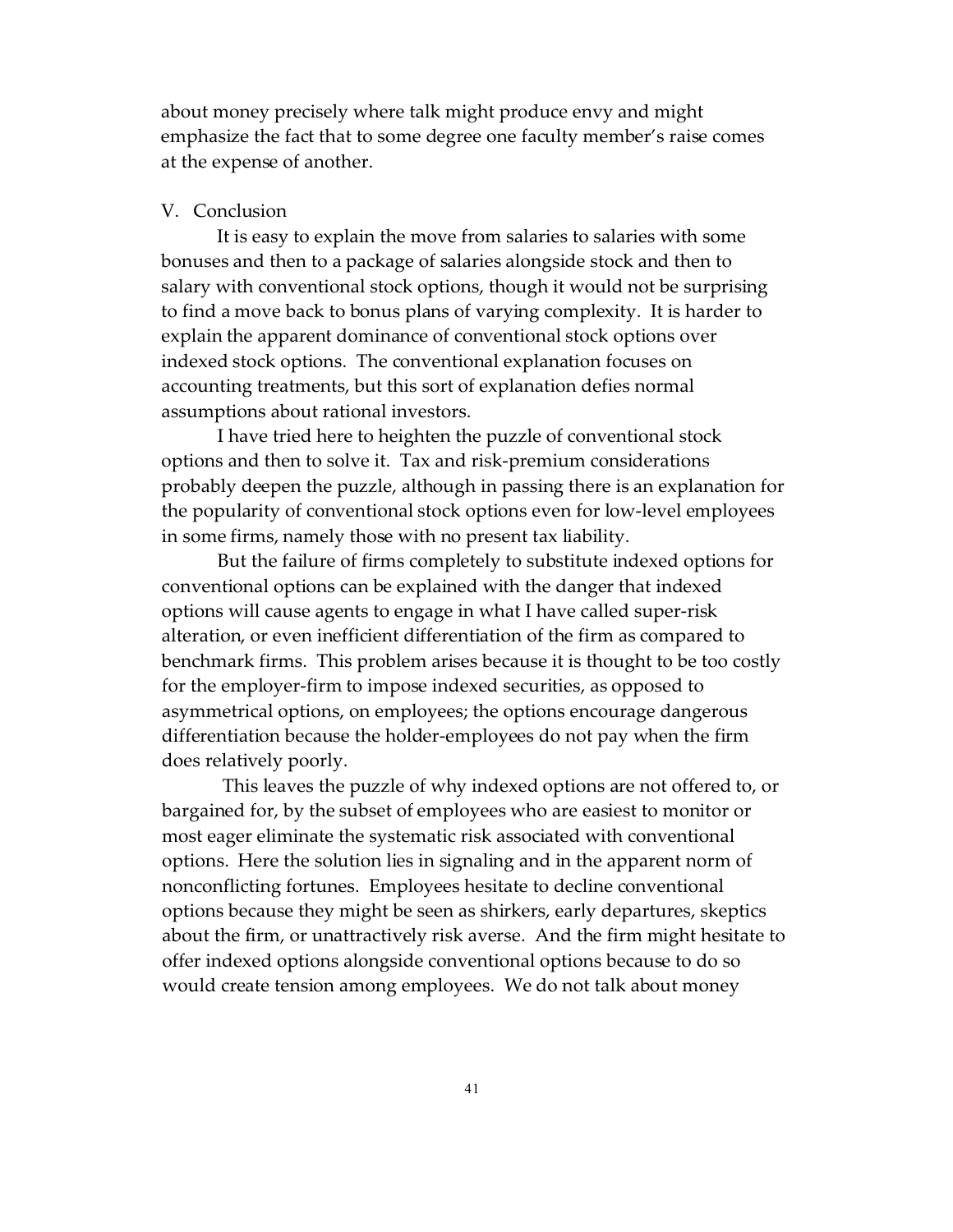when to do so highlights inequalities, and coexisting options of this sort would create just such inequalities and the envy that goes along with it.

In the end, only a modest fraction of the compensation story offered here relies on norms thinking. Signaling and super-risk alteration play larger roles. But the overall story is a new one and the role played by norms in understanding the stock option puzzle is a useful opportunity for thinking about the more general norm about money talk.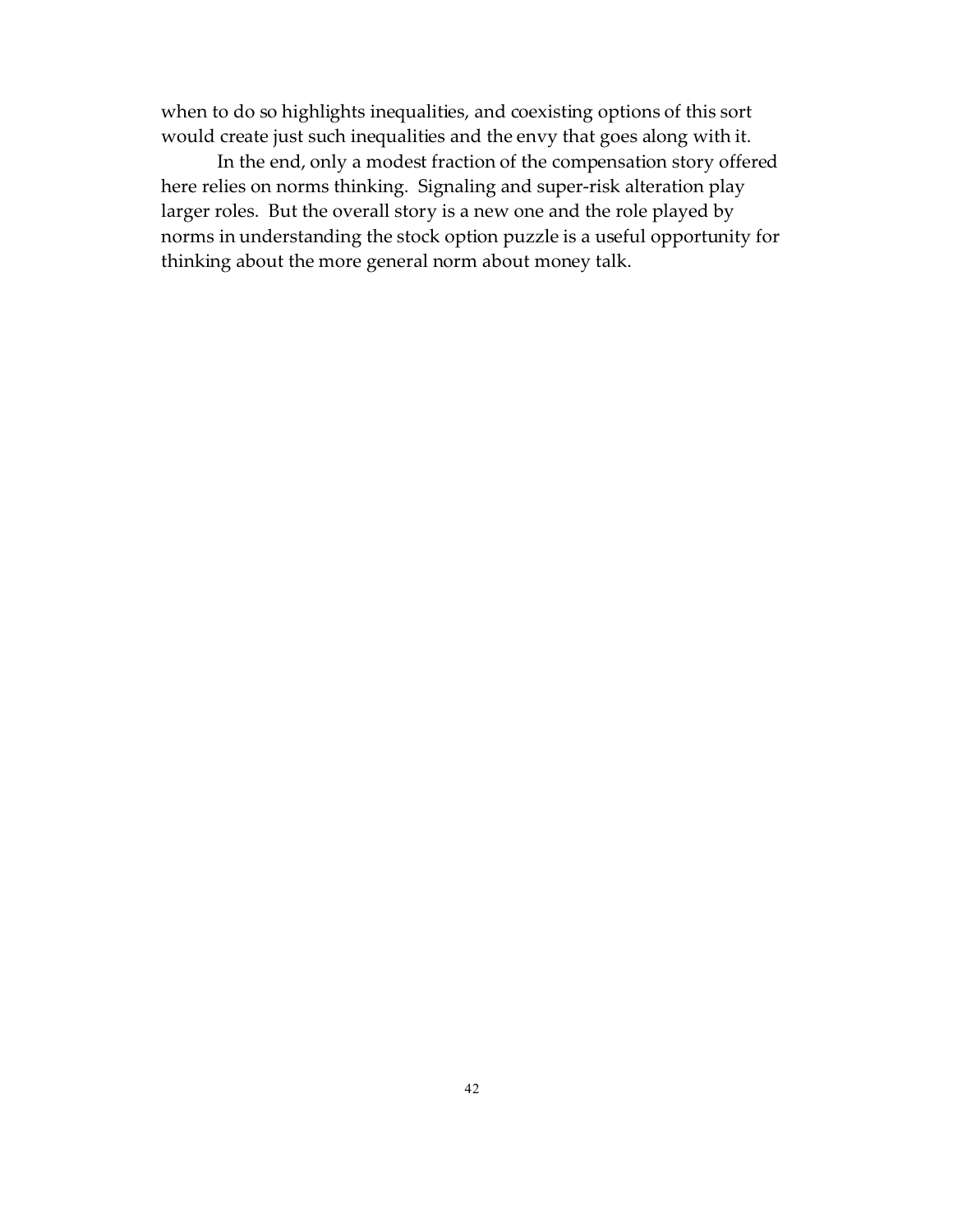Readers with comments should address them to:

Saul Levmore Willaim B. Graham Professor of Law University of Chicago Law School 1111 East  $60<sup>th</sup>$  Street Chicago, IL 60637 s-levmore@uchicago.edu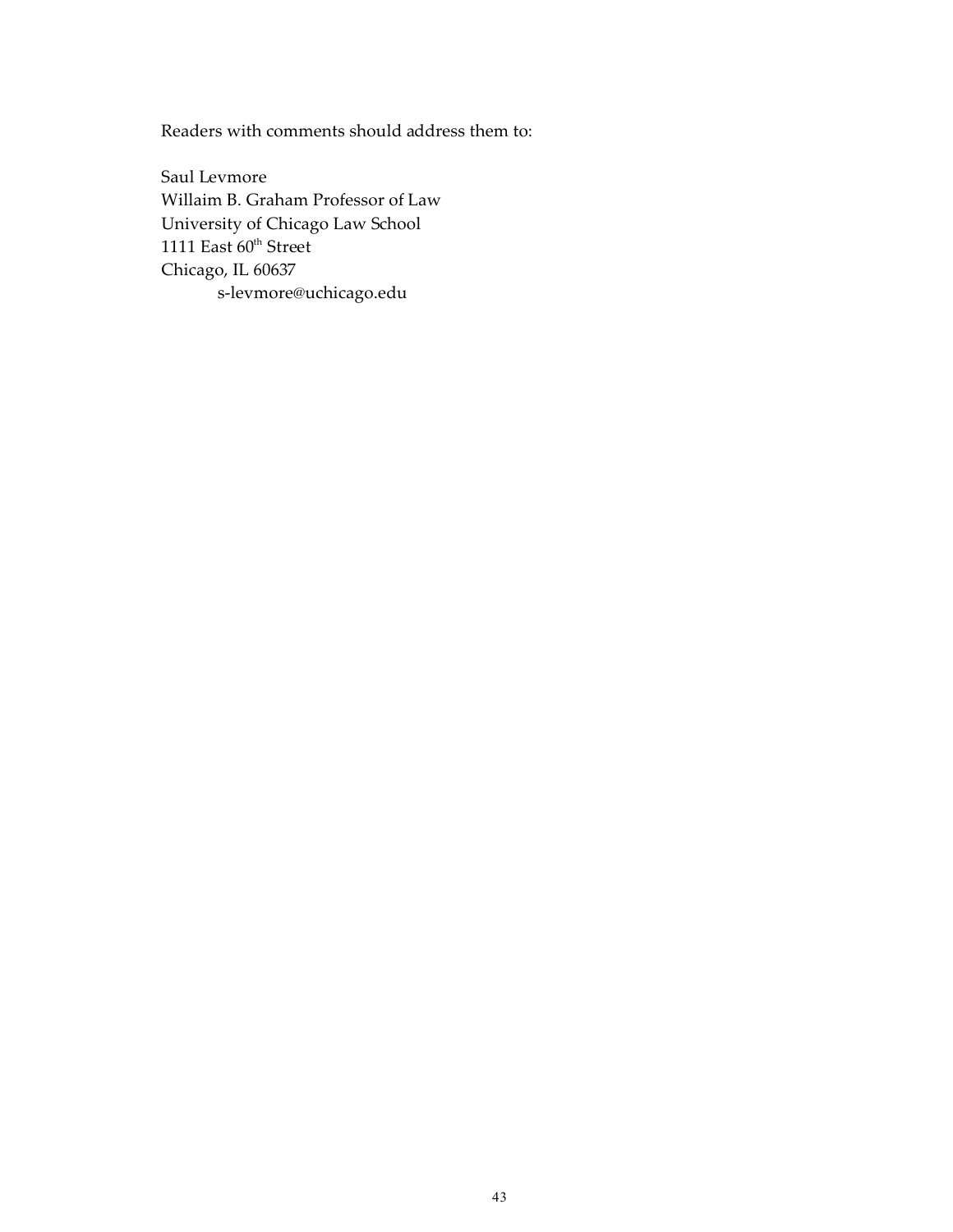# Chicago Working Papers in Law and Economics (Second Series)

- 1. William M. Landes, Copyright Protection of Letters, Diaries and Other Unpublished Works: An Economic Approach (July 1991).
- 2. Richard A. Epstein, The Path to *The T. J. Hooper*: The Theory and History of Custom in the Law of Tort (August 1991).
- 3. Cass R. Sunstein, On Property and Constitutionalism (September 1991).
- 4. Richard A. Posner, Blackmail, Privacy, and Freedom of Contract (February 1992).
- 5. Randal C. Picker, Security Interests, Misbehavior, and Common Pools (February 1992).
- 6. Tomas J. Philipson & Richard A. Posner, Optimal Regulation of AIDS (April 1992).
- 7. Douglas G. Baird, Revisiting Auctions in Chapter 11 (April 1992).
- 8. William M. Landes, Sequential versus Unitary Trials: An Economic Analysis (July 1992).
- 9. William M. Landes & Richard A. Posner, The Influence of Economics on Law: A Quantitative Study (August 1992).
- 10. Alan O. Sykes, The Welfare Economics of Immigration Law: A Theoretical Survey With An Analysis of U.S. Policy (September 1992).
- 11. Douglas G. Baird, 1992 Katz Lecture: Reconstructing Contracts (November 1992).
- 12. Gary S. Becker, The Economic Way of Looking at Life (January 1993).
- 13. J. Mark Ramseyer, Credibly Committing to Efficiency Wages: Cotton Spinning Cartels in Imperial Japan (March 1993).
- 14. Cass R. Sunstein, Endogenous Preferences, Environmental Law (April 1993).
- 15. Richard A. Posner, What Do Judges and Justices Maximize? (The Same Thing Everyone Else Does) (April 1993).
- 16. Lucian Arye Bebchuk and Randal C. Picker, Bankruptcy Rules, Managerial Entrenchment, and Firm-Specific Human Capital (August 1993).
- 17. J. Mark Ramseyer, Explicit Reasons for Implicit Contracts: The Legal Logic to the Japanese Main Bank System (August 1993).
- 18. William M. Landes and Richard A. Posner, The Economics of Anticipatory Adjudication (September 1993).
- 19. Kenneth W. Dam, The Economic Underpinnings of Patent Law (September 1993).
- 20. Alan O. Sykes, An Introduction to Regression Analysis (October 1993).
- 21. Richard A. Epstein, The Ubiquity of the Benefit Principle (March 1994).
- 22. Randal C. Picker, An Introduction to Game Theory and the Law (June 1994).
- 23. William M. Landes, Counterclaims: An Economic Analysis (June 1994).
- 24. J. Mark Ramseyer, The Market for Children: Evidence from Early Modern Japan (August 1994).
- 25. Robert H. Gertner and Geoffrey P. Miller, Settlement Escrows (August 1994).
- 26. Kenneth W. Dam, Some Economic Considerations in the Intellectual Property Protection of Software (August 1994).
- 27. Cass R. Sunstein, Rules and Rulelessness, (October 1994).
- 28. David Friedman, More Justice for Less Money: A Step Beyond *Cimino* (December 1994).
- 29. Daniel Shaviro, Budget Deficits and the Intergenerational Distribution of Lifetime Consumption (January 1995).
- 30. Douglas G. Baird, The Law and Economics of Contract Damages (February 1995).
- 31. Daniel Kessler, Thomas Meites, and Geoffrey P. Miller, Explaining Deviations from the Fifty Percent Rule: A Multimodal Approach to the Selection of Cases for Litigation (March 1995).
- 32. Geoffrey P. Miller, Das Kapital: Solvency Regulation of the American Business Enterprise (April 1995).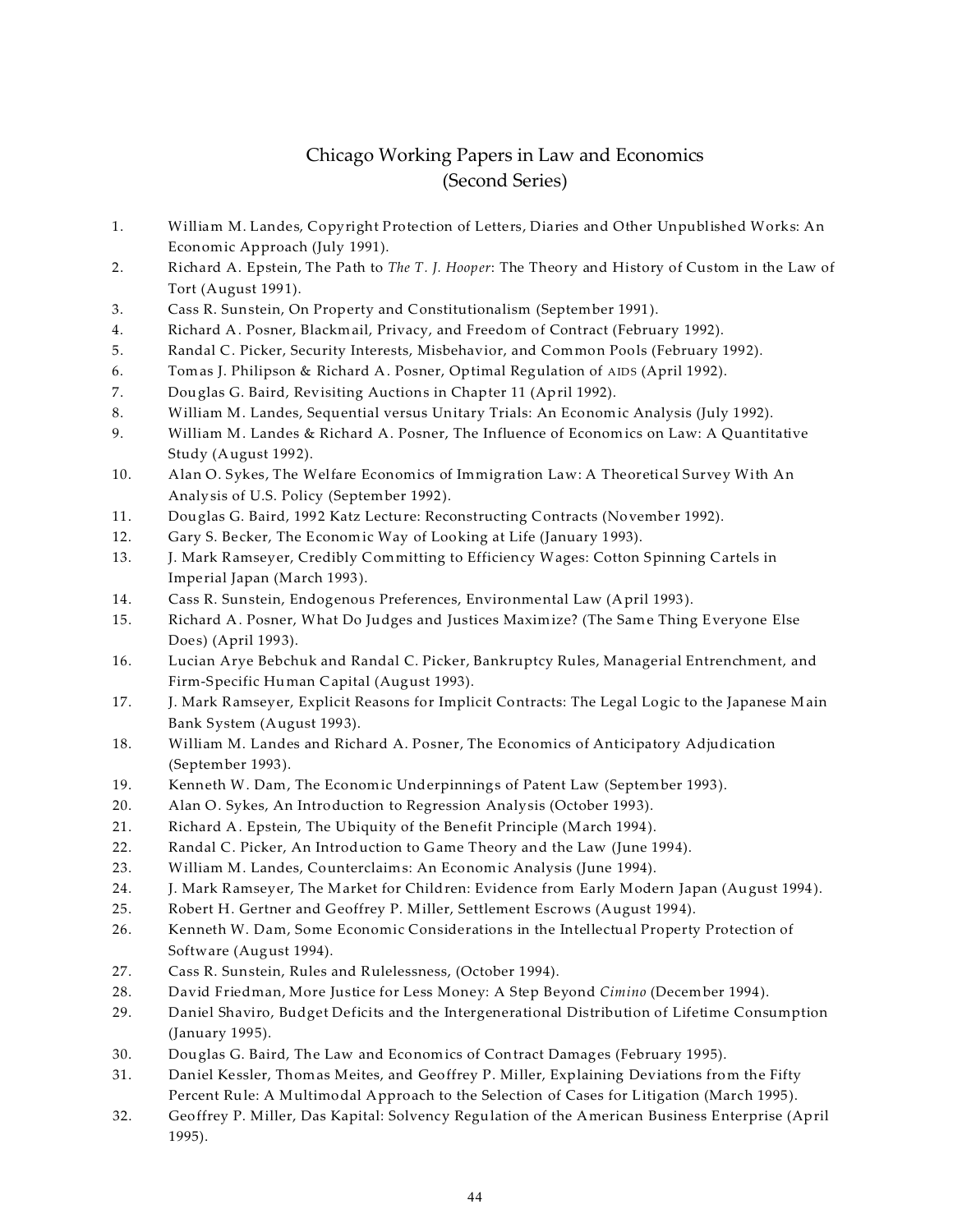- 33. Richard Craswell, Freedom of Contract (August 1995).
- 34. J. Mark Ramseyer, Public Choice (November 1995).
- 35. Kenneth W. Dam, Intellectual Property in an Age of Software and Biotechnology (November 1995).
- 36. Cass R. Sunstein, Social Norms and Social Roles (January 1996).
- 37. J. Mark Ramseyer and Eric B. Rasmusen, Judicial Independence in Civil Law Regimes: Econometrics from Japan (January 1996).
- 38. Richard A. Epstein, Transaction Costs and Property Rights: Or Do Good Fences Make Good Neighbors? (March 1996).
- 39. Cass R. Sunstein, The Cost-Benefit State (May 1996).
- 40. William M. Landes and Richard A. Posner, The Economics of Legal Disputes Over the Ownership of Works of Art and Other Collectibles (July 1996).
- 41. John R. Lott, Jr. and David B. Mustard, Crime, Deterrence, and Right-to-Carry Concealed Handguns (August 1996).
- 42. Cass R. Sunstein, Health-Health Tradeoffs (September 1996).
- 43. G. Baird, The Hidden Virtues of Chapter 11: An Overview of the Law and Economics of Financially Distressed Firms (March 1997).
- 44. Richard A. Posner, Community, Wealth, and Equality (March 1997).
- 45. William M. Landes, The Art of Law and Economics: An Autobiographical Essay (March 1997).
- 46. Cass R. Sunstein, Behavioral Analysis of Law (April 1997).
- 47. John R. Lott, Jr. and Kermit Daniel, Term Limits and Electoral Competitiveness: Evidence from California's State Legislative Races (May 1997).
- 48. Randal C. Picker, Simple Games in a Complex World: A Generative Approach to the Adoption of Norms (June 1997).
- 49. Richard A. Epstein, Contracts Small and Contracts Large: Contract Law through the Lens of Laissez-Faire (August 1997).
- 50. Cass R. Sunstein, Daniel Kahneman, and David Schkade, Assessing Punitive Damages (with Notes on Cognition and Valuation in Law) (December 1997).
- 51. William M. Landes, Lawrence Lessig, and Michael E. Solimine, Judicial Influence: A Citation Analysis of Federal Courts of Appeals Judges (January 1998).
- 52. John R. Lott, Jr., A Simple Explanation for Why Campaign Expenditures are Increasing: The Government is Getting Bigger (February 1998).
- 53. Richard A. Posner, Values and Consequences: An Introduction to Economic Analysis of Law (March 1998).
- 54. Denise DiPasquale and Edward L. Glaeser, Incentives and Social Capital: Are Homeowners Better Citizens? (April 1998).
- 55. Christine Jolls, Cass R. Sunstein, and Richard Thaler, A Behavioral Approach to Law and Economics (May 1998).
- 56. John R. Lott, Jr., Does a Helping Hand Put Others At Risk?: Affirmative Action, Police Departments, and Crime (May 1998).
- 57. Cass R. Sunstein and Edna Ullmann-Margalit, Second-Order Decisions (June 1998).
- 58. Jonathan M. Karpoff and John R. Lott, Jr., Punitive Damages: Their Determinants, Effects on Firm Value, and the Impact of Supreme Court and Congressional Attempts to Limit Awards (July 1998).
- 59. Kenneth W. Dam, Self-Help in the Digital Jungle (August 1998).
- 60. John R. Lott, Jr., How Dramatically Did Women's Suffrage Change the Size and Scope of Government? (September 1998)
- 61. Kevin A. Kordana and Eric A. Posner, A Positive Theory of Chapter 11 (October 1998)
- 62. David A. Weisbach, Line Drawing, Doctrine, and Efficiency in the Tax Law (November 1998)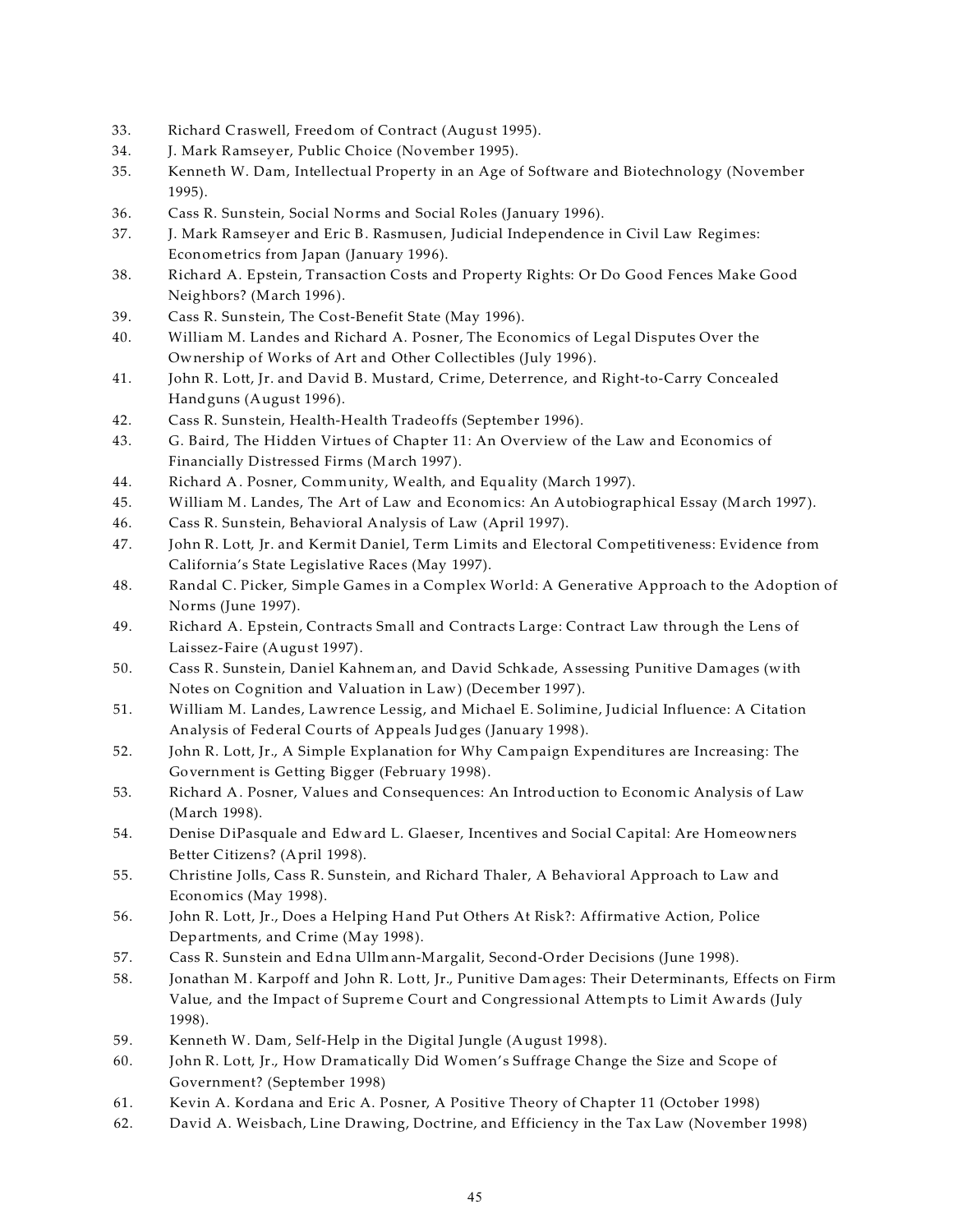- 63. Jack L. Goldsmith and Eric A. Posner, A Theory of Customary International Law (November 1998)
- 64. John R. Lott, Jr., Public Schooling, Indoctrination, and Totalitarianism (December 1998)
- 65. Cass R. Sunstein, Private Broadcasters and the Public Interest: Notes Toward A "Third Way" (January 1999)
- 66. Richard A. Posner, An Economic Approach to the Law of Evidence (February 1999)
- 67. Yannis Bakos, Erik Brynjolfsson, Douglas Lichtman, Shared Information Goods (February 1999)
- 68. Kenneth W. Dam, Intellectual Property and the Academic Enterprise (February 1999)
- 69. Gertrud M. Fremling and Richard A. Posner, Status Signaling and the Law, with Particular Application to Sexual Harassment (March 1999)
- 70. Cass R. Sunstein, Must Formalism Be Defended Empirically? (March 1999)
- 71. Jonathan M. Karpoff, John R. Lott, Jr., and Graeme Rankine, Environmental Violations, Legal Penalties, and Reputation Costs (March 1999)
- 72. Matthew D. Adler and Eric A. Posner, Rethinking Cost-Benefit Analysis (April 1999)
- 73. John R. Lott, Jr. and William M. Landes, Multiple Victim Public Shooting, Bombings, and Rightto-Carry Concealed Handgun Laws: Contrasting Private and Public Law Enforcement (April 1999)
- 74. Lisa Bernstein, The Questionable Empirical Basis of Article 2's Incorporation Strategy: A Preliminary Study (May 1999)
- 75. Richard A. Epstein, Deconstructing Privacy: and Putting It Back Together Again (May 1999)
- 76. William M. Landes, Winning the Art Lottery: The Economic Returns to the Ganz Collection (May 1999)
- 77. Cass R. Sunstein, David Schkade, and Daniel Kahneman, Do People Want Optimal Deterrence? (June 1999)
- 78. Tomas J. Philipson and Richard A. Posner, The Long-Run Growth in Obesity as a Function of Technological Change (June 1999)
- 79. David A. Weisbach, Ironing Out the Flat Tax (August 1999)
- 80. Eric A. Posner, A Theory of Contract Law under Conditions of Radical Judicial Error (August 1999)
- 81. David Schkade, Cass R. Sunstein, and Daniel Kahneman, Are Juries Less Erratic than Individuals? Deliberation, Polarization, and Punitive Damages (September 1999)
- 82. Cass R. Sunstein, Nondelegation Canons (September 1999)
- 83. Richard A. Posner, The Theory and Practice of Citations Analysis, with Special Reference to Law and Economics (September 1999)
- 84. Randal C. Picker, Regulating Network Industries: A Look at *Intel* (October 1999)
- 85. Cass R. Sunstein, Cognition and Cost-Benefit Analysis (October 1999)
- 86. Douglas G. Baird and Edward R. Morrison, Optimal Timing and Legal Decisionmaking: The Case of the Liquidation Decision in Bankruptcy (October 1999)
- 87. Gertrud M. Fremling and Richard A. Posner, Market Signaling of Personal Characteristics (November 1999)
- 88. Matthew D. Adler and Eric A. Posner, Implementing Cost-Benefit Analysis When Preferences Are Distorted (November 1999)
- 89. Richard A. Posner, Orwell versus Huxley: Economics, Technology, Privacy, and Satire (November 1999)
- 90. David A. Weisbach, Should the Tax Law Require Current Accrual of Interest on Derivative Financial Instruments? (December 1999)
- 91. Cass R. Sunstein, The Law of Group Polarization (December 1999)
- 92. Eric A. Posner, Agency Models in Law and Economics (January 2000)